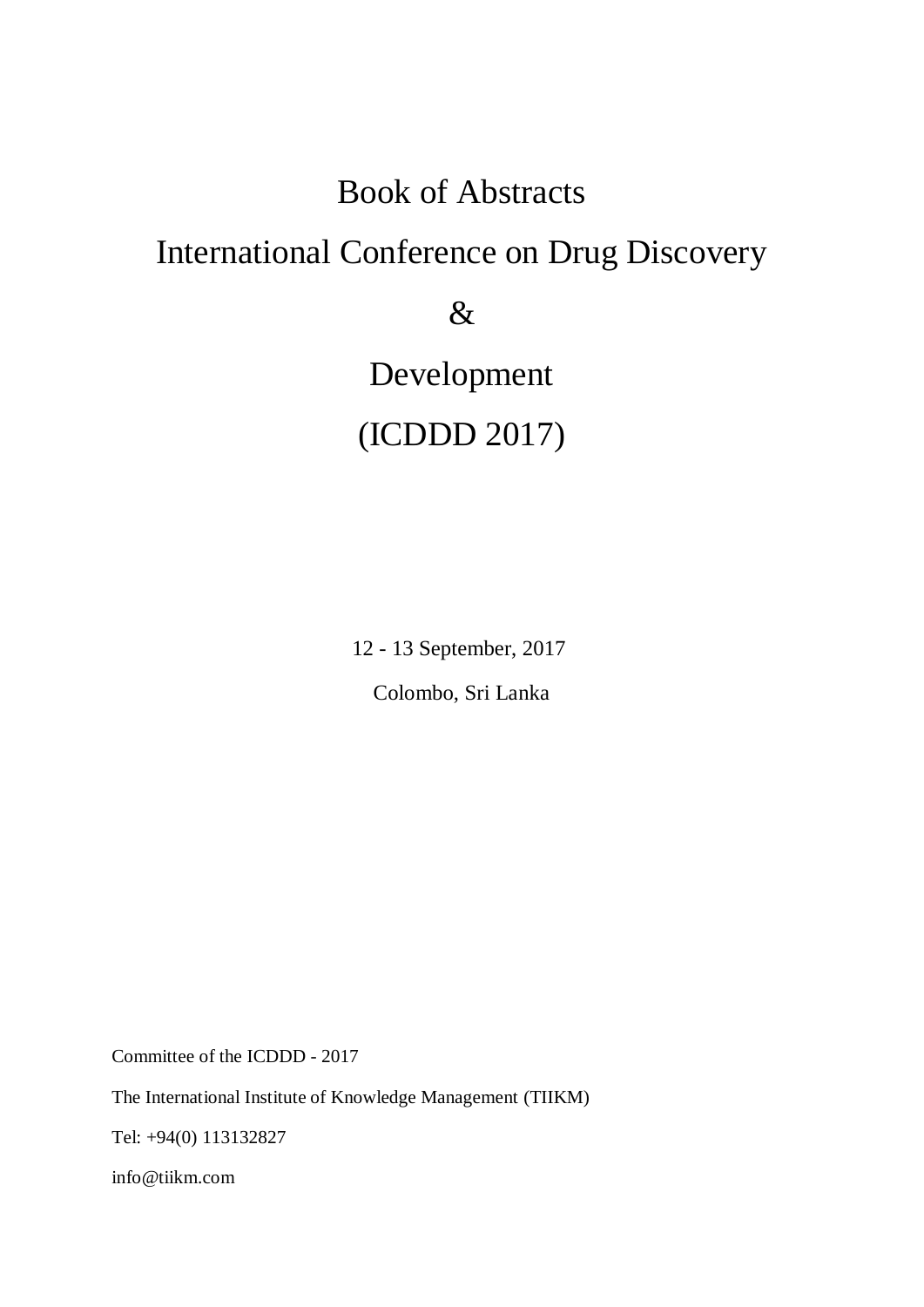# **Disclaimer**

The responsibility for opinions expressed, in articles, studies and other contributions in this publication rests solely with their authors, and this publication does not constitute an endorsement by the ICDDD or TIIKM of the opinions so expressed in them.

Official website of the conference

www.drugdiscoveryconference.co

Book of Abstracts of International Conference on Drug Discovery & Development (ICDDD 2017)

Edited by Dr. Gareth Williams

ISBN 978-955-4903-71-5

Copyright @ 2017 TIIKM

All rights are reserved according to the code of intellectual property act of Sri Lanka, 2003

Published by The International Institute of Knowledge Management (TIIKM), No: 531/18, Kotte Road, Pitakotte ,10100, Sri Lanka

Tel: +94(0) 11 3098521

Fax: +94(0) 11 2873371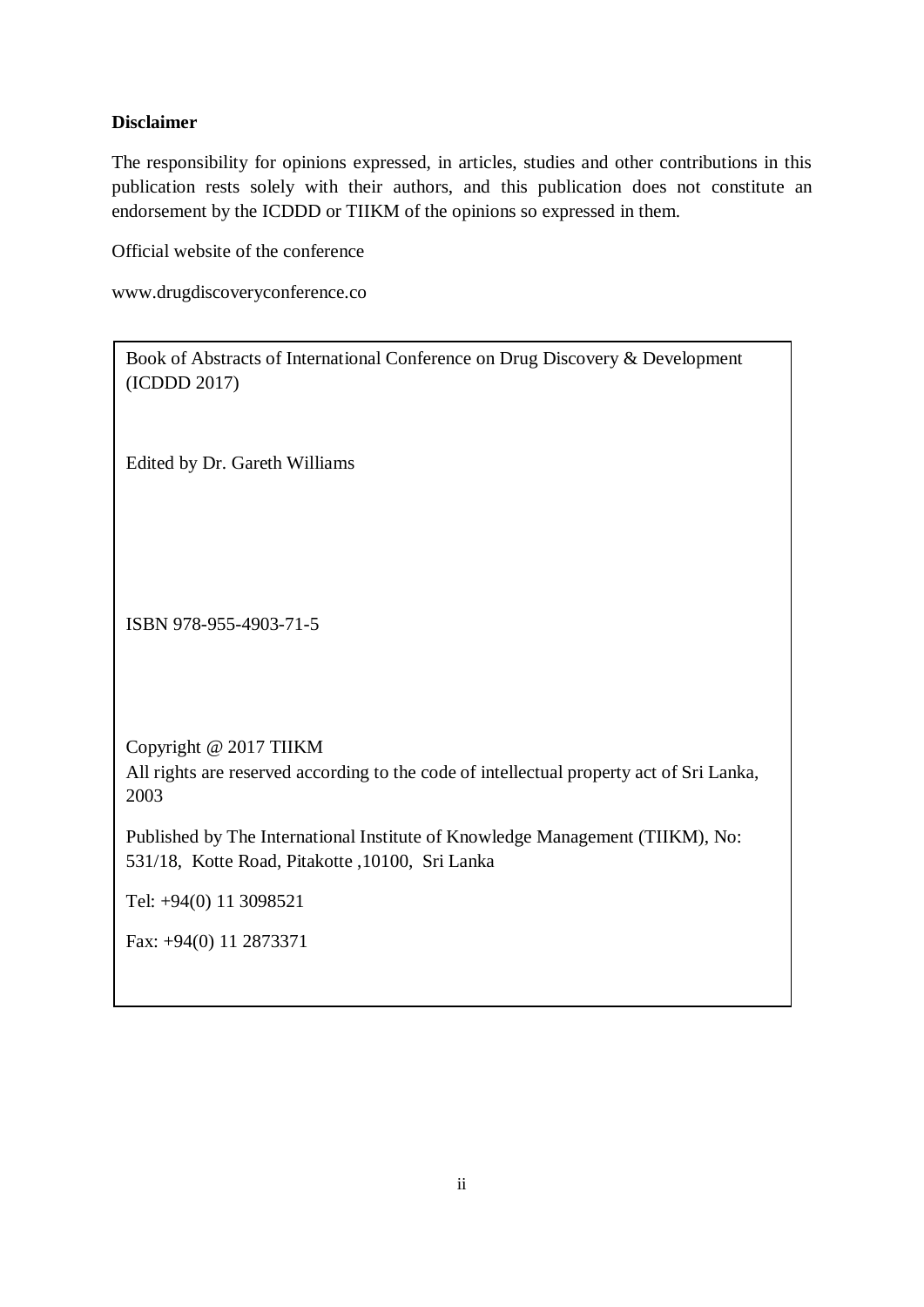# **Hosting Partner:**

Faculty of Medical Sciences, University of Sri Jayewardenepura, Sri Lanka

# **Organized By:**

The International Institute of Knowledge Management (TIIKM), Sri Lanka

| <b>ICDDD 2017 Committee</b>     |                                                                                          |
|---------------------------------|------------------------------------------------------------------------------------------|
| DR. GARETH WILLIAMS             | (Conference Chair, ICDDD 2017)                                                           |
|                                 | School of Pharmacy, University College London,<br>$U\!K$                                 |
| PROF. PRIYANI ASHOKA PARANAGAMA | (Keynote Speaker, ICDDD 2017)                                                            |
|                                 | University of Kelaniya, Sri Lanka                                                        |
| DR. ROHINI M. DE SILVA          | (Keynote Speaker, ICDDD 2017)                                                            |
|                                 | University of Colombo, Sri Lanka                                                         |
| DR. LAKSIRI WEERASINGHE         | (Plenary Speaker, ICDDD 2017)                                                            |
|                                 | Senior Research Scientist, Sri Lanka Institute of<br>Nanotechnology (SLINTEC), Sri Lanka |
| DR. JAYANTHA WIJAYABANDARA      | (Plenary Speaker, ICDDD 2017)                                                            |
|                                 | <i>Senior</i><br>Lecturer,<br>University<br>$\int$<br>Sri<br>Jayewardenepura, Sri Lanka  |
| PROF. NALIN DE SILVA            | (Session Chair, ICDDD 2017)                                                              |
|                                 | Sri Lanka Institute of Nanotechnology, Sri Lanka                                         |
| DR. NITHURSHI SAMARANAYAKE      | (Session Chair, ICDDD 2017)                                                              |
|                                 | Faculty of Medical Sciences, University of Sri<br>Jayewardenepura, Sri Lanka             |
| MR. ISANKA. P. GAMAGE           | (Conference Convener, ICDDD 2017)                                                        |
|                                 | The International Institute of Knowledge<br>Management                                   |
| MR. OSHADEE WITHANAWASAM        | (Conference Publication Chair, ICDDD 2017)                                               |
|                                 | The International Institute of Knowledge<br>Management                                   |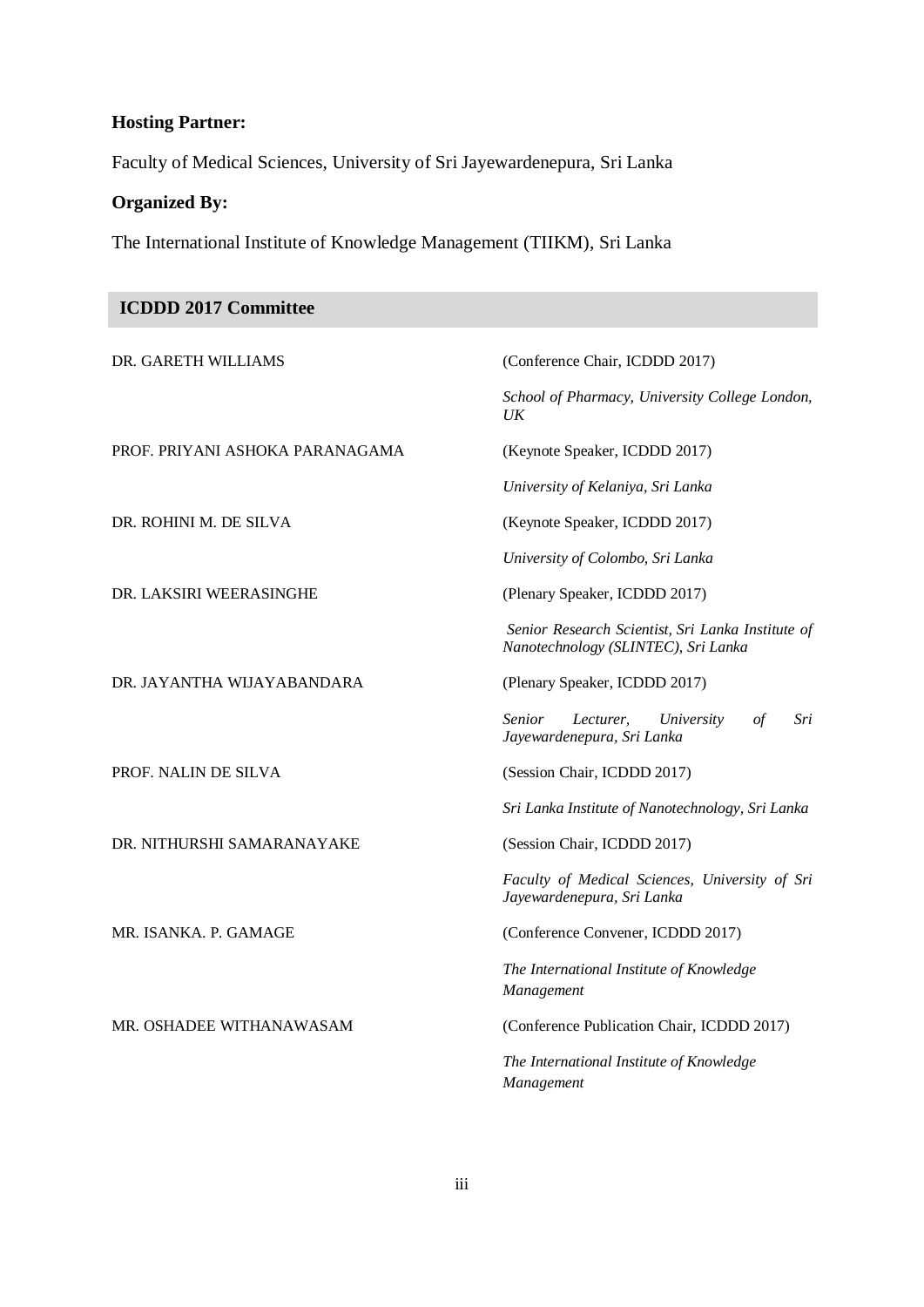MR. SARANGA MEEPITIYA (Conference Coordinator, ICDDD 2017)

*The International Institute of Knowledge Management*

### **Editorial Board-ICOM 2013 Editorial Board- ICDDD 2017**

### **Editor in Chief**

Dr. Gareth Williams**,** *School of Pharmacy, University College London, UK The Editorial Board is not responsible for the content of any research paper*

# **Prof. Oxientific Committee - ICDDD 2017 And Management, Ambrose Alli <b>***Committee -* **ICDDD 2017**

Prof. Chandanie Wanigatunge, *Faculty of Medical Sciences, University of Sri Jayewardenepura, Sri Lanka* Dr. Pradeepa Jayawardane , *Faculty of Medical Sciences, University of Sri Jayewardenepura, Sri Lanka* Dr. Nirmala Wijekoon, *Faculty of Medical Sciences, University of Sri Jayewardenepura, Sri Lanka* Dr. Jayantha Wijayabandara, *Faculty of Medical Sciences, University of Sri Jayewardenepura, Sri Lanka* Dr. Banukie Jayasuriya, *Faculty of Medical Sciences, University of Sri Jayewardenepura, Sri Lanka* Dr. Nithurshi Samaranayake, *Faculty of Medical Sciences, University of Sri Jayewardenepura, Sri Lanka* Mr. Aravinda Siriwardana, *Faculty of Medical Sciences, University of Sri Jayewardenepura, Sri Lanka* Prof. Sanyog Jain, M. Pharm, *National Institute of Pharmaceutical Education and Research, India* Dr. Yun Jiang Feng, *Griffith University, Australia* Dr. Mazlina Mohd Said, *National University of Malaysia, Malaysia* Dr. Dinusha Udukala, *Institute of Chemistry, Sri Lanka* Dr. Gobika Thiripuranathar, *Institute of Chemistry, Sri Lanka* Assoc. Prof. Dr. Ahmad Fuad Shamsuddin, *National University of Malaysia, Malaysia*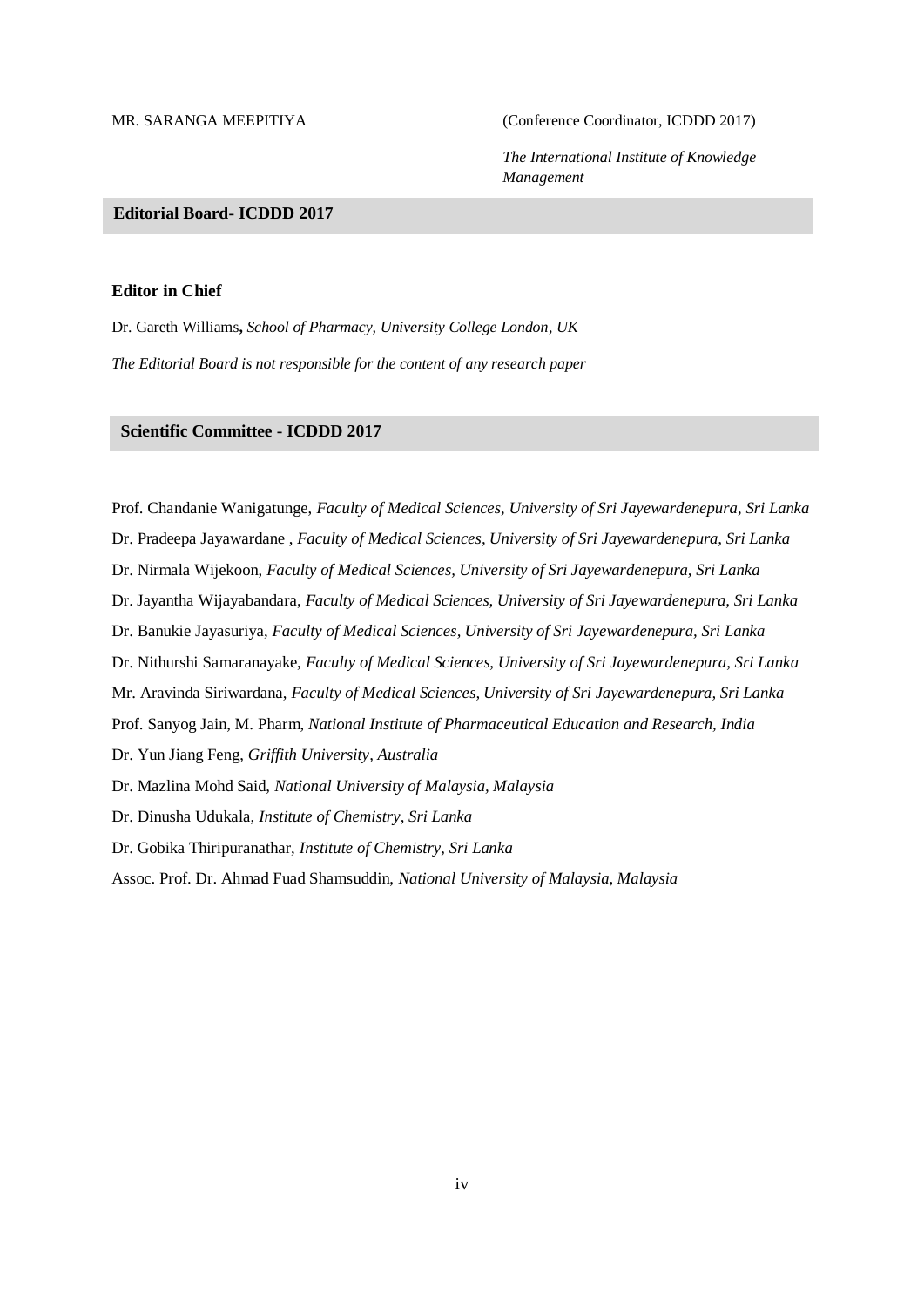### **MESSAGE FROM THE HOSTING PARTNER**



It is indeed an honour for the University of Sri Jayewardenepura to be the hosting partner of the International Conference on Drug Discovery & Development 2017. Considering the dynamic and unpredictable nature of disease progression, discovery of new medicines, new drug delivery techniques and personalized healthcare are vital necessities. Hence this conference is a timely opportunity for showcasing related new developments and research findings to the scientific community. 'Medicines for the  $21<sup>st</sup>$  Century' the theme of the conference, should be the direction for scientists today. New medicines and delivery methods will not only benefit in curing or preventing diseases that have not yet been conquered, but will also enable more effective and safer methods of handling already known treatment options. The University of Sri Jayewardenepura has already embarked on a mission of developing a research based culture among academics and students, and hosting this conference is yet another step towards our goal. I am confident that this international conference will provide a platform for sharing of knowledge related to drug discovery and development in a wide perspective, and will be immensely beneficial for both local and international participants. While congratulating the organizing team on their excellent work in organizing this event, I wish to convey my best wishes for a very successful conference in 2017.

# **Prof. Sampath Amaratunge,**

Vice Chancellor, University of Sri Jayewardenepura, Sri Lanka.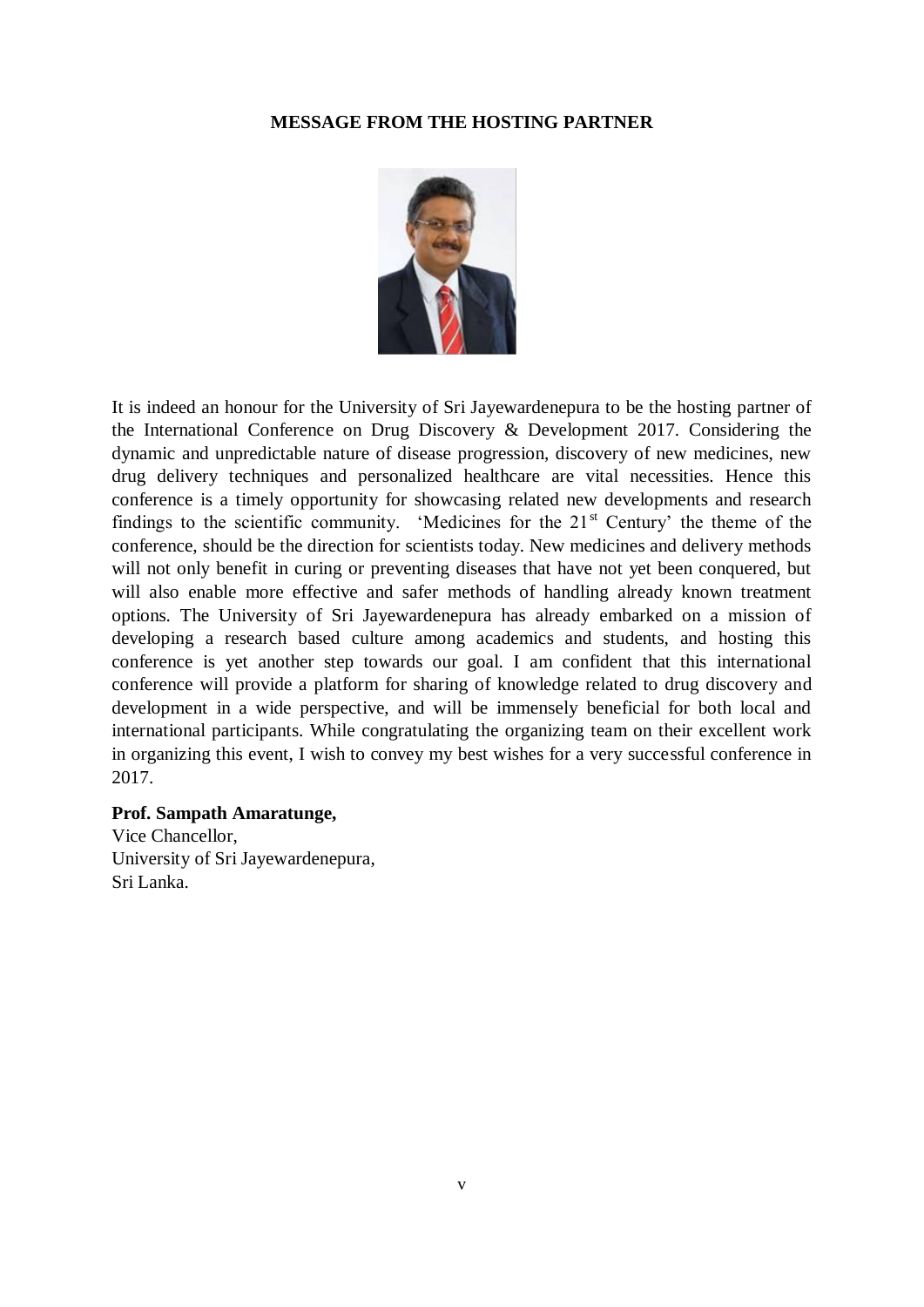### **MESSAGE FROM THE CONFERENCE CHAIR ICDDD 2017**



I am delighted to welcome you to Colombo for the 2017 International Conference on Drug Discovery & Development. Scientific and societal developments in the  $21<sup>st</sup>$  century offer a tremendous number of both challenges and opportunities in the development of new medicines. For instance, on the one hand it is now possible to sequence an individual"s genome both rapidly and cost-effectively, allowing unprecedented precision in the targeting of disease. In tandem, new technologies offer the tantalizing promise of cheaply producing small batches of bespoke medicines. However, at the same time the population globally is aging and the incidence of obesity is increasing alarmingly, requiring complicated and expensive dosage regimes at a time where healthcare budgets are increasing under pressure. The International Conference on Drug Discovery and Development 2017 will take a holistic approach to considering how new medicines can be developed for the  $21<sup>st</sup>$  century. We will experience presentations describing cutting-edge innovations in three key themes: new synthetic and screening technologies for discovering novel active ingredients; harnessing natural products chemistry for new medicines; and, manufacturing and processing technologies for dosage form development. By sharing knowledge with one another at this meeting, I hope that we will be able to identify new collaborators and learn from one another"s experience to make a real difference to human health and well-being.

### **Dr. Gareth Williams,**

School of Pharmacy, University College London, UK.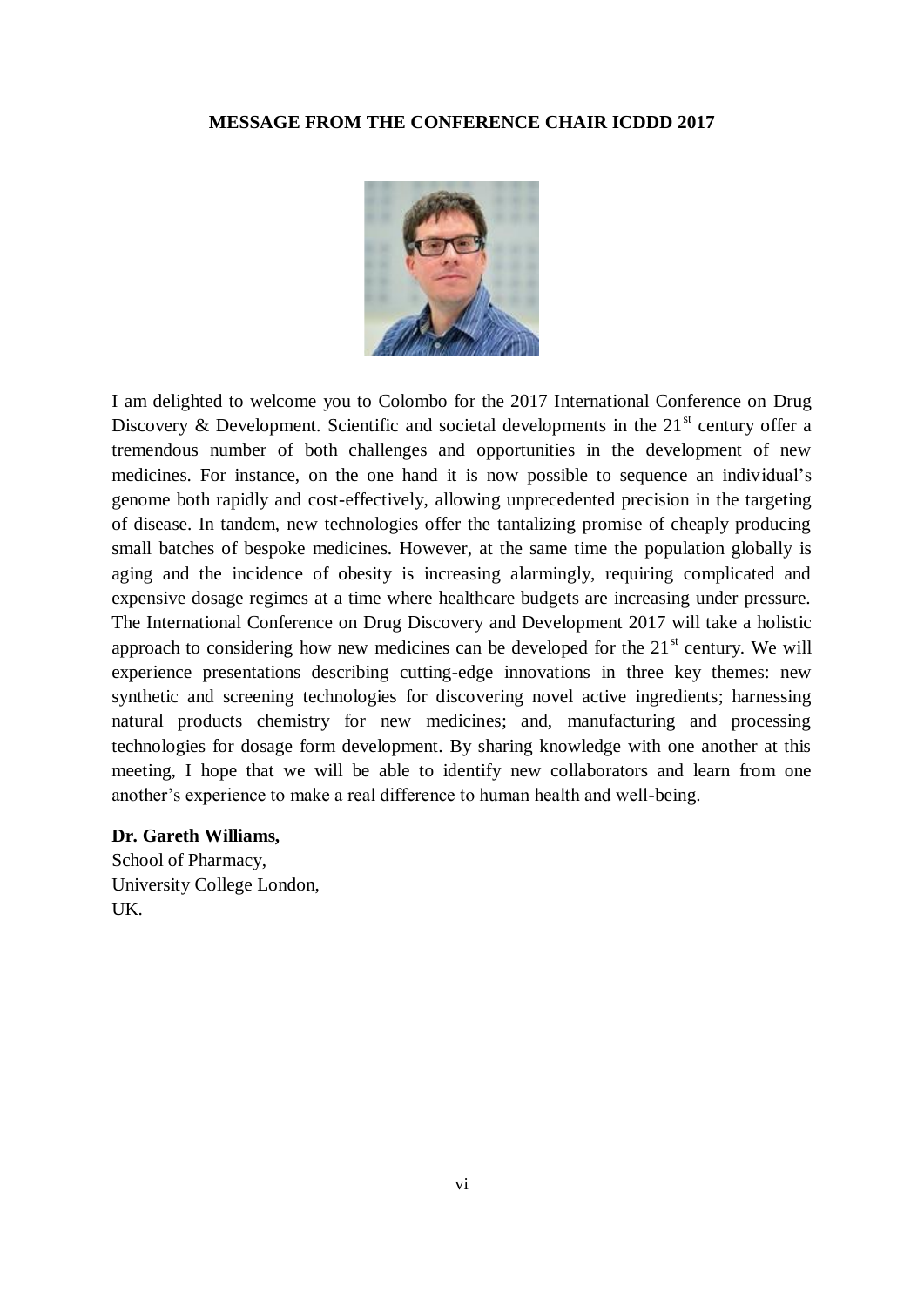# **KEYNOTE SPEECHES**

| Polymer Nanomaterials for Drug Delivery and Tissue Engineering | 02. |
|----------------------------------------------------------------|-----|
| G. Williams                                                    |     |
| Natural Products for Medicines in the 21 <sup>st</sup> Century | 03. |
| P.A. Paranagama                                                |     |

# **PLENARY SPEECH**

Discovery of Immunomodulators through Nature Inspired Thinking

*M.D.J. Wijayabandara* 

# **ORAL PRESENTATIONS**

| A <sub>1</sub> | 01 An <i>In-Silico</i> Approach to Study the Binding Interaction of Coumarin<br>Derivatives to Aromatase               | 08 |
|----------------|------------------------------------------------------------------------------------------------------------------------|----|
|                | T.R. Silva, C. Udawatte and C.N. Ratnaweera                                                                            |    |
| A2             | 02 <i>In-Silico</i> Screening of Xanthone Derivatives from Sri Lankan Natural<br>Products against Acetylcholinesterase | 10 |
|                | A.S. Perera, G.A.S. Premakumara, P. Ranasinghe, C. N. Ratnaweera and<br>C. Udawatte                                    |    |
| A <sub>3</sub> | 03 Development of Doxorubicin, 6-Gingerol Co-Loaded Hydroxyapatite Based<br>Drug Carrier for pH Sensitive Drug Release | 11 |
|                | D.C. Manatunga, W.R.M. de Silva and K.M.N. de Silva                                                                    |    |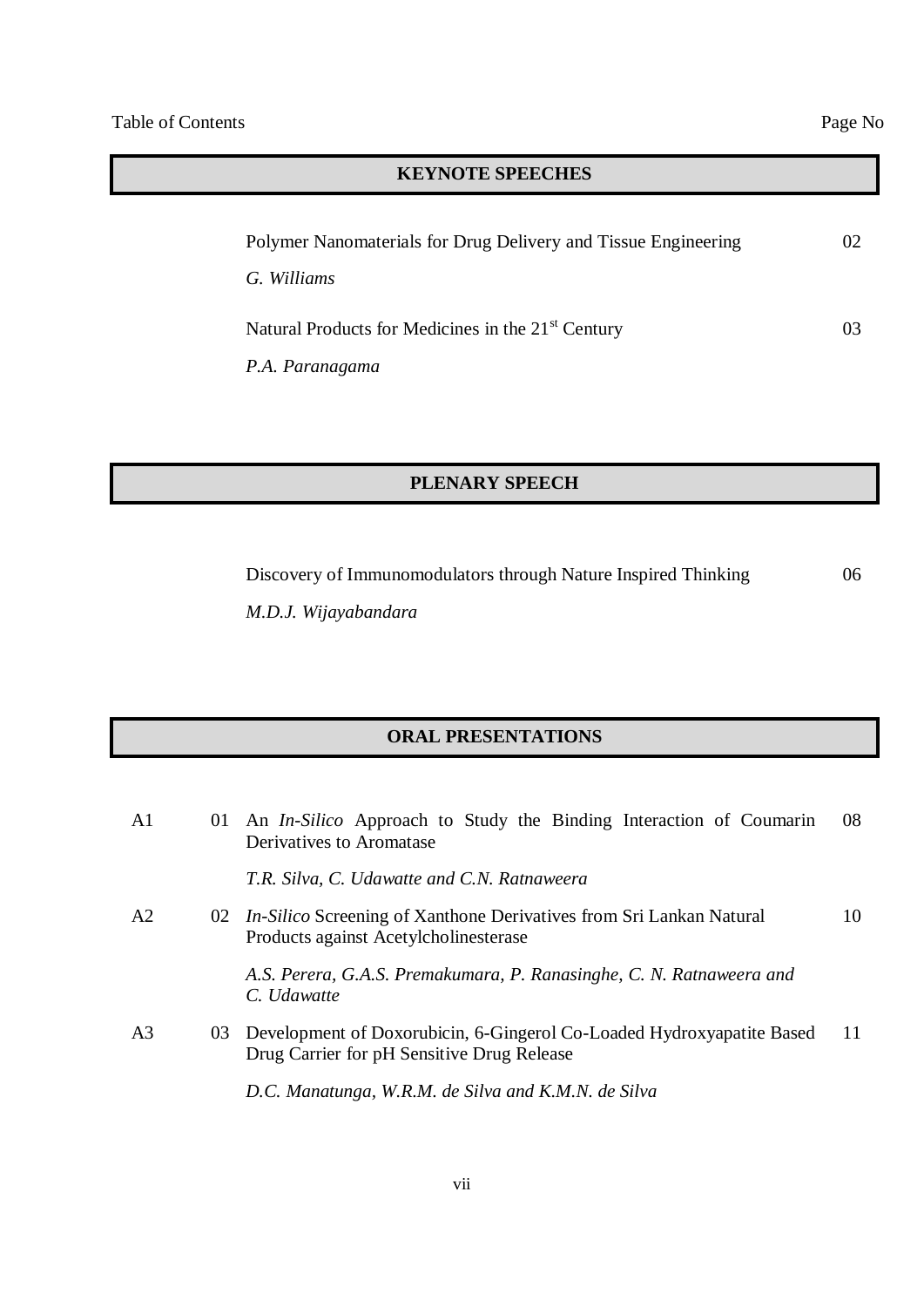| A4             |    | 04 An <i>In-Silico</i> Study of the Binding Properties of Renin with<br>Phoenicanthusine                                                                                                      | 12 |
|----------------|----|-----------------------------------------------------------------------------------------------------------------------------------------------------------------------------------------------|----|
|                |    | S.M. Abdulla, G.A.S. Premkumar and P. Ranasinghe                                                                                                                                              |    |
| A <sub>5</sub> |    | 05 In Silico Dissection of the Mechanism of Anticancer Activity of<br>Tachyplesin                                                                                                             | 13 |
|                |    | B.M.Y.D.E. Amarseakara, I.C. Perera and L. Weerasinghe                                                                                                                                        |    |
| A6             |    | 06 Combined Molecular Docking and Molecular Dynamics Study of Natural<br>Products as Inhibitors against Acetylcholinesterase                                                                  | 14 |
|                |    | D.L.S. Dinuka and C.N. Ratnaweera                                                                                                                                                             |    |
| B1             | 07 | Hepatoprotective Effect of <i>Gmelina arborea</i> Fruit Pericarp Powder on<br>Paracetamol-Induced Toxicity in Male Albino Rats                                                                | 15 |
|                |    | J.V.B. Roales, E.G. Sepelagio, F.R.P. Salvaña and K. Junatas                                                                                                                                  |    |
| B <sub>2</sub> | 08 | Production of Biodiesel from Microalgae                                                                                                                                                       | 16 |
|                |    | A. Bano                                                                                                                                                                                       |    |
| B <sub>3</sub> | 09 | Investigation of Antibacterial Activity against Methicillin Resistant<br>Staphylococcus aureus (MRSA) and Selected Pharmacological Properties<br>of "Panchawalkala": An Ayurvedic Formulation | 18 |
|                |    | T. Gopalakrishnan, M.P.J. Dharmaratne, R.M. Pieris and L. Wanasekara                                                                                                                          |    |
| <b>B4</b>      | 10 | Standardization and Quality Control of Healing Herbs Slimox Capsule                                                                                                                           | 19 |
|                |    | A.K. Thejan, Shanika, T.T. Niles, J. De Zilwa, and P.K. Perera                                                                                                                                |    |
| B <sub>5</sub> | 11 | Determination of Antioxidant, Antibacterial and Antifungal Activities of<br>Some Marine Sponges of Sri Lanka                                                                                  | 20 |
|                |    | E.M.N.S. Senarathne and E.M.R.K.B. Edirisinghe                                                                                                                                                |    |
| B <sub>6</sub> | 12 | Marine Brevibacterium frigoritolerans a Potential Source of New Antibiotic<br>against Methicillin Resistant Staphylococcus aureus                                                             | 21 |
|                |    | B. Uzair, B.A. Khan, V.U. Ahmad and F. Menaa                                                                                                                                                  |    |
| C1             | 13 | Heavy Metals on Biotechnological Approach of Caffeine Degradation by<br>Immobilised Leifsonia sp. Strain SIU                                                                                  | 23 |
|                |    | S. Ibrahim, M.Y. Shukor and S.A. Ahmad                                                                                                                                                        |    |
| C <sub>2</sub> | 14 | Combination of Surfactant and Reverse Iontophoresis to Enhance<br><b>Transdermal Extraction of Gabapentin</b>                                                                                 | 24 |
|                |    | S. Chakrabarty, B. Ghosh, T.K. Giri and S. Maity                                                                                                                                              |    |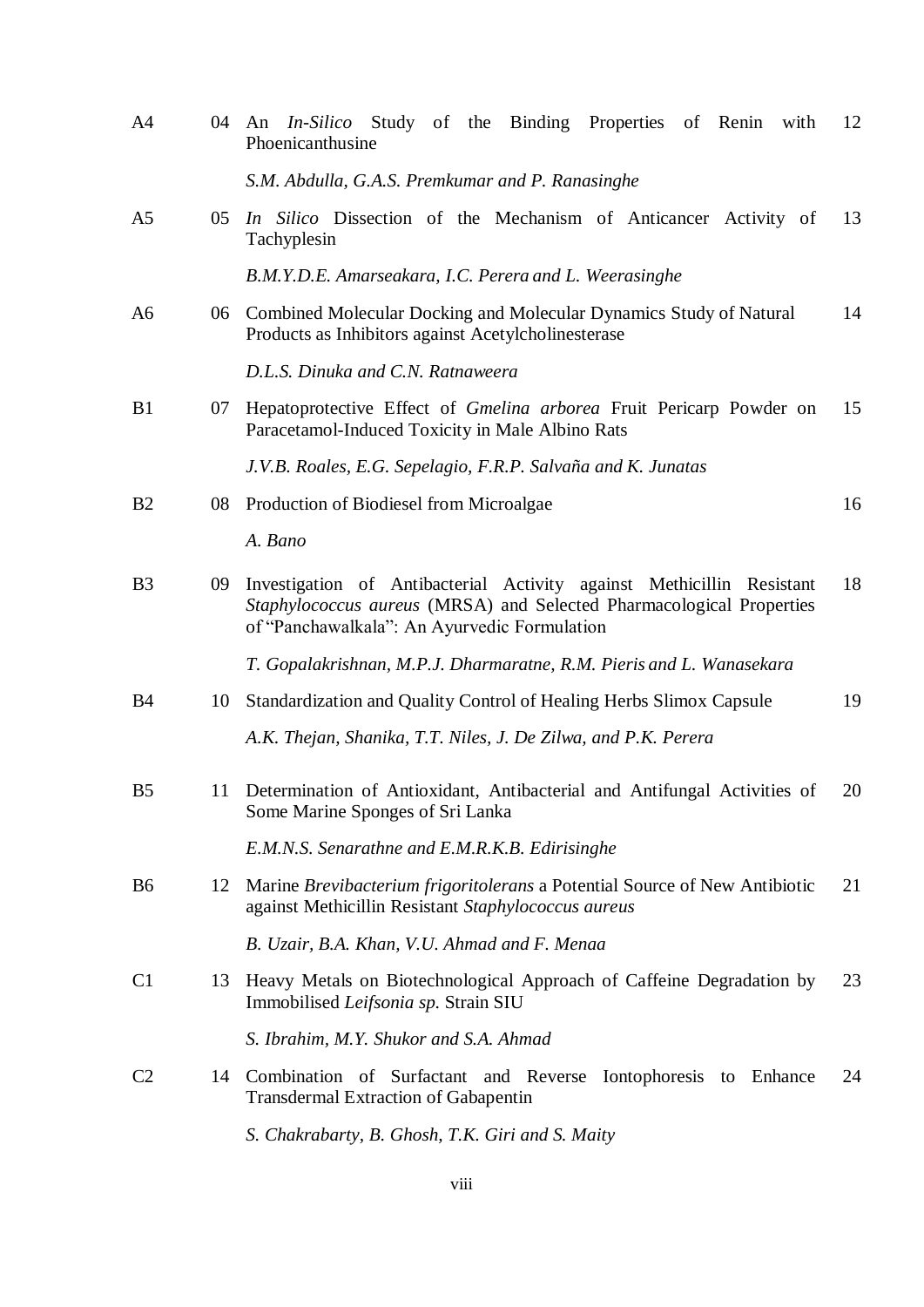| C <sub>3</sub> | 15 | Sustained Delivery of Diltiazem Hydrochloride through Hydrogel Beads<br>Composed of Hydrolyzed Grafted-Locust Bean Gum                                         | 25 |
|----------------|----|----------------------------------------------------------------------------------------------------------------------------------------------------------------|----|
|                |    | T.K. Giri and B. Ghosh                                                                                                                                         |    |
| C4             |    | 16 Development of Solid Lipid Nanoparticles of Curcumin for Controlled Oral<br>Delivery                                                                        | 26 |
|                |    | B. Ghosh, P. Naskar and T.K. Giri                                                                                                                              |    |
| C <sub>5</sub> |    | 17 Fabrication of Optimized Diclofenac Potassium Micro-particles Using<br><b>Response Surface Methodology</b>                                                  | 27 |
|                |    | B.A. Khan, T. Nawaz and B. Uzair                                                                                                                               |    |
| C6             |    | 18 Formulation and <i>In-Vitro</i> Sun Protection Factor (SPF) of a Lotion<br><b>Containing Lemongrass Extract</b>                                             | 28 |
|                |    | T. Mahmood, M. Yaseen, A.M. Yousaf, Y. Shahzad, N. Akhtar, G. Bjørklund<br>and R. Lysiuk                                                                       |    |
| C7             |    | 19 Cytotoxicity Assay and Antiviral Activity of Syzygium aromaticum Extract<br>using Embryonated Chicken Eggs                                                  | 29 |
|                |    | Y. Mehmood                                                                                                                                                     |    |
| C8             | 20 | Formaldehyde Effect on Mannitol Fermented MRSA Pathogenicity using<br>Brine Shrimp Lethality and RBC Hemolysis Tests as a Material Simple<br>Vaccine Candidate | 30 |
|                |    | M. Mudjahid, A. Sam, N.A. Azis, A. Wihanry, T. Ishak and R.M. Asri                                                                                             |    |
| C9             | 21 | Antimicrobial Drug Discovery: Bergenia acumbis for Anti-Infectives<br>against Antimicrobial Resistance                                                         | 31 |
|                |    | U. Chalise, R. Bhujel, B. Rajbhandari and S. Sharma                                                                                                            |    |

# **POSTER PRESENTATIONS**

P1 22 Formulation Development of (Amoxicillin and Clavulanate Potassium for Oral Suspension) Asclav Dry Syrup and Standardization 33

*V. Ajeethan and S. Fernando*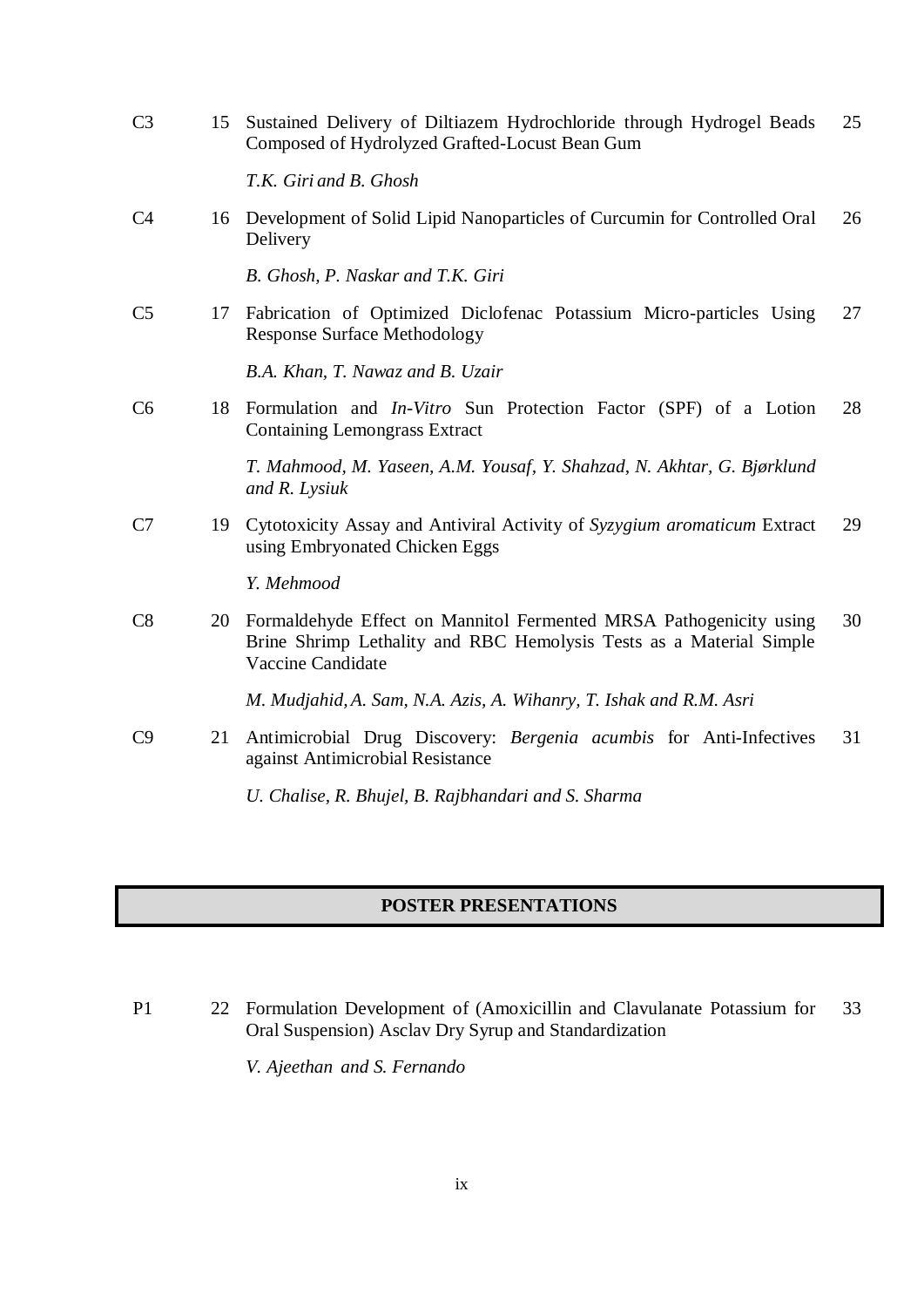P2 23 *In Vitro* Anti-Biofilm Activity of Fermented Soybean Tempeh Extracts and Subfractions against Oral Primary Colonizer Bacteria *A. Sathiaseelan, S.C. Seng and C. Tsun-Thai* 34 P3 24 Utilization of Drug among Patients with Diabetes in Sri Lanka 35

*H.L.H. Apsara*

# **VIRTUAL PRESENTATION**

25 Erythrocyte Membrane Stabilizing and Anti Platelet Properties of Areca Catechu 37

*O.A. Silat, S. Khan, S. Lalani and A.D. Farooq*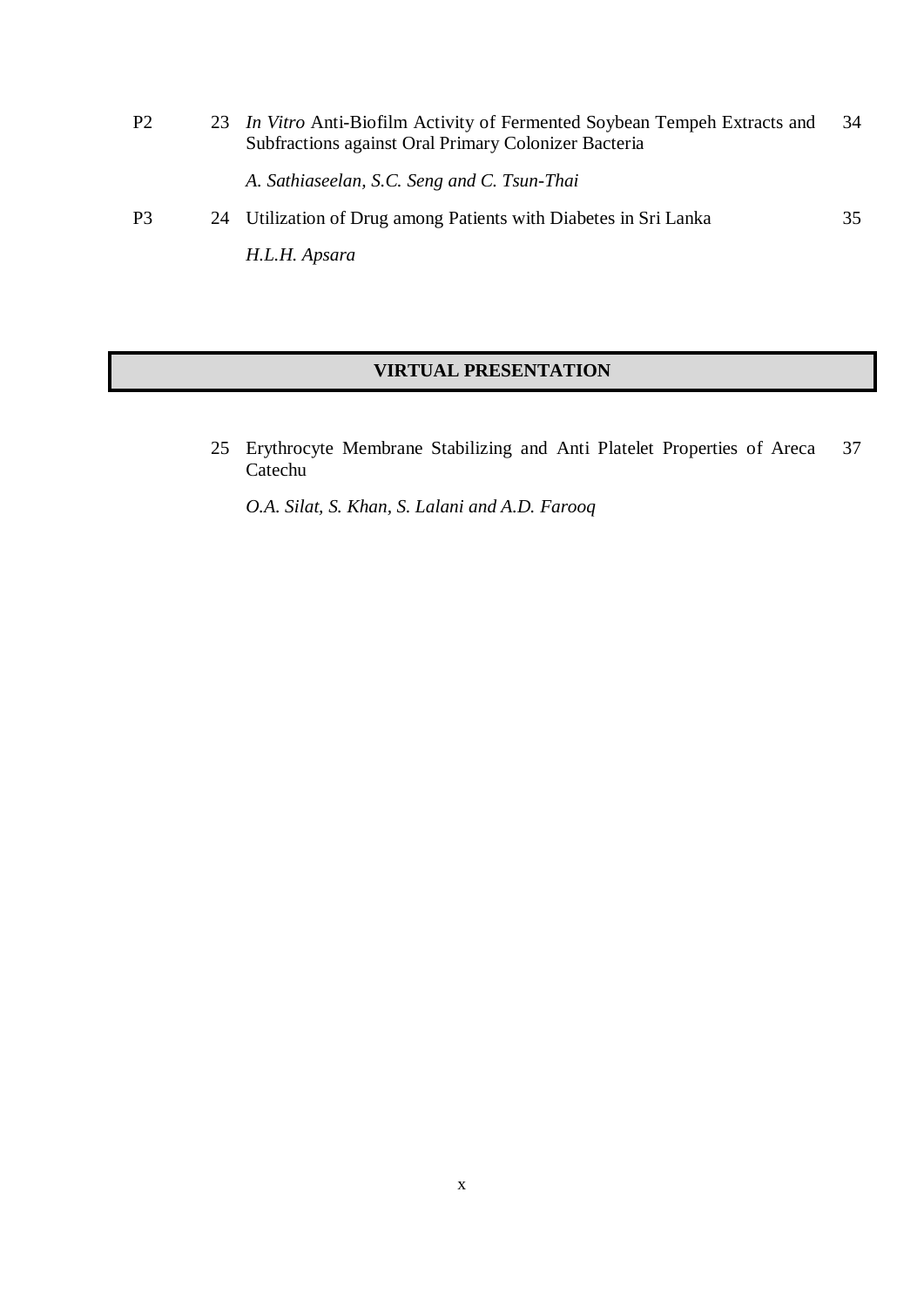

# **KEYNOTE SPEECHES**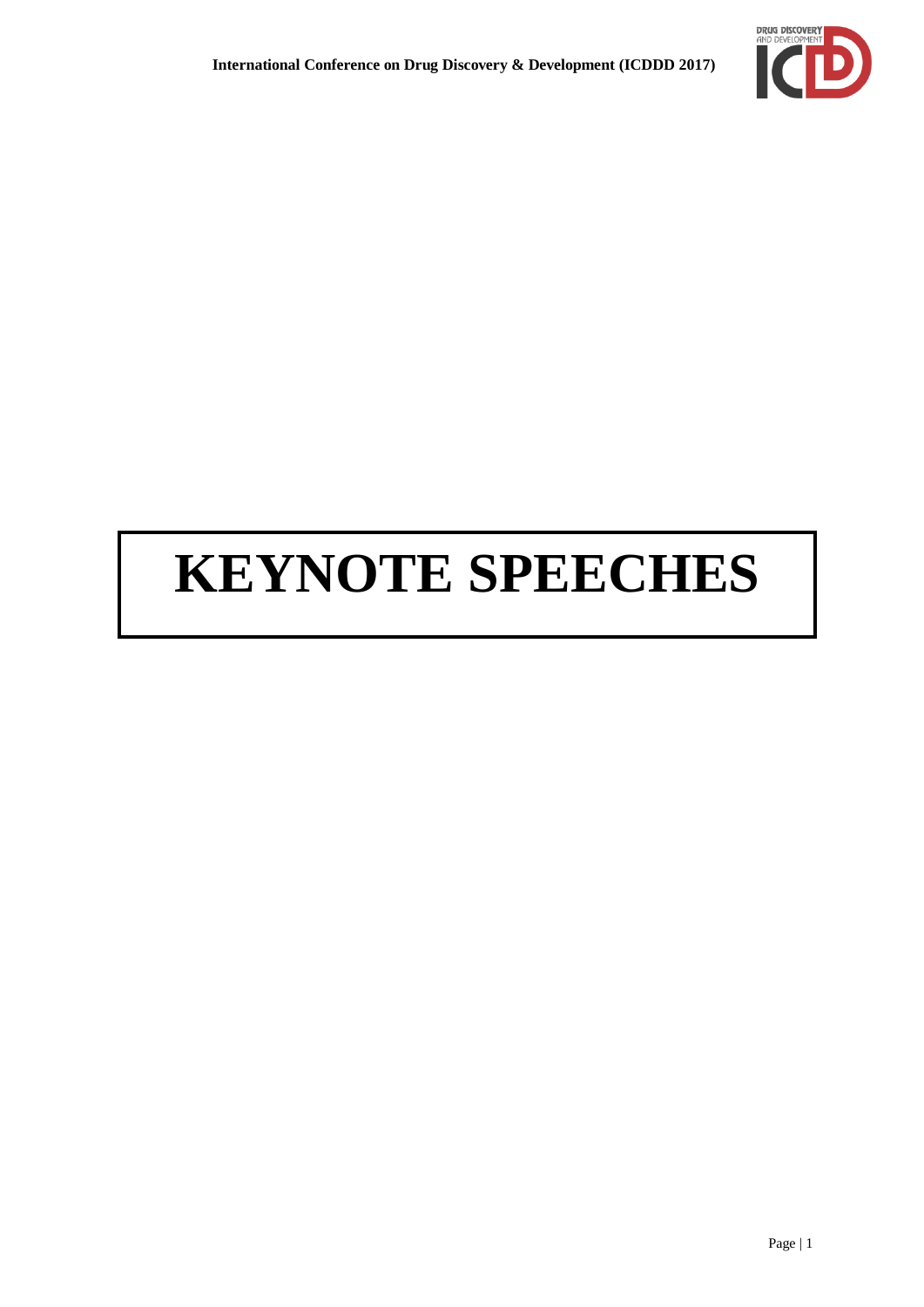

# **POLYMER NANOMATERIALS FOR DRUG DELIVERY AND TISSUE ENGINEERING**

G. Williams

*School of Pharmacy, University College London, UK*

# *ABSTRACT*

Electrospinning is a facile yet versatile technique which can be used to prepare polymer fibres with dimensions on the nanoscale. It involves preparing a solution of a polymer and a functional component in a volatile solvent, and then using electrical energy to evaporate the solvent. This yields one-dimensional polymer-based fibres with the functional component embedded. Electrospun nanofibres have been widely explored in drug delivery to achieve goals such as accelerating the dissolution rate of drugs, targeting delivery to a particular part of the body, or delivering a drug at a constant rate. Beyond drug delivery systems, electrospun fibres also have great potential in tissue engineering, for instance in the development of bioresorbable scaffolds. In this presentation, some recent studies using these fibres for both applications will be discussed.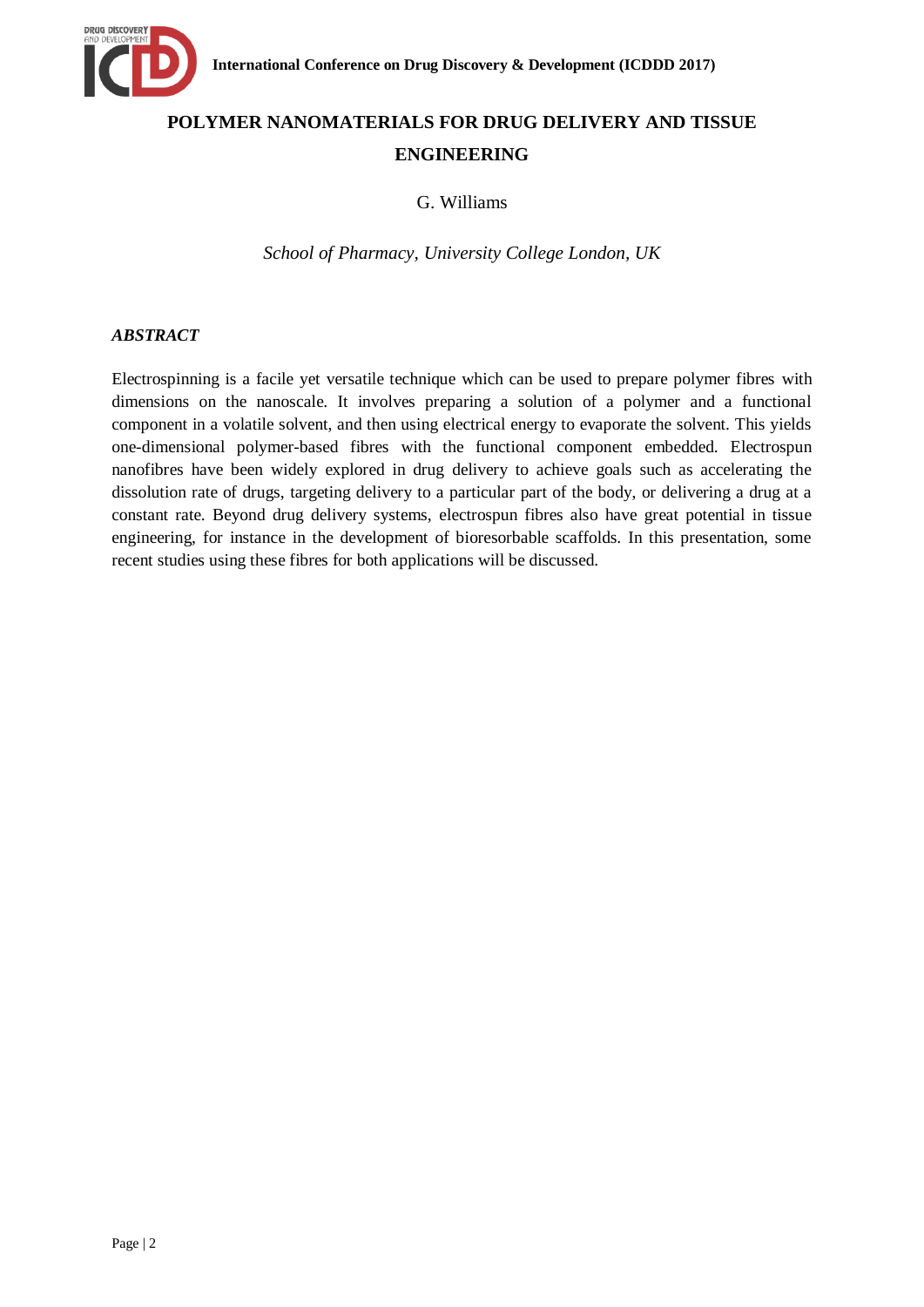

# **NATURAL PRODUCTS FOR MEDICINES IN THE 21st CENTURY**

P.A. Paranagama

*University of Kelaniya, Sri Lanka*

### *ABSTRACT*

New medicines are identified through the drug discovery process and searching for new medicine requires teamwork from various disciplines. Isolation and identification of small molecules with novel chemical structures are significant in drug discovery. Natural products have been recognized as the best source for new drugs or lead compounds in therapeutic agents. Natural products are known to biosynthesize novel compounds with highly complex molecular architectures. They demonstrate remarkable arrangements of functional groups with many stereo specific centers. Hence, researches who are involved in search for new medicines are forced to explore new natural sources with bioactive compounds as these compounds or their derivative can be developed as potential structural templates for drug discovery and encounter the challenges of the twenty first century.

Novel pure compounds isolated from natural products or partial or total synthesis of derivatives of these compounds continue to a play major role in the drug discovery and development process. Importance of natural products in developing medicines has been reviewed in 2016 and it has been revealed that the exploitation of novel compounds in natural products to develop new drugs is still successful. For example, it has been reported that from 1940 to 2014, 175 small molecules were discovered in the area of anticancer drugs and 75 % of them were approved as new drugs from either natural products or directly derived from natural products. It is also stated that drugs developed against infective diseases were dependent on bioactive compounds with diverse chemical structures in natural products and it was highlighted the fact that a significant numbers of novel bioactive compounds or leads are isolated from microbes.

Drug resistance is a global threat that affects hundreds of millions of people worldwide. Antibioticresistant microbes are one of the main health terrorizations of the  $21<sup>st</sup>$  century. It is reported that more people die today of bacterial infections than HIV and more people will die of bacterial infections than cancer by 2050. Hence there is an increased requirement for new drugs or drug leads to treat diseases in humans and animals in the  $21<sup>st</sup>$  century. During 1975, drug discovery from natural products was very rare, consequently some pathogenic microorganisms develop resistant to all known antibiotics. Hence, there was an urgent need for discovery of new and safe drugs from natural resources to control emergence of new diseases and due to development of drug resistant to pathogenic microbes in human diseases. Consequently, discovery of a new class of antibiotic, "Teixobactin" is announced in 2015 and became another milestone in novel drug discovery program. This new antibiotic kills MRSA and microbes that cause tuberculosis by inhibiting peptidoglycan biosynthesis, hence the microbes cannot develop a resistance to the drug.

Another invaluable innovation in the field of drug discovery research from fungi was reported with the discovery of penicillin, the first natural antibiotic discovered from a fungus, *Penicillium notatum*. Thereafter, exploration of fungal diversity has been encouraged by the fact that fungi are essential for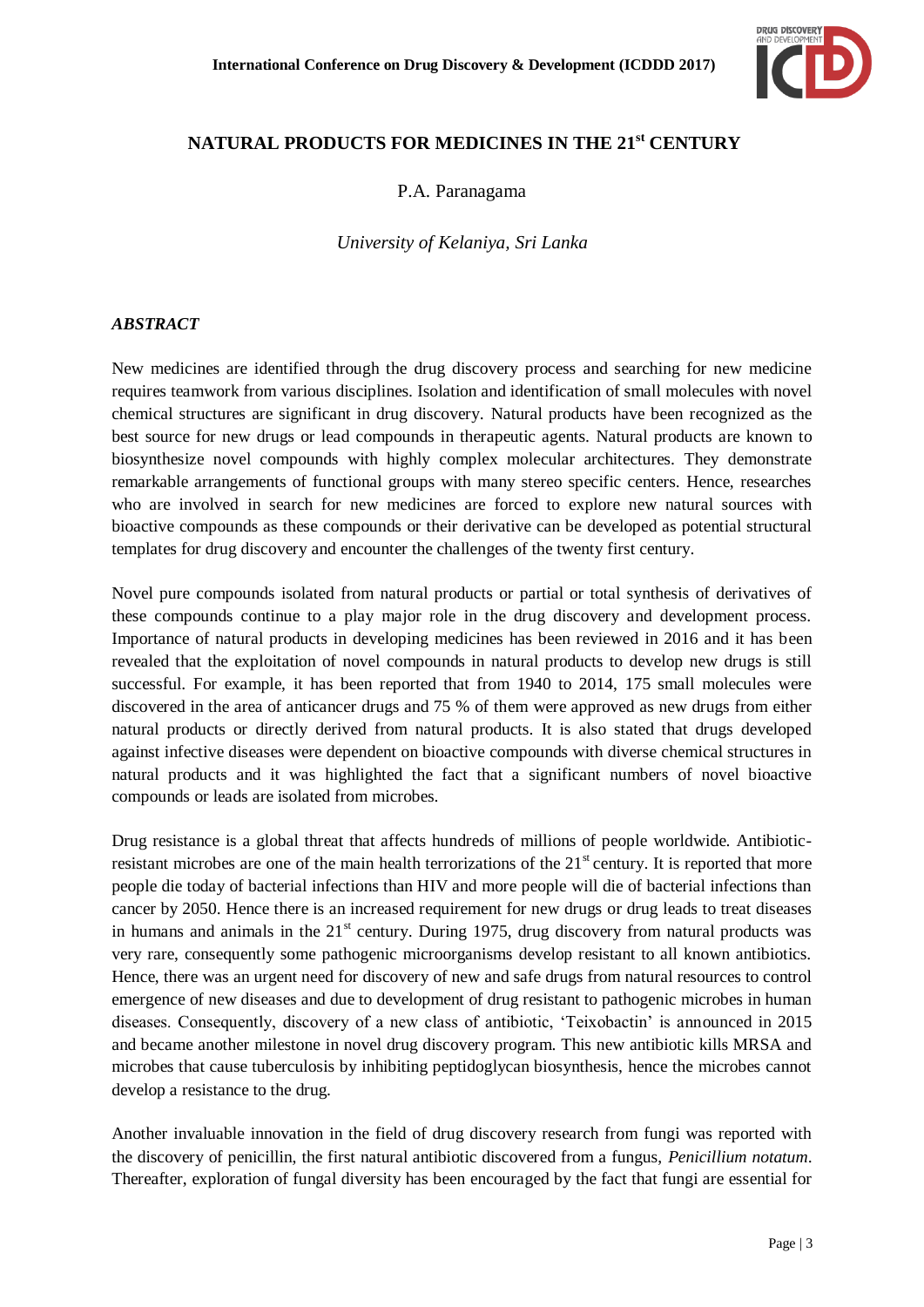

sustainable development of bioactive compounds. Further, fungi have been widely explored as a store house of bioactive compounds with their potential applications in pharmaceutical industry. Importance in the discovery of new bioactive compounds from fungi has greater attention than that of plants by the fact that fungi can be grown using fermentation methods or solid cultures and need insignificant amount of raw material indicating it does not affect the biodiversity of the country. Since over 60 % of the approved drugs available in the market are of natural origin, there is a great demand for bioactive secondary metabolites isolated from fungi with unique structural diversity in order to strengthen the drug discovery programs. Examples for isolation of biologically active molecules from fungal extracts with anticancer, antifungal and antibacterial activities are monocillin, radicicole and curvularin. In 2007, it has been reported the investigation of anticancer activity of secondary metabolites produced in endolichenic fungi, microorganisms asymptomatically live in lichen thalli as novel source of bioactive compounds and subsequently, there is a growing interest to identify new fungal species and isolate their secondary metabolites in order to obtain naturally occurring structurally diverse new bioactive compounds.

Search for bioactive compounds from sources of natural products has been linked with other disciplines such as natural product chemistry, biochemistry and synthetic organic chemistry. However, synthetic organic chemists play a major role in synthesizing novel medicines because they explore the possibility of synthesizing new molecular architecture presents in novel bioactive molecules and design new synthetic approaches to be used during the synthesis. As such, it is an ideal platform for the discovery of new reactions because every natural product presents a unique arrangement of bonds that have not been created before. In order to synthesize some of these bonds, new chemical reactions must be invented leading to the development of a new reaction methodology. Thus, total synthesis of medicine develops the discovery of new methodology which allows for the completion of total syntheses. Another increasingly popular strategy in drug discovery is preparation of drug-filled nanoparticles during formulation of medicine. Use of nanoparticles can overcome several side effects that are coupled with traditional drugs, such as poor aqueous solubility, low bioavailability and nonspecific distribution in the body.

Finally, the scientific challenges facing in the process of searching new medicines are important as these control the number of new drugs coming to market. A multidisciplinary approach to drug discovery will continue to provide the best solution to the current productivity crisis in discovery of new medicine in  $21<sup>st</sup>$  century.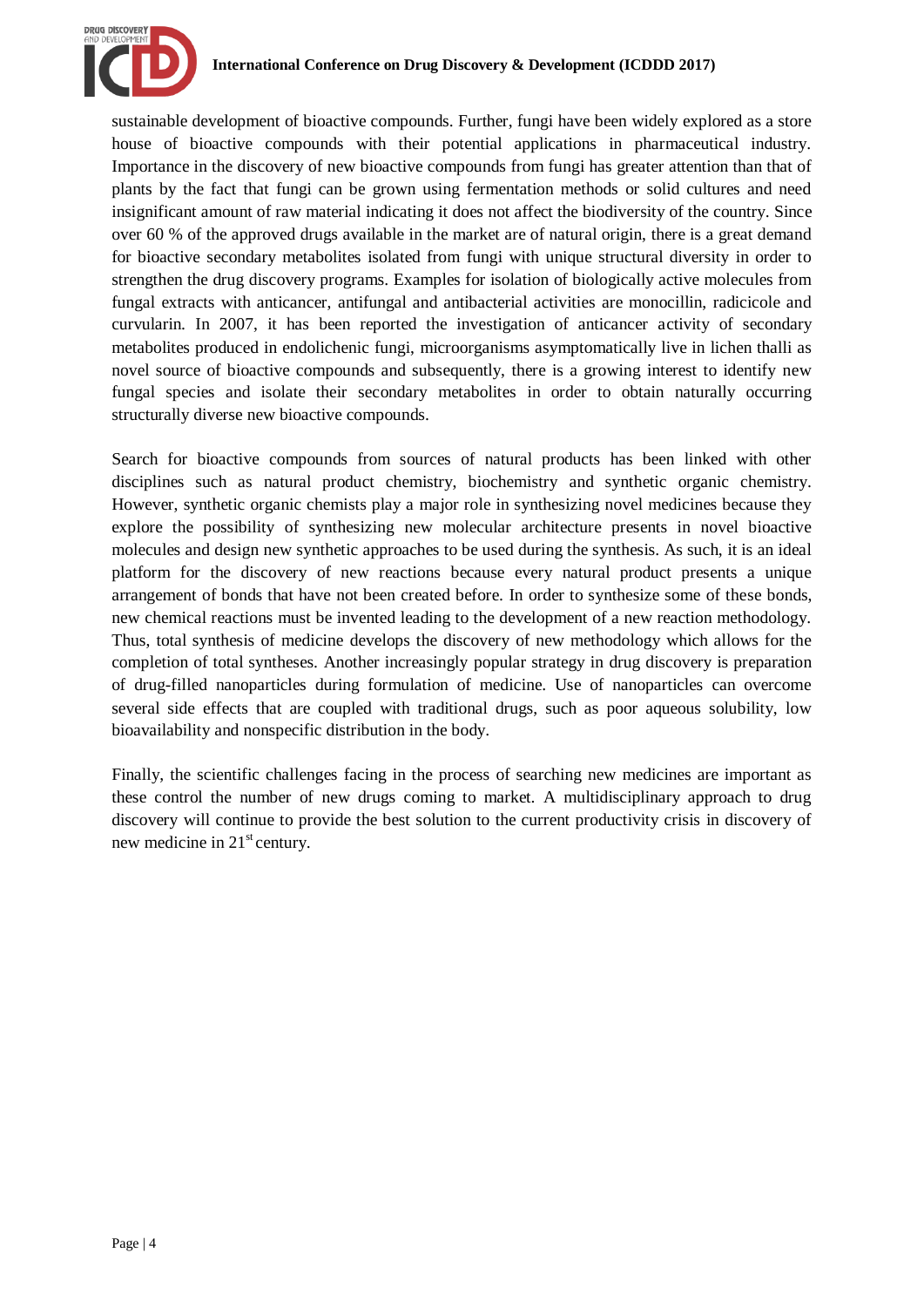

# **PLENARY SPEECH**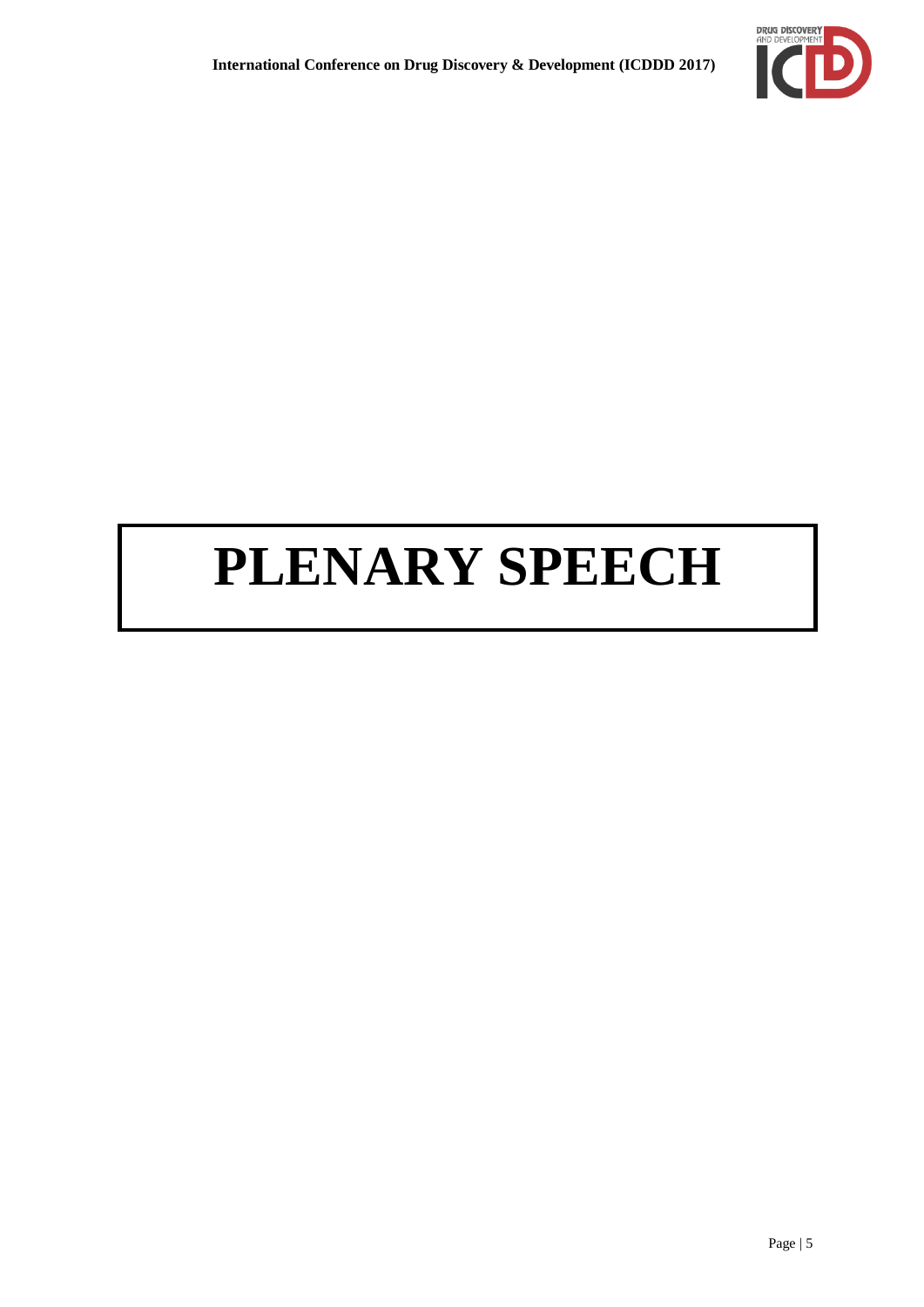

# **DISCOVERY OF IMMUNOMODULATORS THROUGH NATURE INSPIRED THINKING**

# M.D.J. Wijayabandara

*Faculty of Medical Sciences, University of Sri Jayewardenepura, Nugegoda, Sri Lanka* 

### *ABSTRACT*

Current paradigm of drug development focuses on developing molecules against a single drug target by which curing of a disease caused by complex network of root causes is anticipated. However, this approach soon requires a paradigm shift towards the discovery of chemopreventive agents employing multiple active ingredients which would successfully prevent and cure diseases by manupulating multiple drug targets. Through this approach we could bypass traditional drug development process in a smart and a cost effective manner.

In this nature inspired approach, the immune system is considered a potential target since it plays a pivotal role in the mechanisms involved in many diseases. The role of host immune function has become increasingly important in our understanding of the mechanisms of body"s ability to prevent cancer, infections, inflammations, allergic conditions ect. Ayurvedic and traditional concepts of preventive health care has already shown certain links with non-specific immunostimulation or immunopotentiation by medicinal plants. Furthermore, the immunomodulatory properties of several medicinal plants have been extensively investigated in various studies. In this quest, medicinal plants described in traditional systems of medicine serve as a rich resource of novel medicinal agents including immunomodulators. This talk will mainly present new findings about the topic.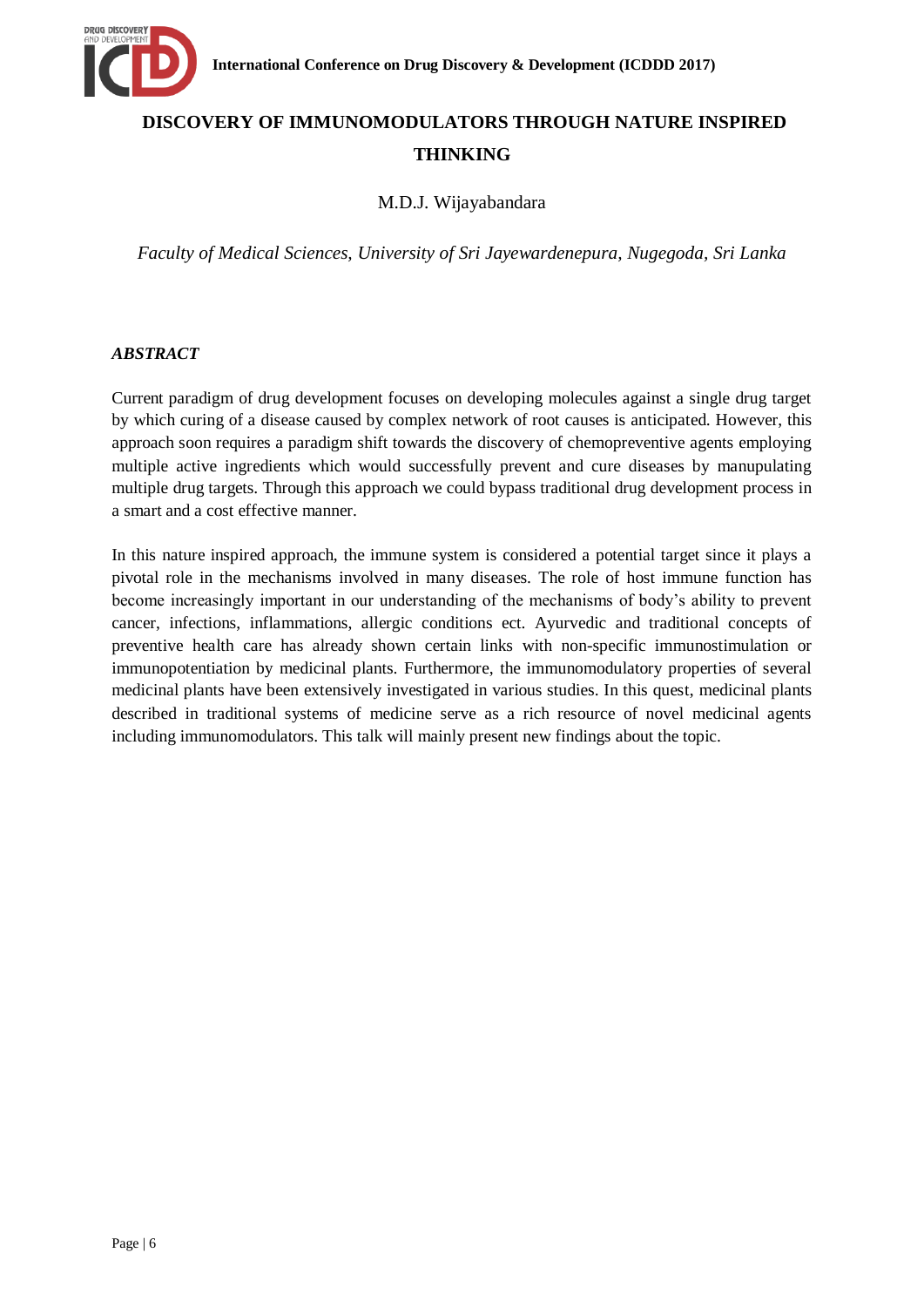

# **ORAL PRESENTATIONS**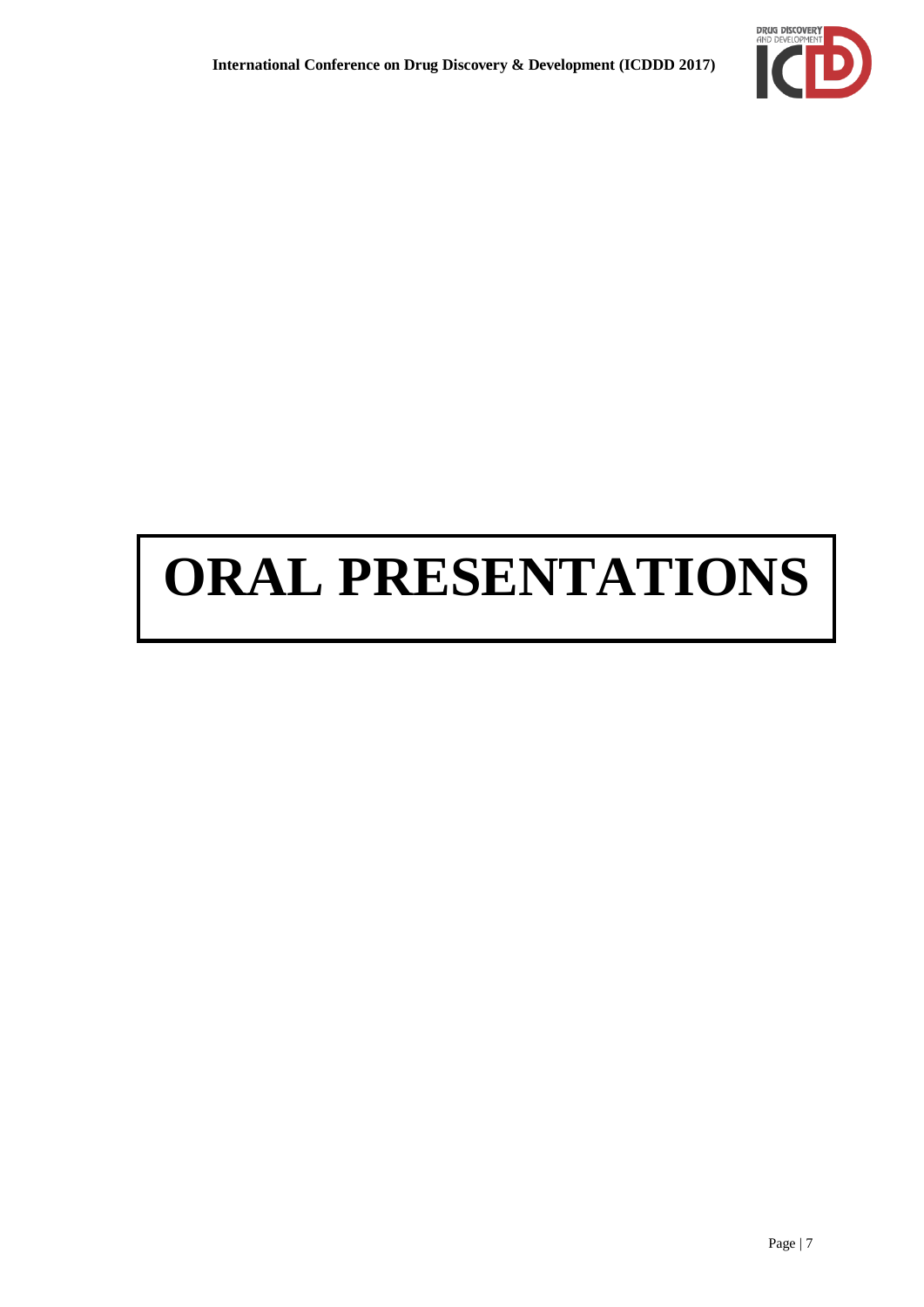

# **AN** *IN- SILICO* **APPROACH TO STUDY THE BINDING INTERACTION OF COUMARIN DERIVATIVES TO AROMATASE**

T.R. Silva, C. Udawatte and C.N. Ratnaweera

*College of Chemical Sciences, Institute of Chemistry Ceylon, Sri Lanka*

### *ABSTRACT*

Human cytochrome P450 aromatase, which is an enzyme located in the endoplasmic reticulum of estrogen producing cells, plays a significant role in the development of estrogen receptor positive breast cancer. The aromatase catalyzes the conversion of androgens (Androstenedione) to estrogens (Estrone). The third generation of aromatase inhibitors were found to be highly potent drugs for breast cancer treatment, and are in clinical use today. Exemestane (EXM), Letrozole (LTZ), and Anastrozole (ANZ) have higher selectivity, less toxicity and improved potency over other drugs. The coumarins present in natural products show high pharmacological activities for cancers such as antiinflammatory, anti-tumor, anti- cancer, anti-viral, anti-depressant etc. Therefore, thirty different coumarin derivatives together with two different Exemestane derivatives were designed and studied using Molecular Docking. Exemestane and Androstenedione were used as reference molecules to assess the ability of the coumarins to bind to aromatases. Three crystal structures of the human aromatase enzyme were chosen for this study (PDB entry: 3S7S, 3S79, 3EQM). Docking studies were performed using AutoDock Vina, AutoDock 4, GEMEDOCK and DOCK6.7. AutoDock Vina redocked poses of the reference molecules perfectly matched with their existing crystalline structures. Therefore, AutoDock Vina was selected to further study the binding affinities of Coumarin derivatives. Key interactions between the aromatase inhibitors and the receptor protein were identified as HEM 600, ALA 306 and THR 310. It was found that, three coumarin derivatives showed these interactions and their binding affinities are comparable with that of the references molecules. The insights gained from the study herein have potential for the design of novel derivatives of coumarins for the inhibition of aromatases.



**Figure 1 Redocked reference structures of AutoDock Vina with crystalline reference structures in 3S7S protein**



**Figure 2 Redocked reference structures of AutoDock Vina with crystalline reference structures in 3S79 protein**



**Figure 3 Redocked reference structures of AutoDock Vina with crystalline reference structures in 3EQM protein**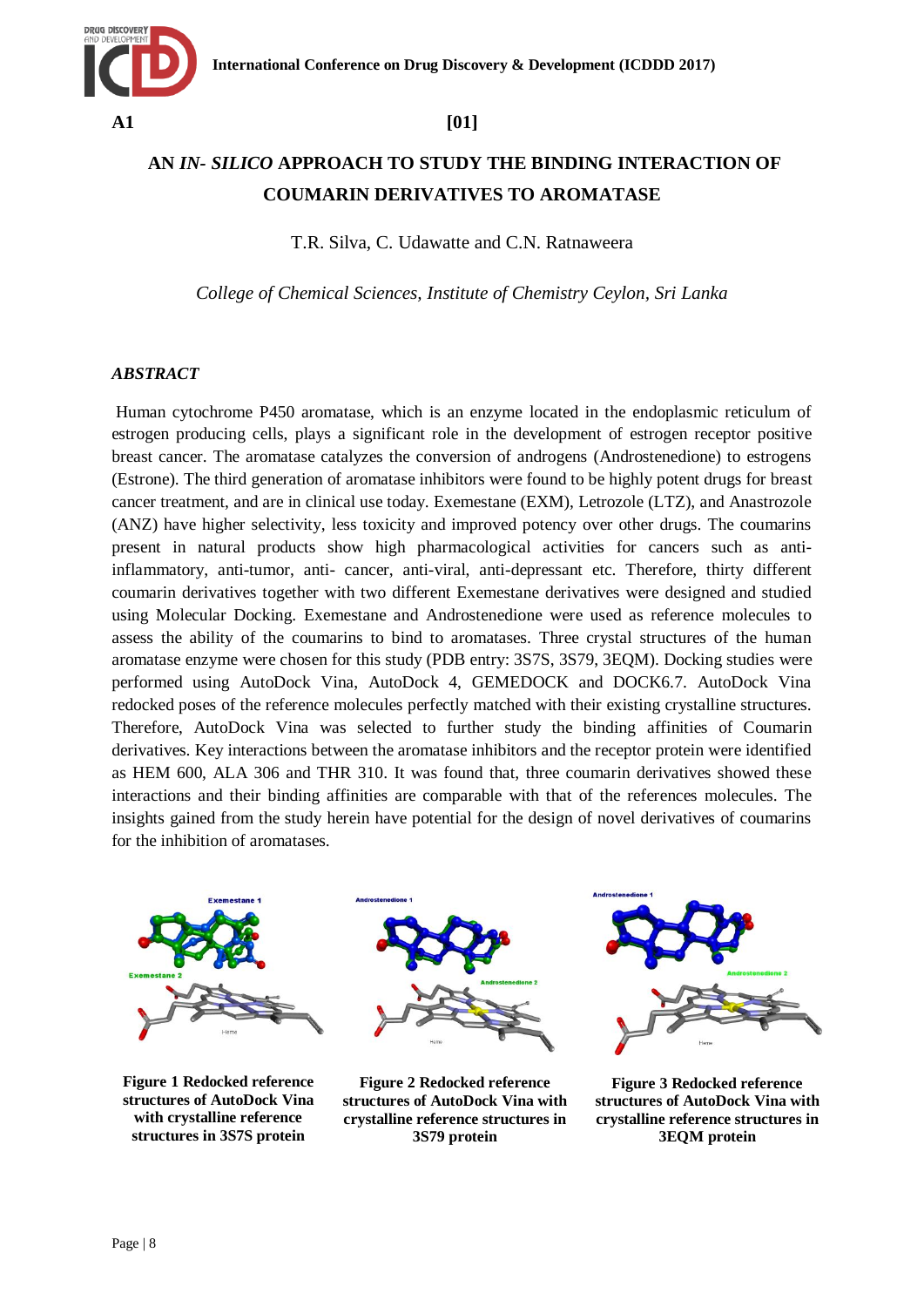

Blue color reference molecule denotes crystalline reference structure whereas green color reference molecule denotes redocked form of the reference structure.

|                                   | Binding Energy | Binding Energy | <b>Binding</b><br>Energy |
|-----------------------------------|----------------|----------------|--------------------------|
|                                   | 3S7S<br>for    | 3S79<br>for    | for<br>3EQM              |
| Ligands                           | KJ/mol         | KJ/mol         | KJ/mol                   |
| Androstenedione                   | $-13.20$       | $-13.60$       | $-13.60$                 |
| Exemestane                        | $-12.50$       | $-12.50$       | $-12.40$                 |
| ligand_21 (Exemestane derivative) | $-12.90$       | $-13.30$       | $-13.50$                 |
| ligand_23                         | $-9.90$        | $-9.80$        | $-10.20$                 |
| ligand_24                         | $-9.90$        | $-9.10$        | $-10.30$                 |
| ligand_32                         | $-9.90$        | $-9.60$        | $-10.00$                 |
| $ligand_12$                       | $-9.70$        | $-9.50$        | $-10.00$                 |
| $ligand_13$                       | $-9.70$        | $-9.70$        | $-9.80$                  |
| $ligand_3$                        | $-9.80$        | $-9.40$        | $-9.60$                  |
| $ligand_2$                        | $-9.70$        | $-9.30$        | $-9.50$                  |
| ligand_25                         | $-9.50$        | $-9.20$        | $-9.00$                  |
| ligand_4                          | $-9.30$        | $-9.10$        | $-9.30$                  |
| ligand <sub>8</sub>               | $-9.30$        | $-9.10$        | $-9.30$                  |
| ligand_1                          | $-9.20$        | $-9.10$        | $-9.30$                  |
| ligand_9                          | $-9.00$        | $-9.10$        | $-9.40$                  |
| ligand_5                          | $-9.30$        | $-9.00$        | $-9.30$                  |



**Figure 4 Ligand interaction diagram of 3S7S protein with Exemestane**



**Figure 5 Ligand interaction diagram of 3S7S protein with Androstenedione**



**Figure 6 Ligand interaction diagram of 3S7S protein with Ligand 23**

Keywords: Aromatase, Estrogen, Cancer, Coumarin, Screening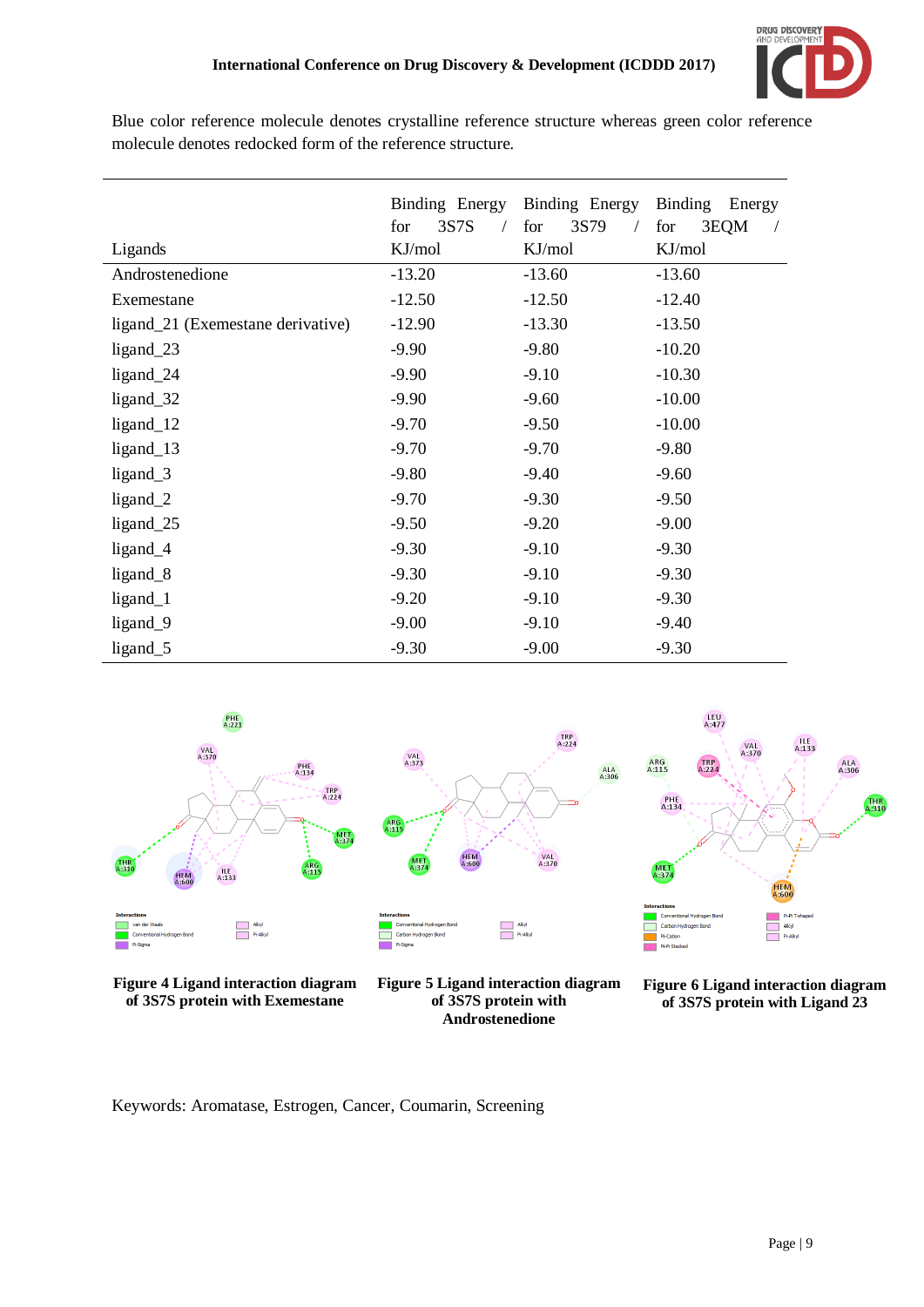

# *IN-SILICO* **SCREENING OF XANTHONE DERIVATIVES FROM SRI LANKAN NATURAL PRODUCTS AGAINST ACETYLCHOLINESTERASE**

A.S. Perera<sup>1</sup>, G.A.S. Premakumara<sup>1</sup>, P. Ranasinghe<sup>1</sup>, C. N. Ratnaweera<sup>2</sup> and C. Udawatte<sup>2</sup>

*1 Industrial Technology Institute, Colombo, Sri Lanka 2 Institute of Chemistry Ceylon, Adamantane House, Welikada, Rajagiriya, Sri Lanka*

## *ABSTRACT*

Acetylcholinesterase (AChE) converts ACh to choline and acetic acid. Cholinesterase is inhibited by AChE inhibitors which prevents breakdown of ACh. Therefore AChE inhibitors can be used for treatment of Alzheimer"s disease (AD). Natural products from over 100 Sri Lankan plant species were virtually screened, and binding of Xanthones to AChE was investigated. Geometry optimization of best conformer and calculation of HOMO/LUMO energies were performed. Molecular Dynamics were carried out to equilibrate the X-ray structure prior to docking. Docking was carried out for Xanthones using AutoDock Vina, AutoDock 4 and iGEMDOCK. The Xanthones had comparable binding affinities to the (+)ve control (Rivastigmine) in all docking methods used. Hydrogen bonds and van der Waals forces are the main features of these interactions with TRP84, TYR121, SER200, PHE330, TYR334 and HIS440 of AChE  $\pi$ - $\pi$  interactions contribute to ligand-AChE stability and selectivity. These are formed between aromatic rings of ligands and the aromatic ring from the TRP84, HIS440 and PHE331 of AChE. All compounds make direct contact with TRP84 and HIS440 of AChE. The results suggest the importance of electronic effects on ligand recognition, as compounds with highest affinity to AChE have high LUMO energy and low HOMO energy. These compounds are active site directed for AChE. They bind predominantly with the Trp84 of AChE, and probably decreases enzyme activity 3000-fold.  $\pi$ - $\pi$  interactions with HIS440 give ligand-AChE complexes high stability. The insights gained from the study have great potential for design of novel drugs for diseases such as AD.

Keywords: Xanthones, Acetylcholinesterase, Molecular Docking, DFT, Molecular Dyanamics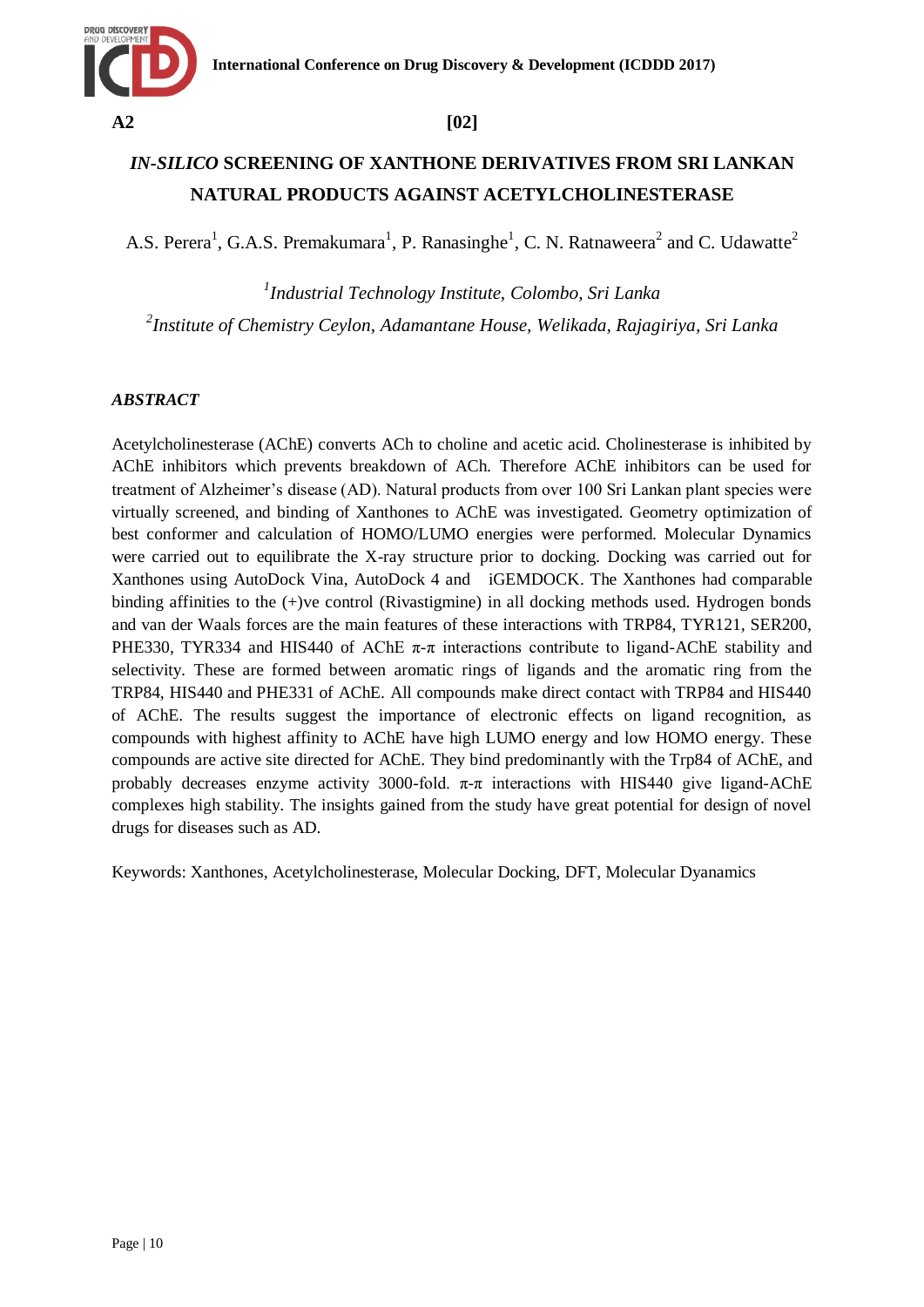

# **A3 [03]**

# **DEVELOPMENT OF DOXORUBICIN, 6-GINGEROL CO-LOADED HYDROXYAPATITE BASED DRUG CARRIER FOR pH SENSITIVE DRUG RELEASE**

D.C. Manatunga<sup>1</sup>, W.R.M. de Silva<sup>1</sup> and K.M.N. de Silva<sup>2</sup>

*<sup>1</sup>Department of Chemistry, University of Colombo, Sri Lanka 2 Sri Lanka Institute of Nanotechnology, Nanotechnology & Science Park, Sri Lanka*

### *ABSTRACT*

The occurrence of multidrug resistance and severe side effects with chemotherapeutics like doxorubicin remains a major obstacle to successful cancer chemotherapy. The combination therapy of cytotoxic and chemosensitizing agents like 6-gingerol loaded in nanoparticles can be considered as an effective treatment for different cancers. There are reports suggesting that 6-gingerol could act as an adjuvant providing synergistic effects on doxorubicin while minimizing the possible side effects. But the problem with 6-gingerol is the poor aqueous solubility and instability. Therefore, this study reports a novel approach to create a drug carrier for co-delivery of doxorubicin and 6-gingerol where its delivery is targeted to achieve on breast cancer cells (MCF-7) and liver cancer cells (HEpG2). Iron oxide nanoparticles coated with hydroxyapatite (HAp/IONPs) was selected as the carrier molecule to encapsulate these drug molecules which in-turn has resulted with increased solubility and stability in aqueous medium. Later on as synthesized nanoparticles were analyzed for their ability to perform controlled release of curcumin in pH sensitive manner. Nanoparticles were then tested against MCF-7 and HEpG2 cells to evaluate their anti-proliferation effect in time responsive manner. The results implicated that these nanoparticles have given rise to enhanced anti-proliferative effect over both MCF-7 and HEpG2 cells with respect to neat drug molecules. Moreover, the fluorescence imaging and flow cytometric studies have further proven that these nanoparticles could induce potent apoptotic effect within-contrast to the neat drugs.

Keywords: Hydroxyapatite, Iron Oxide, Doxorubicin, 6-Gingerol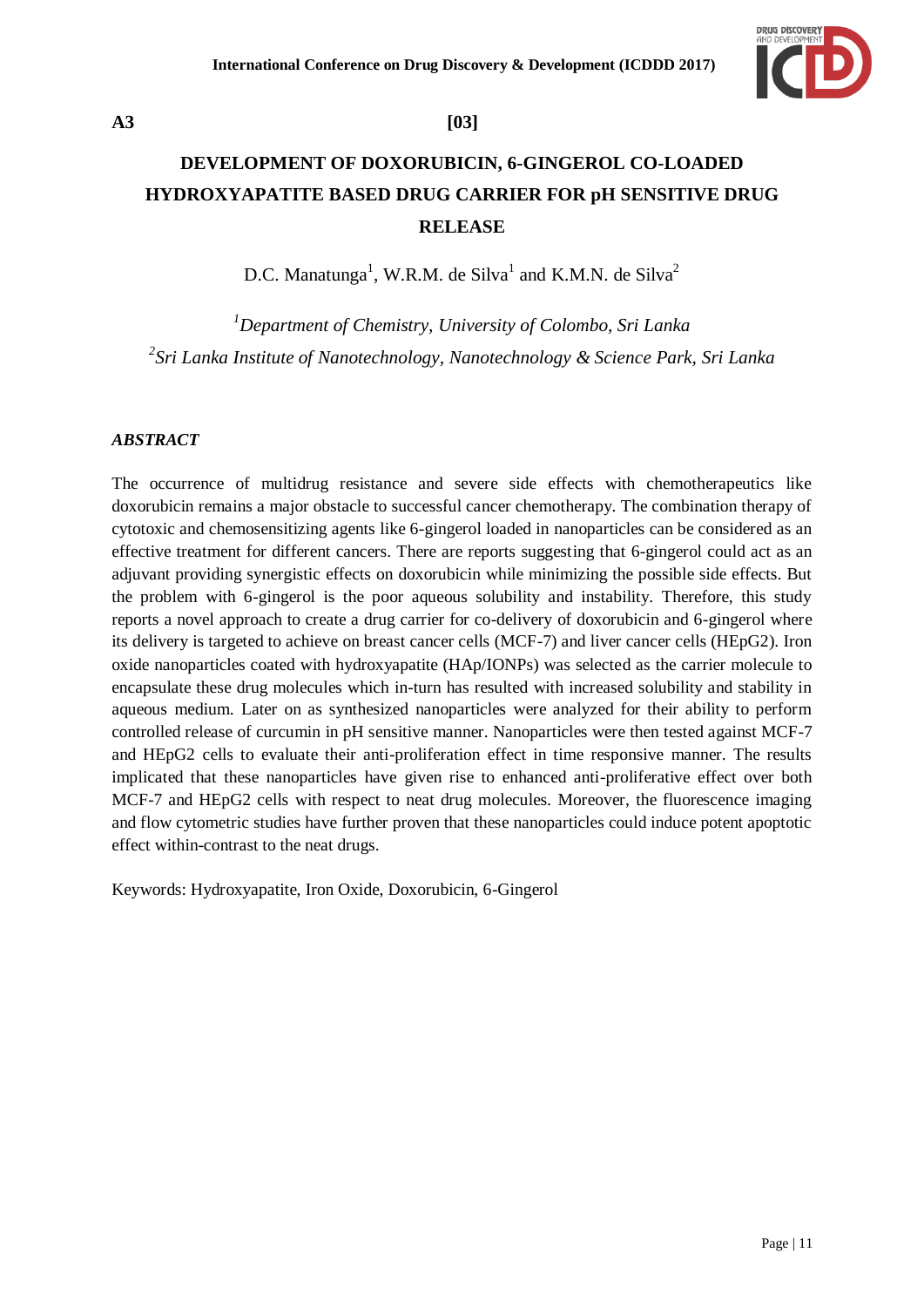

# **AN** *IN-SILICO* **STUDY OF THE BINDING PROPERTIES OF RENIN WITH PHOENICANTHUSINE**

S.M. Abdulla<sup>1</sup>, G.A.S. Premkumar<sup>1</sup> and P. Ranasinghe<sup>1</sup>

*1 Industrial Technology Institute, Sri Lanka*

## *ABSTRACT*

Despite the great synthetic diversity derived from the development of computational chemistry and high-throughput screening methods natural products continue to be a very important element of pharmacopoeias. Plant species whose chemical and genetic diversity are being revealed by ultra-fast DNA sequencing and related genomics and bioinformatics tools are likely to be even more important for development of improved and new medicines. Thus, an *in silico* approach allows for a faster and cheaper identification of promising drug candidates by the virtual screening of compound databases.

The Renin-Angiotensin aldosterone system (RAS) plays a very important role in cardiovascular regulation and is a very useful target for this research study. Inhibitors of Renin are a primary line of therapy for myocardial infarction, heart failure, hypertension and diabetic nephropathy. Thus, a good hit through the molecular studies could result in a better drug. Angiotensinogen is the only known naturally occurring substrate for Renin; inhibition of this particular reaction could have many advantages.

In this study, Sri Lankan natural product database was virtually screened against Renin. Potent hits were put through refined docking using different algorithms and an advanced scoring function was used to filter the best results.

Phoenicanthusine displayed favorable results when it was docked against Renin. Phoenicanthusine is an endemic natural product of Sri Lanka, and is isolated from the stem bark of *Phoenicanthus obliqua*. Phoenicanthusine represents the first example of a N-6-C4' and C-7-C-5' linked dimeric aporphine alkaloid. Further computational studies were performed and the docked models were studied intensively with Phoenicanthusine and the enzyme Renin.

Keywords: Renin, Phoenicanthusine, Computational Modelling, Natural Product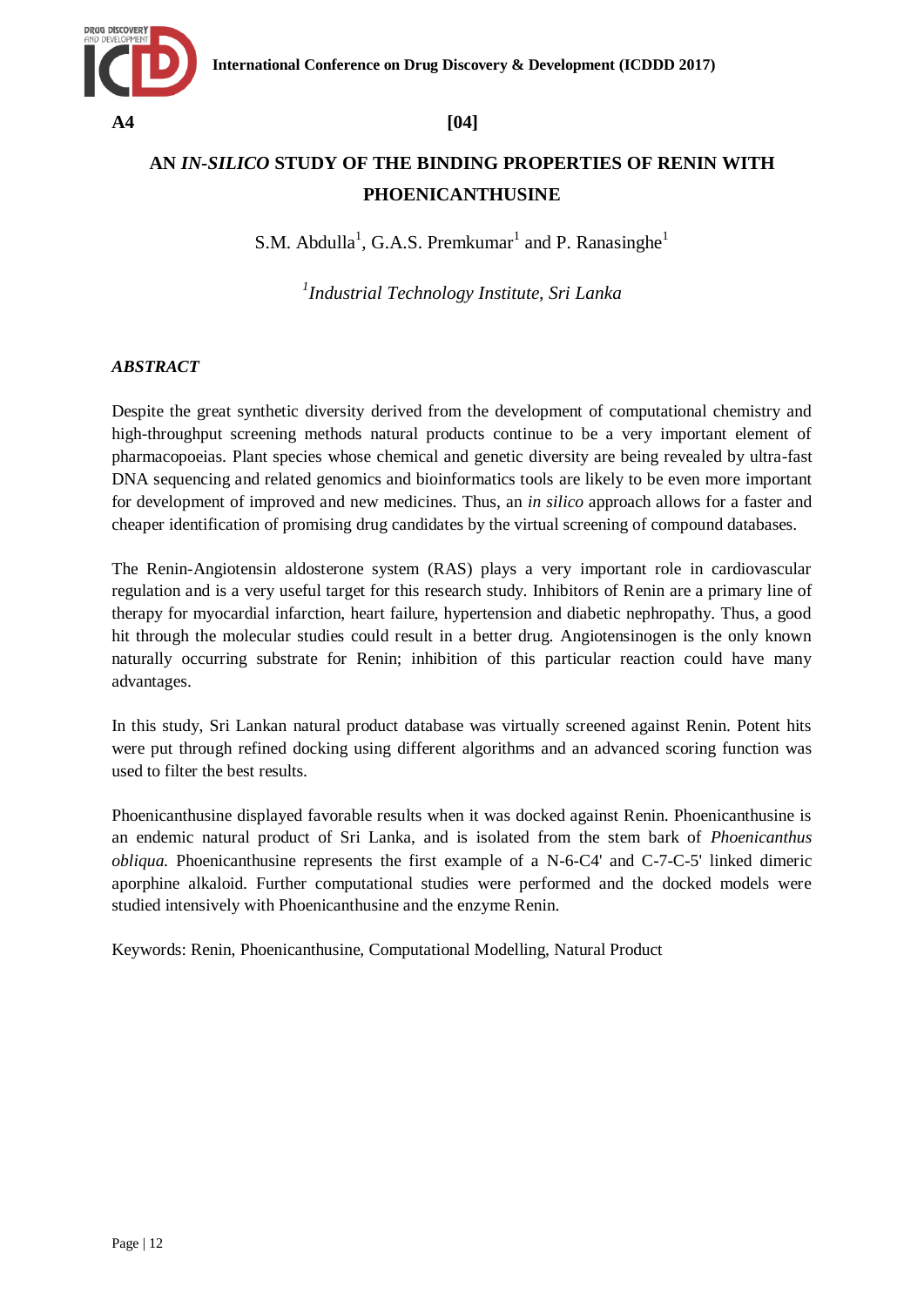

# **A5 [05]**

# *IN SILICO* **DISSECTION OF THE MECHANISM OF ANTICANCER ACTIVITY OF TACHYPLESIN**

B.M.Y.D.E. Amarseakara<sup>1</sup>, I.C. Perera<sup>1</sup> and L. Weerasinghe<sup>2</sup>

*<sup>1</sup>University of Colombo, Colombo, Sri Lanka <sup>2</sup>Sri Lanka Institute of Nanotechnology, Sri Lanka* 

### *ABSTRACT*

Anticancer peptides (ACPs) derived from natural sources have become promising anticancer drug candidate molecules due to their extraordinary properties. In this study, we focused on in silico methods to recognize ACP that can induce apoptosis. Apoptosis or programmed cell death (PCD) plays a pivotal role in cancer. Tachyplesin (TP) is an antimicrobial peptide (AMP) from hemocytes of the horseshoe crab (Tachypleus tridentatus), can inhibit the growth of both Gram-negative and positive bacteria at extremely low concentrations. TP is a 17-residue peptide containing six cationic residues with molecular weight 2,269 and isoelectric point (pI) of 9.93. Molecular docking was carried out with MDM2, HDM2, BIR2, BIR3, EGFR, Caspase1-9, procaspase 3 & 8, X linked IAP (XIAP) molecules using AUTODOCK vina 1.5.6 as the molecular docking tool and Discovery studio and PyMol as visualization tools. Suitability of the peptide was determined by choosing the lowest affinity (kcal/mol) mode and checking whether the ligand binds into a binding pocket. According to the results, lower binding affinity was observed only for BIR2 (-5.8 kcal/mol) and BIR3 (-6.6 kcal/mol). The initiation and execution phases of apoptosis are both dependent on caspases,a cytosolic cysteine proteases. Caspase activity is regulated by endogenous caspase inhibitors such as members of the inhibitor of apoptosis protein (IAP) family, which are characterised by the presence of at least one Baculoviral IAP repeat (BIR) domain. The caspase-3 and caspase-7 inhibitory function is related to a region that encompasses the second BIR domain (BIR 2), whereas a region encompassing the third BIR domain (BIR 3) inhibits caspase-9. Small molecules like TP that bind the hook or sinker region of the BIR domain are specific for antagonizing inhibition of caspase-3, 7 and 9. Here TP binds to the sinker region of the BIR 2 and as well as sinker and hook region of the BIR3. Therefore such molecules would be exquisitely specific, and may be especially useful to facilitate caspase activity.

Keywords: Anticancer Peptides, Antimicrobial Peptides, Apoptosis, Molecular Docking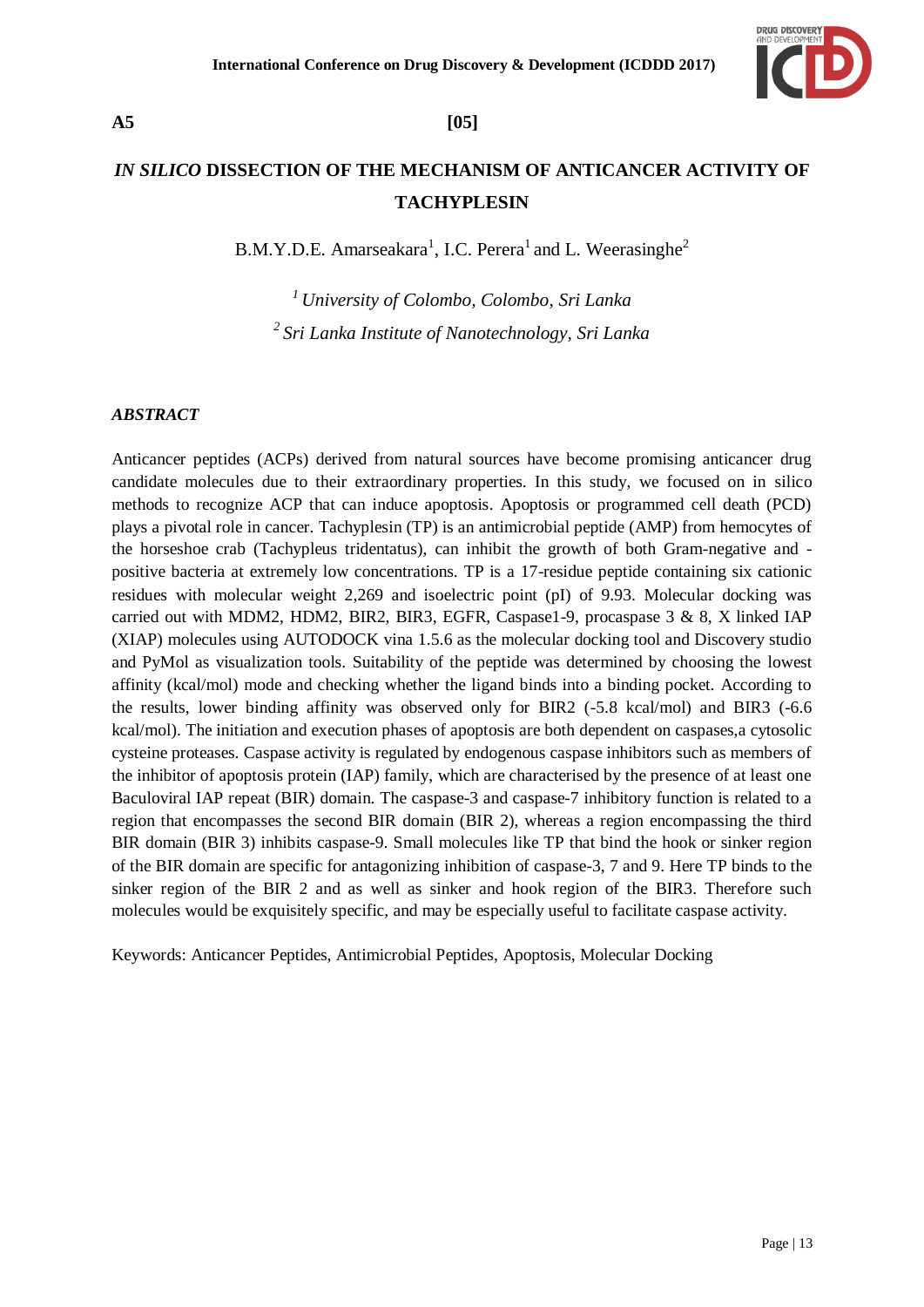

# **COMBINED MOLECULAR DOCKING AND MOLECULAR DYNAMICS STUDY OF NATURAL PRODUCTS AS INHIBITORS AGAINST ACETYLCHOLINESTERASE**

D.L.S. Dinuka and C.N. Ratnaweera

*College of Chemical Sciences, Institute of Chemistry Ceylon, Rajagiriya, Sri Lanka*

### *ABSTRACT*

Acetylcholinesterase (AChE) is an essential enzyme that terminates cholinergic transmission by rapid hydrolysis of the neurotransmitter acetylcholine. Reversible inhibition of this enzyme activity could be used to treat cholinergic deficiencies. This study is mainly focused on investigation of inhibitory activity of novel molecules in the active site of human Acetylcholinesterase (AChE), using a combined molecular dynamics stimulation and a multiple ligand docking approach. The crystal structures of AChE; PDB entry: 1GQR was used in this study. Several natural product compounds including a class of Xanthone derivatives and several Coumarin derivatives were docked in to the preequilibrated protein structures using AutoDock4, AutoDock Vina and iGEMDOCK results. Results revealed there is a good binding affinity for coumarin derivative CORDATOLIDE A.

Keywords: Molecular Dynamics, Natural Products, Alzheimer"s Disease, Acetylcholinesterase



Table 1 Summary of the Binding Affinities of Best Ligands with Docking Software

| Ligand                  | AD 4 (kcal/mol) | AD Vina<br>(kcal/mol) |
|-------------------------|-----------------|-----------------------|
| Cordatolide A           | $-8.7$          | $-9.30$               |
| Cordatolide B           | $-8.7$          | $-9.20$               |
| Calophyllolide b -8.6   |                 | $-9.17$               |
| Ouregidione c           | -8.8            | $-9.13$               |
| Ouregidione a           | $-9.3$          | $-9.02$               |
| Calophyllolide $c$ -9.2 |                 | $-6.40$               |
| Ouregidione b           | $-9.2$          | $-8.40$               |
| Donepezil               | $-9.2$          | $-8.26$               |

Figure 1 Schematic presentations of the AChE binding with compound Cordatolide A.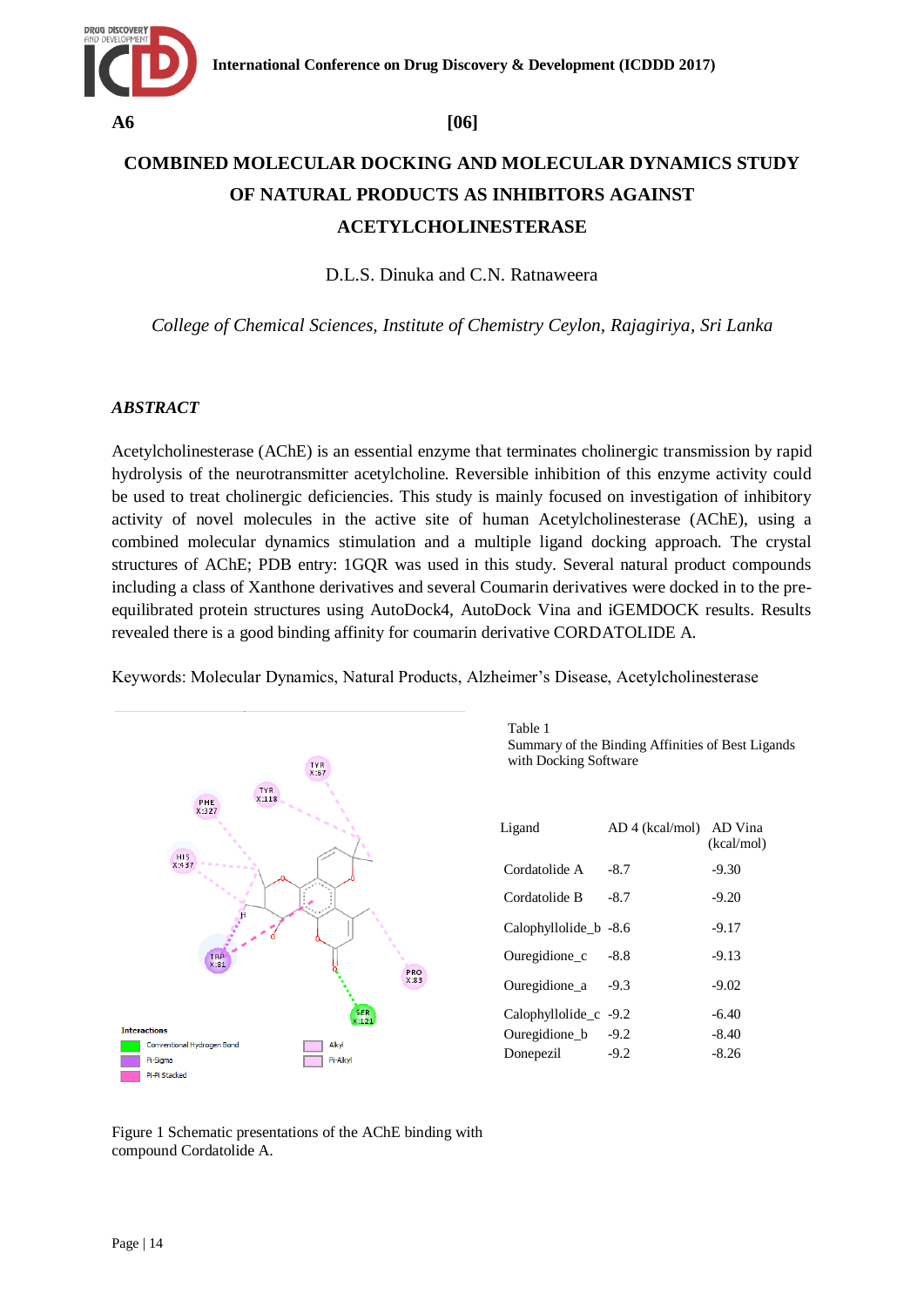

# **B1 [07]**

# **HEPATOPROTECTIVE EFFECT OF** *Gmelina arborea* **FRUIT PERICARP POWDER ON PARACETAMOL-INDUCED TOXICITY IN MALE ALBINO RATS**

J.V.B. Roales, E.G. Sepelagio, F.R.P. Salvaña and K. Junatas

*University of Southern Mindanao, North Cotabato, Philippines* 

### *ABSTRACT*

The treatment of liver disease started when "doctrine pf signatures" was accepted and liverworts were used for its resemblance to human liver. However, medical approaches evolved and hepatoprotective agents like *Phyllanthus niruri, Panus giganteus,* and *Silybum marianum* were discovered. *Gmelina arborea* fruit pericarp powder was evaluated for its potential as hepatoprotective agent using paracetamol to induce toxicity in male albino rats.

The study followed Completely Randomized Design (CRD), with three treatment groups and seven replicates on each group. The treatment for *G. arborea* group was 150mg/kg of fruit pericarp powder administered for seven days. Toxic dose of 750mg/kg paracetamol was induced on the eight day. The mean value of ALT recorded for *G. arborea* treatment was 19.08±8 U/L. Statistical analysis revealed that *G. arborea* fruit pericarp powder and positive control were not significantly different from each other but were significantly different to the negative control. Histopathology of liver sections also revealed that *G. arborea* showed normal hepatic parenchyma, sinusoids and low concentration of erythrocytes in the sinusoids. Neutrophil and lymphocyte pooling was also observed which can be associated to stimulations during the treatment. The *G. arborea* fruit pericarp powder exhibited effects at a dose of 150mg/kg, thus, it can be utilized as a hepatoprotective, anti-thrombotic, and immunomodulatory agent.

Keywords: Hepatoprotective, *Gmelina arborea*, Fruit Pericarp, Liver, Histopathology, Paracetamol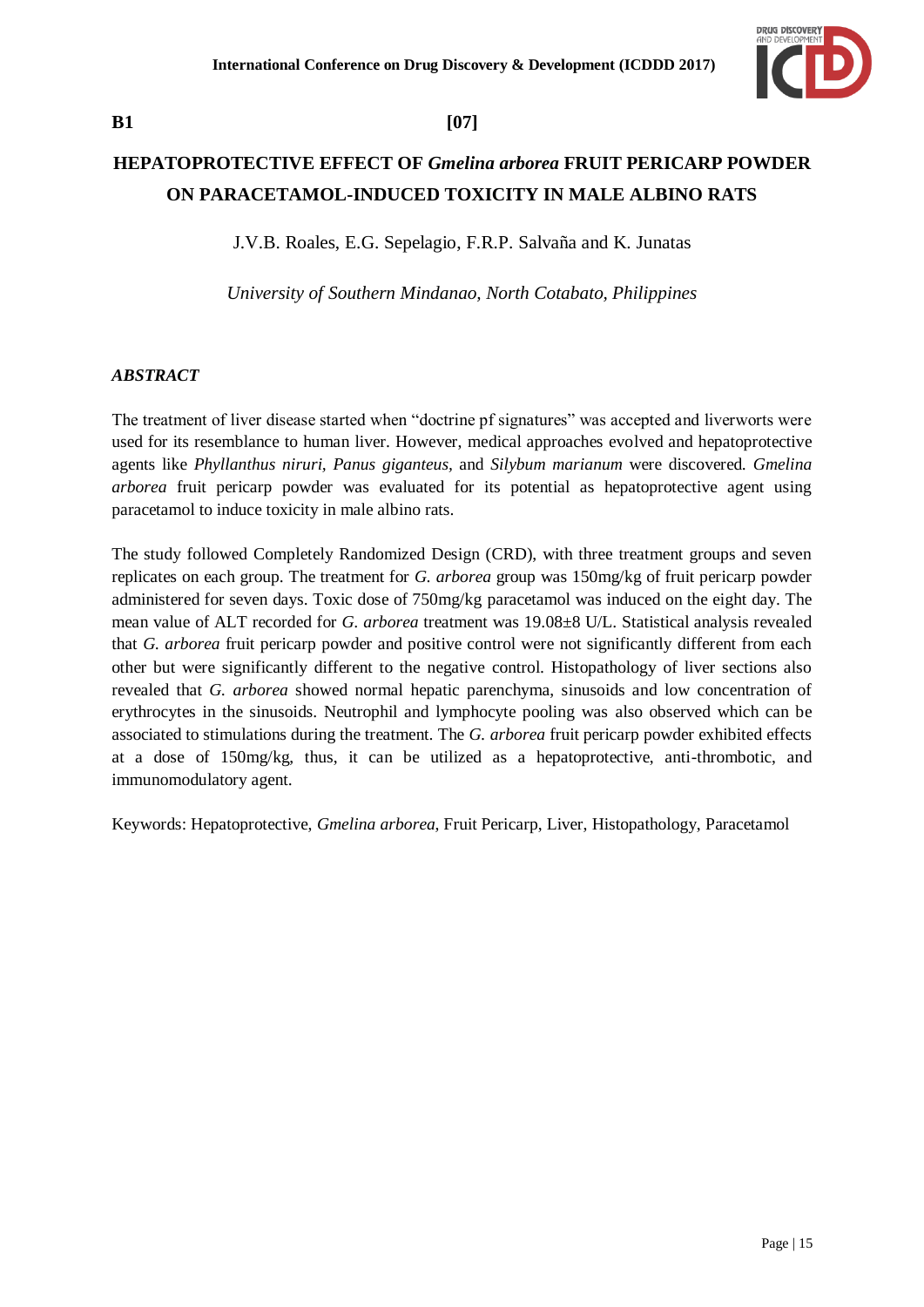

## **PRODUCTION OF BIODIESEL FROM MICROALGAE**

### A. Bano

### *University of Karachi, Pakistan*

### *ABSTRACT*

Continued use of petroleum sourced fuels is now widely recognized as unsustainable because of depleting supplies and the contribution of these fuels to the accumulation of carbon dioxide in the environment. Renewable, carbon neutral, transport fuels are necessary for environmental and economic sustainability. Biodiesel derived from oil crops is a potential renewable and carbon neutral alternative to petroleum fuels. Unfortunately, biodiesel from oil crops, waste cooking oil and animal fat cannot realistically satisfy even a small fraction of the existing demand for transport fuels. As demonstrated here, microalgae appear to be the only source of renewable biodiesel that is capable of meeting the global demand for transport fuels. Like plants, microalgae use sunlight to produce oils but they do so more efficiently than crop plants. Oil productivity of many microalgae greatly exceeds resource productivity of the best producing oil crops. Sustainability is a key principle in natural resource management, and it involves operational efficiency, minimization of environmental impact and socio-economic considerations; all of which are interdependent. It has become increasingly obvious that continued reliance on fossil fuel energy resources is unsustainable, owing to both depleting world reserves and the green house gas emissions associated with their use. Therefore, there are vigorous research initiatives aimed at developing alternative renewable and potentially carbon neutral solid, liquid and gaseous biofuels as alternative energy resources. However, alternate energy resources akin to first generation biofuels derived from terrestrial crops such as sugarcane, sugar beet, maize and rapeseed place an enormous strain on world food markets, contribute to water shortages and precipitate the destruction of the world's forests. Second generation biofuels derived from lignocellulose agriculture and forest residues and from non-food crop feedstock"s address some of the above problems; however there is concern over competing land use or required land use changes. Therefore, based on current knowledge and technology projections, third generation biofuels specifically derived from microalgae are considered to be a technically viable alternative energy resource that is devoid of the major drawbacks associated with first and second generation biofuels. Microalgae are photosynthetic microorganisms with simple growing requirements (light, sugars,  $CO<sub>2</sub>$ , N, P, and K) that can produce lipids, proteins and carbohydrates in large amounts over short periods of time. These products can be processed into both biofuels and valuable co-products.

In this research proposal you will able to understand about the production of biodiesel from a very common specie of microalgae *Nitzschia* Sp which is found in the deep Arabian sea, *Nitzschia* sp produces a poisonous dolomite acid which harm the neurons and lead the person towards death. That poisonous acid is also harmful for marine animals as well. If we will extract lipid content from *Nitzschia* Sp then it would be beneficial for marine animal and this microalga is easily available so it is cost effective as well. *Nitzschia* Sp contain 45-47% wt lipid content so it enhances the production of biodiesel as well. We will do this process by the reactive extraction of *Nitzschia* sp then *insitu* transesterificationin the presence of alcohol and acid catalyst.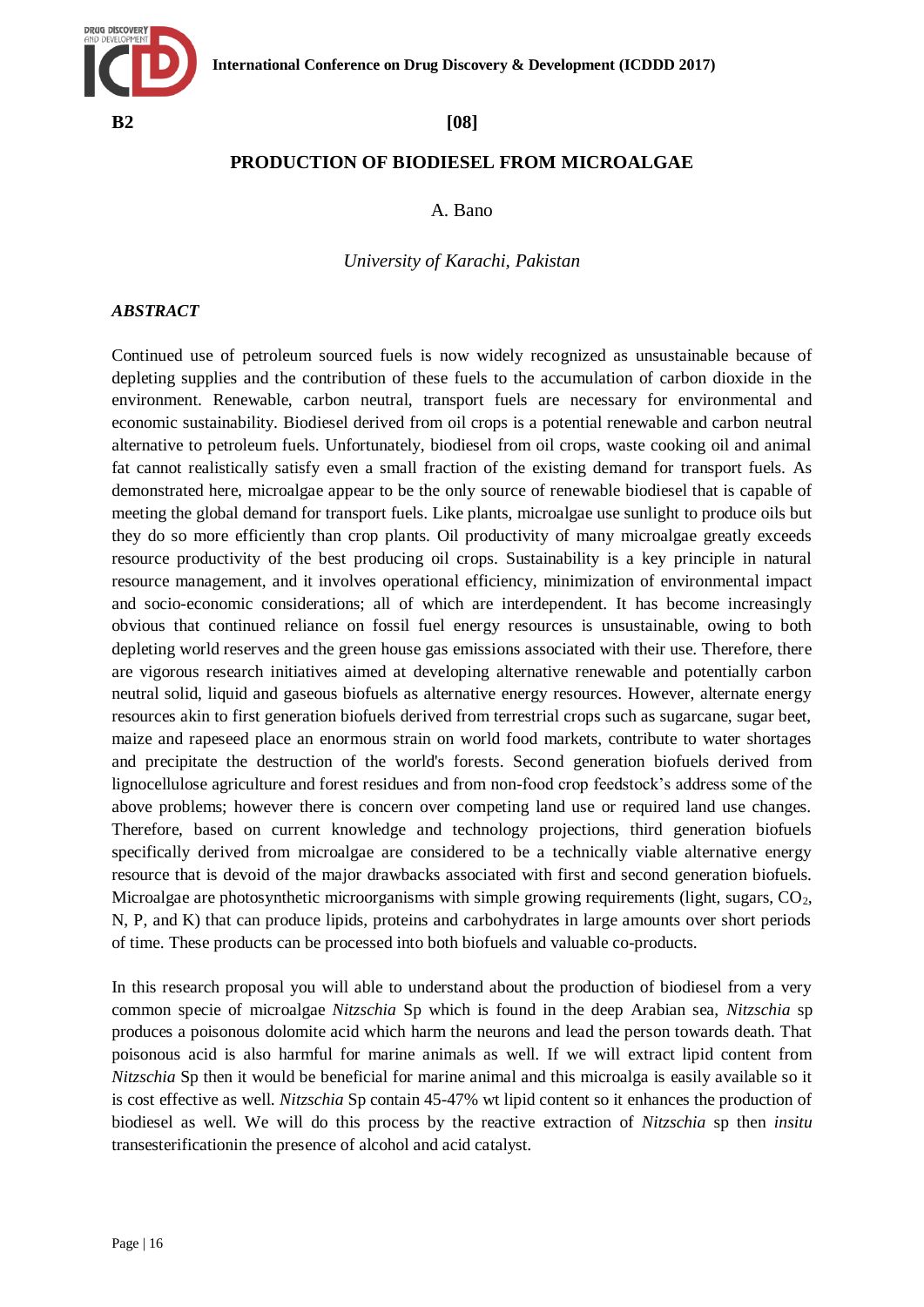

It also reviewed the synergistic coupling of microalgae propagation with carbon sequestration and wastewater treatment potential for mitigation of environmental impacts associated with energy conversion and utilization. It was found that, whereas there are outstanding issues related to photosynthetic efficiencies and biomass output, microalgae-derived biofuels could progressively substitute a significant proportion of the fossil fuels required to meet the growing energy demand. Various properties of biodiesel were investigated according to EN 14214 standards.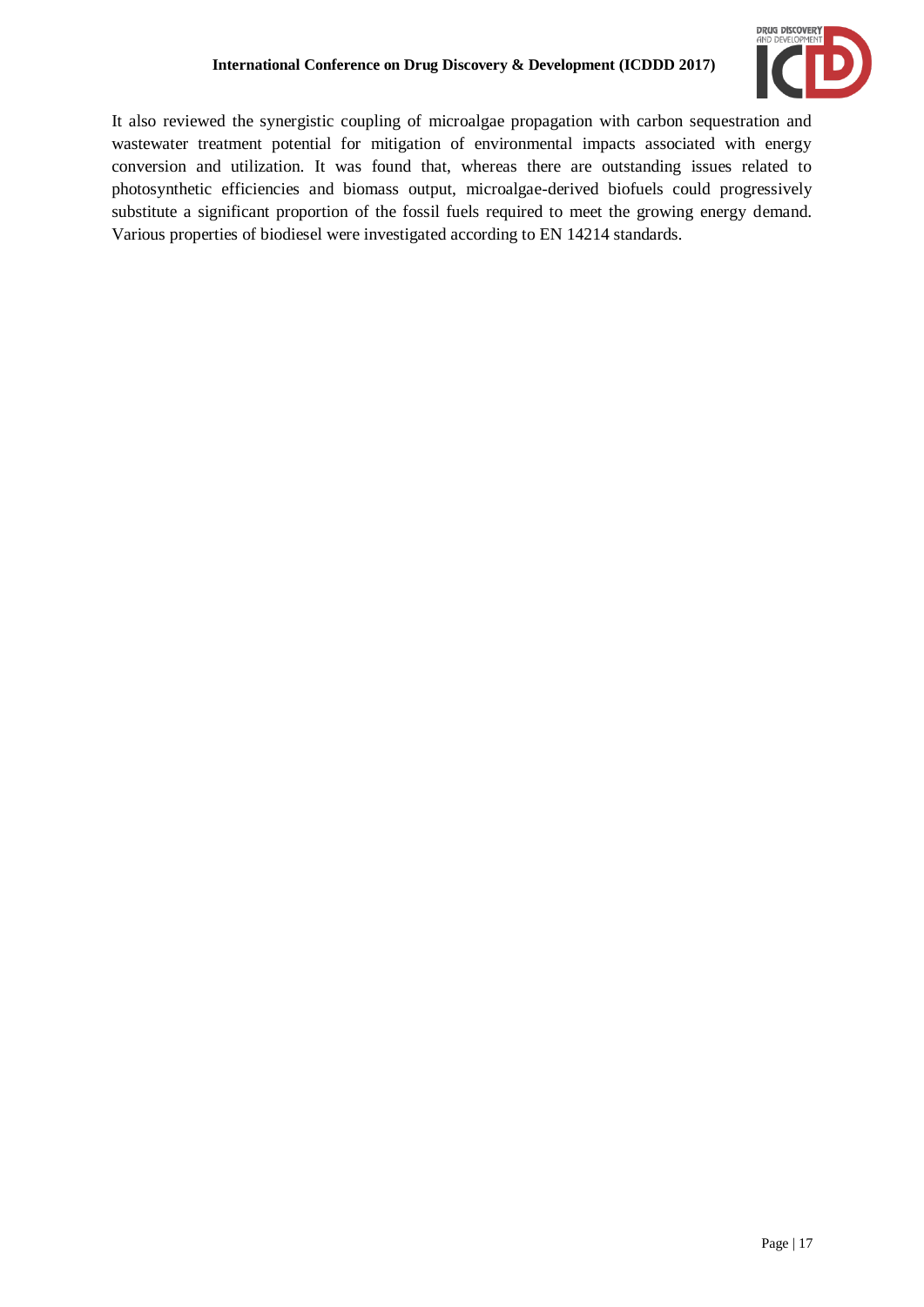

# **INVESTIGATION OF ANTIBACTERIAL ACTIVITY AGAINST METHICILLIN RESISTANT** *Staphylococcus aureus* **(MRSA) AND SELECTED PHARMACOLOGICAL PROPERTIES OF "PANCHAWALKALA": AN AYURVEDIC FORMULATION**

T. Gopalakrishnan<sup>1</sup>, M.P.J. Dharmaratne<sup>1,2</sup>, R.M. Pieris<sup>3</sup> and L. Wanasekara<sup>1</sup>

*<sup>1</sup>Department of Biotechnology, Faculty of Science, Horizon Campus, Sri Lanka 2 Postgraduate Institute of Science, University of Peradeniya, Sri Lanka <sup>3</sup>Gampaha Wickramarachchi Ayurveda Institute, Sri Lanka*

# *ABSTRACT*

The emergence of multidrug-resistant (MDR) human bacteria is inevitable, due to misuse and overuse of antibiotics. Among the current treatment options, plant based therapies occupies a significant importance. Panchawalkala is a polyherbal formulation comprising of five medicinal plants named, *Ficus benghalensis, Ficus racemosa, Ficus religiosa, Ficus tsiela* and *Garcinia cambogia*. The main objectives of the current investigation are; to determine the antibacterial and antioxidant activities of Panchawalkala. The Panchawalkala (50 g) was extracted to distilled water (500 ml) by reflux method (6 h) and freeze dried to obtain the crude powder. The preliminary antibacterial screening and minimum inhibitory concentration (MIC) was determined against 6 methicillin resistant *Staphylococcus aureus* (MRSA) strains, *S. aureus* ATCC 25923 and *S. aureus* NCTC 6571 strain by cut-well diffusion and micro-broth dilution method, respectively. The antioxidant capacity was determined by; 2, 2-diphenyl-1-picrylhydrazyl (DPPH) assay, ferric reducing/antioxidant power (FRAP) assay and oxygen radical absorbance capacity (ORAC) assay. Moreover, total phenolic content (TPC) and total flavonoid content (TFC) was determined. Preliminary antibacterial screening exhibited zones of inhibition (ZOI) within the range of 12-19 mm and MIC values were low as 0.312- 0.625 mg/ml. The 50% inhibitory concentration  $(IC_{50})$  for DPPH, ORAC and FRAP assays was determined as  $5.47 \pm 0.55$ ,  $302.19 \pm 11.26$  and  $372.11 \pm 12.32$  mg Trolox equivalents/g of extract, respectively. The TPC and TFC values were obtained as  $451.36 \pm 3.74$  mg Gallic acid equivalents/g of extract and  $12.57 \pm 0.49$  mg quercetin equivalents/g of extract, respectively. Results of the present study suggest that the hot aqueous extract of Panchawalkala has significant antibacterial and antioxidant activity. Hence, further investigations are warranted on Panchawalkala to discover effective and low cost treatment options.

Keywords: Panchawalkala, Multidrug-Resistant, MRSA, Antibacterial Activity, MIC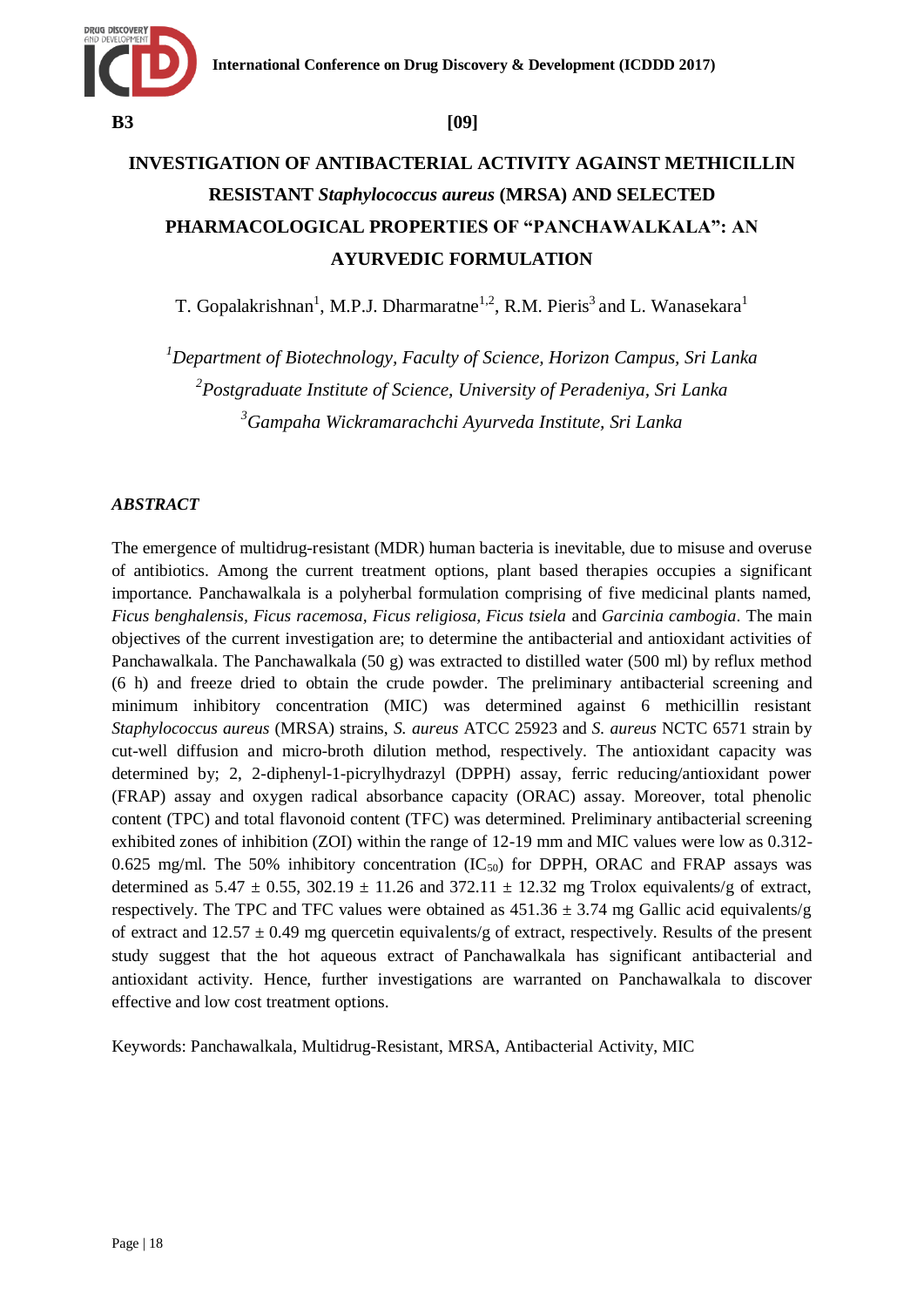

# **B4 [10]**

# **STANDARDIZATION AND QUALITY CONTROL OF HEALING HERBS SLIMOX CAPSULE**

A.K. Thejan<sup>1</sup>, Shanika<sup>1</sup>, T.T. Niles<sup>1</sup>, J. De Zilwa<sup>1</sup> and P.K. Perera<sup>1</sup>

*1 Astron (Ltd) Pharmaceutical Company, Sri Lanka College of Chemical Sciences, Institute of Chemistry Ceylon, Analytical Consultancy Service,* 

*Sri Lanka*

### *ABSTRACT*

Healing Herbs Slimox Capsule was formulated by Research and Development Division of Astron Limited pharmaceutical company, which is WHO-GMP accredited. The aim is to introduce high quality product to the market which address to weight management through appetite control, body fat reduction and control the conversion of excess carbohydrate in to fat. Healing Herbs Slimox Capsules contains *Garcinia cambogia* extract and Purple Tea (*Camellia sinensis*) extract. Hydro-alcoholic extracts of above herbal materials were complied with WHO-GMP accreditation. Authentication of the plant materials were done according to the in-house standard methods.

*Garcinia cambogia* extract and Purple Tea extract were tested for appearance, loss on drying, bulk density, marker compounds (Hydro Citric Acid / Polyphenols), total aerobic microbial count, *Escherichia coli* and total combined mold and yeast. Purple Tea extract and Healing Herbs Slimox Capsule were tested for DPPH assay to evaluate the anti-oxident activity and anti-tyrosinase assay for test anti-tyrosinase activity. Finished product was tested for coloring matters and marker compounds, microbial limit tests (total aerobic microbial count, *Escherichia coli* and total combined mold and yeast)*,* weight variations and disintegration time were tested. All parameters tested were complied with standard parameters of relevant pharmacopoeias and in-house standards. According to the extensive authentic clinical evidence of this plant materials and therapeutic properties, standard preparation of this Healing Herbs Slimox Capsule is suitable for use as a nutraceutical for weight management. Further evidence need to be supported to these claims through standard clinical research in future.

Keywords :*Garcinia cambogia, Camellia sinensis*, *Escherichia coli,* DPPH assay, Anti-Tyrosinase Assay, WHO-GMP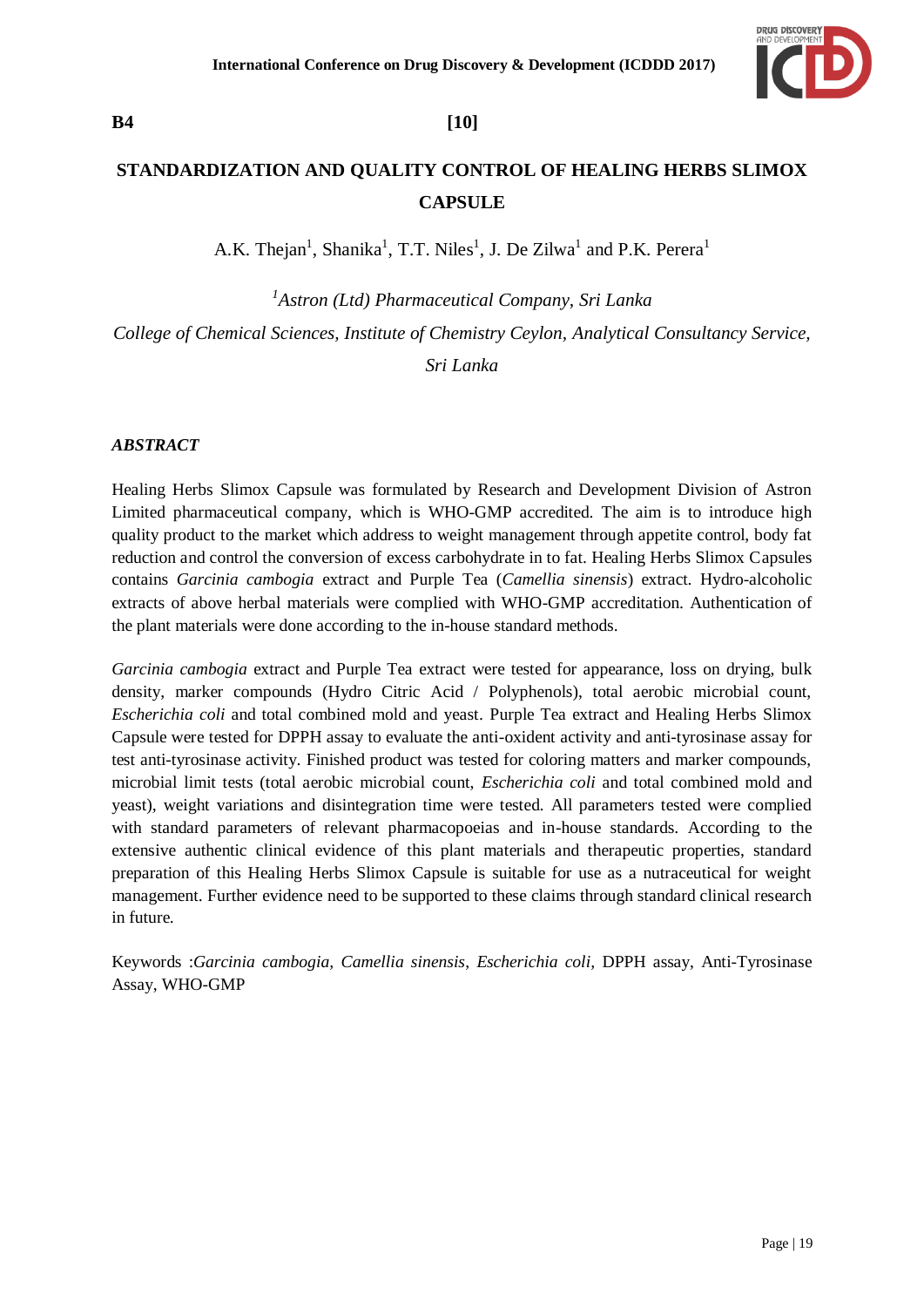

# **DETERMINATION OF ANTIOXIDANT, ANTIBACTERIAL AND ANTIFUNGAL ACTIVITIES OF SOME MARINE SPONGES OF SRI LANKA**

E.M.N.S. Senarathne and E.M.R.K.B. Edirisinghe

*Department of Physical Sciences, Faculty of Applied Sciences, Rajarata University of Sri Lanka, Sri Lanka* 

### *ABSTRACT*

Marine natural products are a critical resource in the search for new, safe and effective pharmaceuticals. Because of the bioactive compounds present in the marine sponges which are responsible for the medicinal properties, nowadays marine sponges are playing a vital role in drug industry. This study was conducted to identify and assess some marine sponges with biochemical and photochemical properties. Total of eleven marine sponge samples were collected from sea off Kalpitiya and Dehiwala areas. The active ingredients of samples were extracted into methanol and were screened for antioxidant, antibacterial and antifungal properties. Antioxidant activity was determined by DPPH assay, while disc diffusion method was used for antibacterial and antifungal assessments. Antibacterial activity was tested against *Salmonella, Staphylococcus aureus* and *Escherichia coli*. Antifungal test was performed against *Candidaalbicans*. Photochemical screening was conducted to identify alkaloids, saponin glycosides, flavonoids and tannins present in extracts.

Two samples from Kalpitiya and two samples from Dehiwala showed high antioxidant activity. Antibacterial activity was showed by one species from each sampling sites against *Salmonella*, six species from Kalpitiya and one from Dehiwala against *Staphylococcus aureus*, two species from Kalpitiya and one again from Dehiwala against *Escherishiya coli.* For antifungal assay positive results were given by one species from Kalpitiya and two species from Dehiwala. From the results of qualitative photochemical screening, it was revealed the presence of alkaloids in three extracts, saponin glycosides in four extracts, flavonoids in two extracts and tannins in one extract. Among the tested sponges, *Ectyoplasiaferox* from sea off Kalpitiya showed the highest antioxidant (89.5 %), antibacterial(diameter of inhibition zone- 2.1cm) and antifungal (diameter of inhibition zone-1.2cm) activity. Since some of the marine sponges studied showed high biochemically activity, further studies required on identification and separation to lead the innovation of new pharmacologically important drugs.

Keywords : Marine Sponges, Antibacterial, Antifungal, Pharmaceutical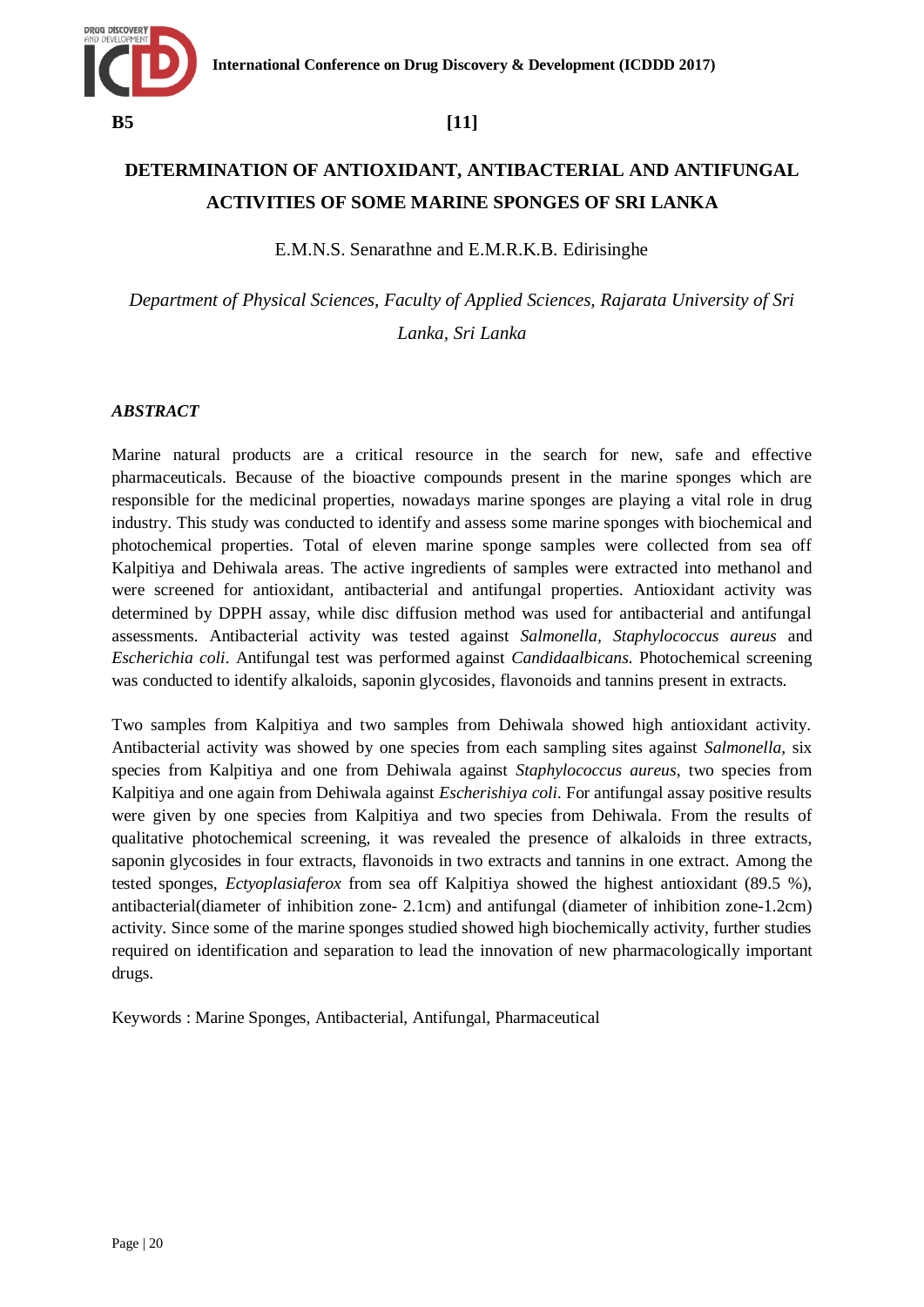

# **B6 [12]**

# **MARINE** *Brevibacterium frigoritolerans* **A POTENTIAL SOURCE OF NEW ANTIBIOTIC AGAINST METHICILLIN RESISTANT** *Staphylococcus aureus*

B. Uzair<sup>1¶</sup>, B.A. Khan<sup>2</sup>, V.U. Ahmad<sup>3</sup> and F. Menaa<sup>4</sup>

*<sup>1</sup>Department of Bioinformatics and Biotechnology, International Islamic University, Pakistan 2 Faculty of Pharmacy and Alternative Medicine, The Islamia University of Bahawalpur,* 

*Pakistan*

*<sup>3</sup>H.E.J. Research Institute of Biological and Chemical Science, Pakistan <sup>4</sup>Department of Nanomedicine, Pharmacy and Biotechnology, Fluorotronics Inc., California,* 

*USA* 

### *ABSTRACT*

Newly emerging infectious diseases, re-emergent diseases and multidrug-resistant bacteria mean that there is a continued need to develop new antibiotics. The sea is an immense and practically unexploited source of potentially useful biologically active substances A novel compound designated Bravin 4-[(Z)-2-Phenyl ethenyl] benzoic acid was isolated from a crude extract of a marine bacterium identified as *Brevibacterium frigoritolerans.* Bravin showed strong antibacterial activity against both Gram-positive and Gram-negative bacteria. The compound was purified and its structure was elucidated by spectroscopic methods including 1H-nuclear magnetic resonance (NMR), 13C-NMR, 1D-NMR and 2D-NMR spectroscopy. It could be demonstrated that a purified solution of bravin was active against methicillin resistant *Staphylococcus aureus,* By contrast, bravin did not inhibit the growth of eukaryotic organisms Candida albicans the minimal inhibitory concentration for *Staph aureus* ranged from 50 to 75 μg mL−1. Bravin lysed *Staphylococcus* cells grown in an osmotically protected medium, suggesting that it does not act upon the cell wall. Further investigation using *Staph aureus* indicated that the compound is bactericidal and is likely to target the cell membrane.

Fifteen microbial strains, associated to the brown seaweed *Pelvetia canaliculata* (Linnaeus) attached to the rocks of Sonmiani Beach (Karachi, Pakistan), were screened for their capacity to produce secondary metabolites of industrial interest. Crude extract filtrates from CMG 2180 strain, grew on ZMA medium, showed the most remarkable antimicrobial activity, and thus was chosen for further examination. The identification of CMG 2180 as a probable new type strain of the actinobacterium *Kocuria marina* was based on phenotypic aspects and biochemical characteristics as well as on the nucleotide sequence analysis of its full-length 16S rRNA gene showing the highest similarity with the type strain KMM 3905 (GenBank accession number EU073966). Interestingly, a unique UV-bioactive compound, for which the name of kocumarin was proposed, was isolated and purified from the halotolerant Gram-positive micrococcoid CMG 2180 strain's crude extracts by flash silica gel column chromatography and TLC/HPTLC. Using routine methods, kocumarin demonstrated prominent and rapid activities against all tested fungi and pathogenic bacteria including MRSA. Its chemical structure was unraveled by 1D and 2D-NMR spectroscopy as  $4-[Z]-2$  phenyl ethenyl benzoic acid.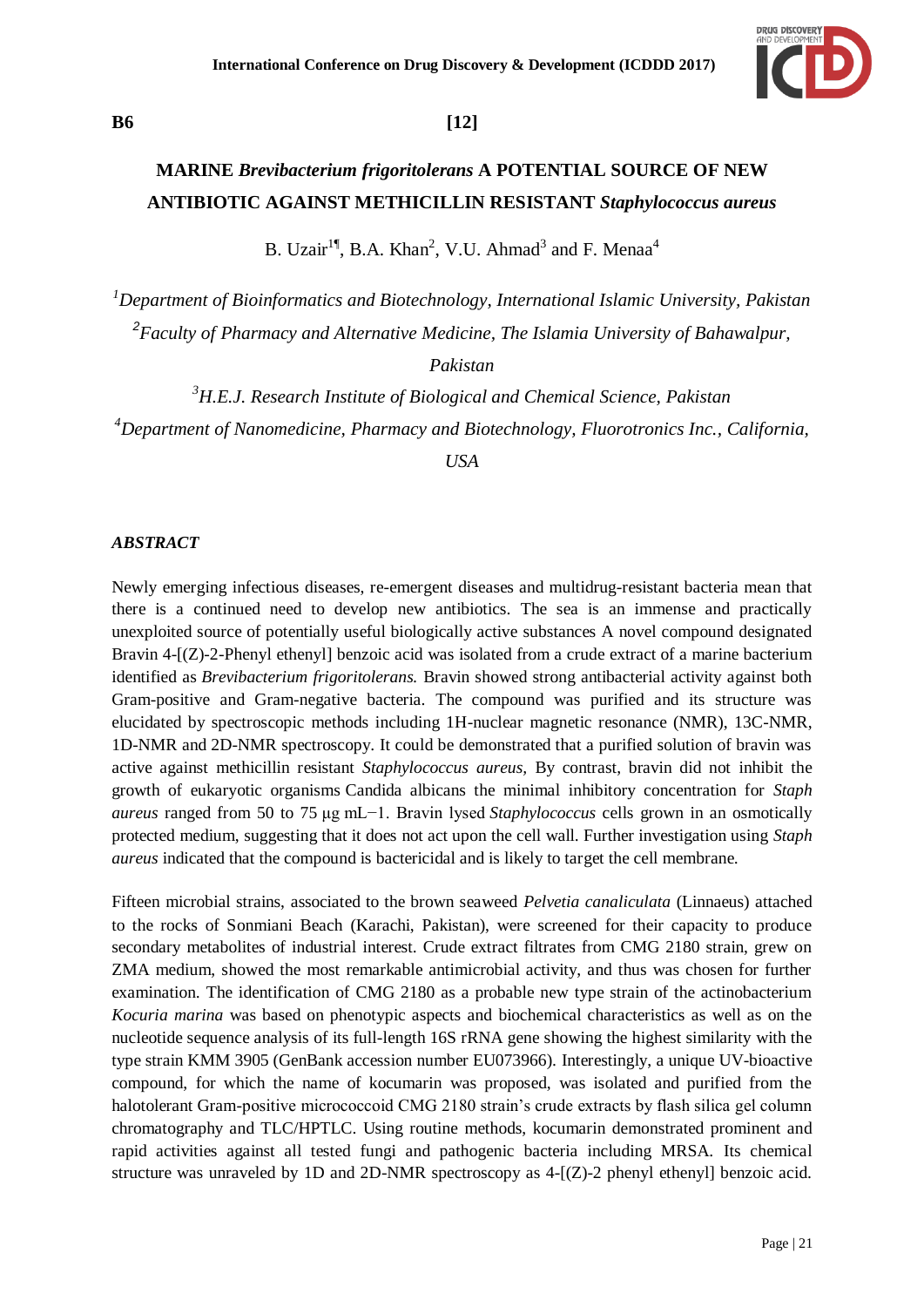

Taken together, and to the best of knowledge, our *in vitro* data report both a possible new *Kocuria* type strain and the breakthrough discovery of a promising antibiotic, kocumarin, exerting quick bactericide and permanent spore inhibition effects. Eventually, after *in vivo* validation, kocumarin could be produced at high-scale from crude extracts to treat newly infected or microbial resistant patients and/or clean environmental surfaces in order to prevent nosocomial infections.

Keywords: Seaweed-Associated Bacteria, Kocuria Marina CMG 2180, Kocumarin, Antimicrobial Activity, Antibiotic Resistance, Spectroscopy

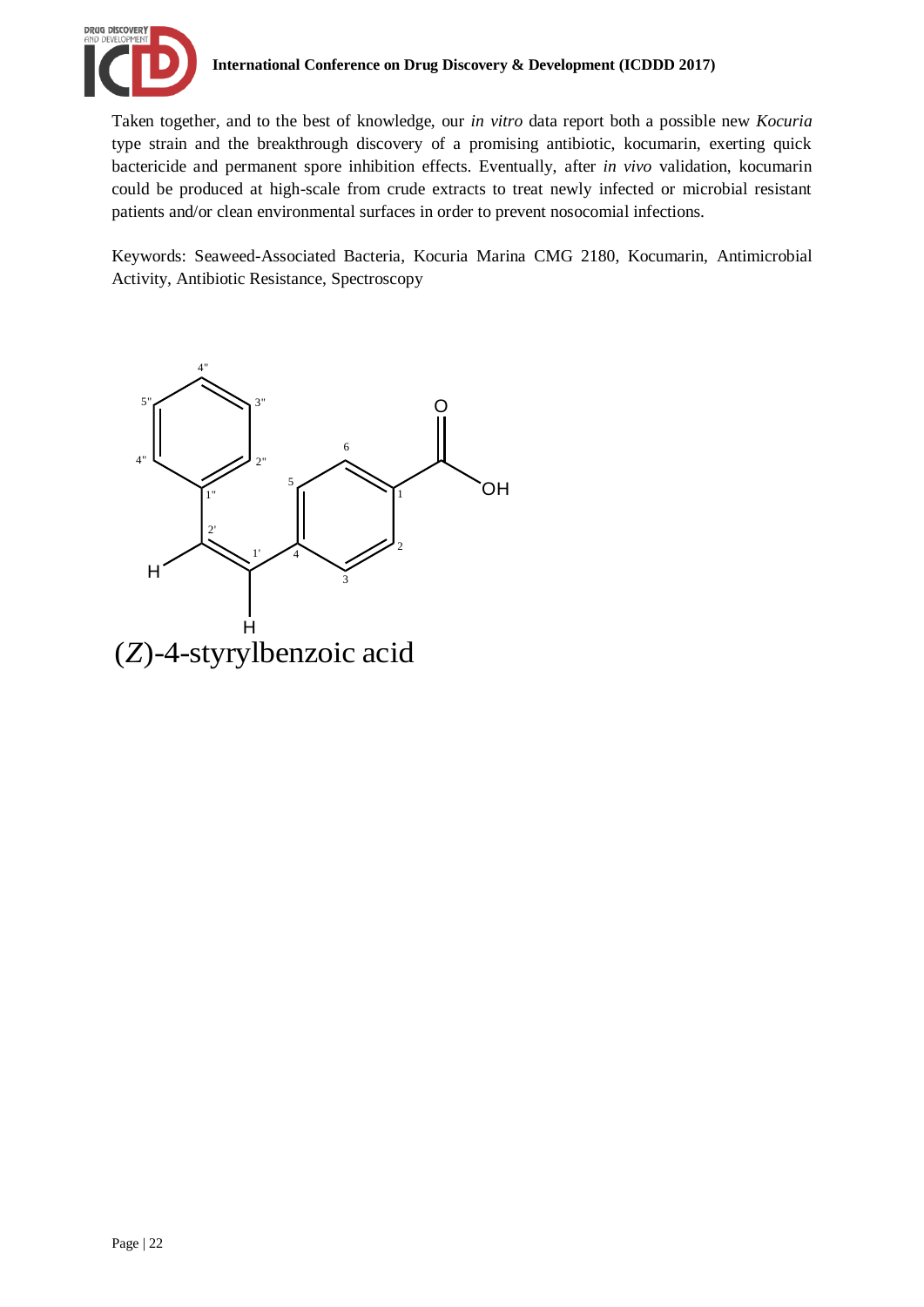

# **C1 [13]**

# **HEAVY METALS ON BIOTECHNOLOGICAL APPROACH OF CAFFEINE DEGRADATION BY IMMOBILISED** *Leifsonia* **SP. STRAIN SIU**

S. Ibrahim<sup>1,2</sup>, M.Y. Shukor<sup>2</sup> and S.A. Ahmad<sup>2</sup>

*<sup>1</sup>Center For Biotechnology Research, Bayero University, Nigeria <sup>2</sup>Department of Biochemistry, Faculty of Biotechnology and Biomolecular Sciences, Universiti Putra Malaysia, Selangor, Malaysia*

### *ABSTRACT*

Caffeine is an important naturally occurring compound that can be degraded by bacteria. Excessive caffeine consumption is known to have some adverse problems. Previously, *Leifsonia* sp. strain SIU capable of degrading caffeine was isolated from agricultural soil. The bacterium was tested for its ability to degrade caffeine as the sole carbon and nitrogen source. The isolate was encapsulated in gellan gum and its ability to degrade caffeine in the presence of heavy metals was determined. Out of the nine heavy metals tested, Copper (Cu), Mercury (Hg), and Silver (Ag) had significant effects on caffeine degradation at 1 mg/L. Therefore, the concentration of these heavy metals was varied from 0 - 1 mg/L to see at what concentration each metal it has effect. Ag and Hg showed effect at 0.1 mg/L with caffeine degradation of 64.05 and 52.17% respectively, while Cu showed effect at 0.8 mg/L with caffeine degradation of 64.74%. These bacterium features make it an ultimate means for caffeine bioremediation. This is the first report of effect of heavy metals on caffeine degradation by immobilised *Leifsonia* sp. strain SIU.

Keywords: Caffeine, Degradation, Heavy Metals, Immobilisation, *Leifsonia* sp.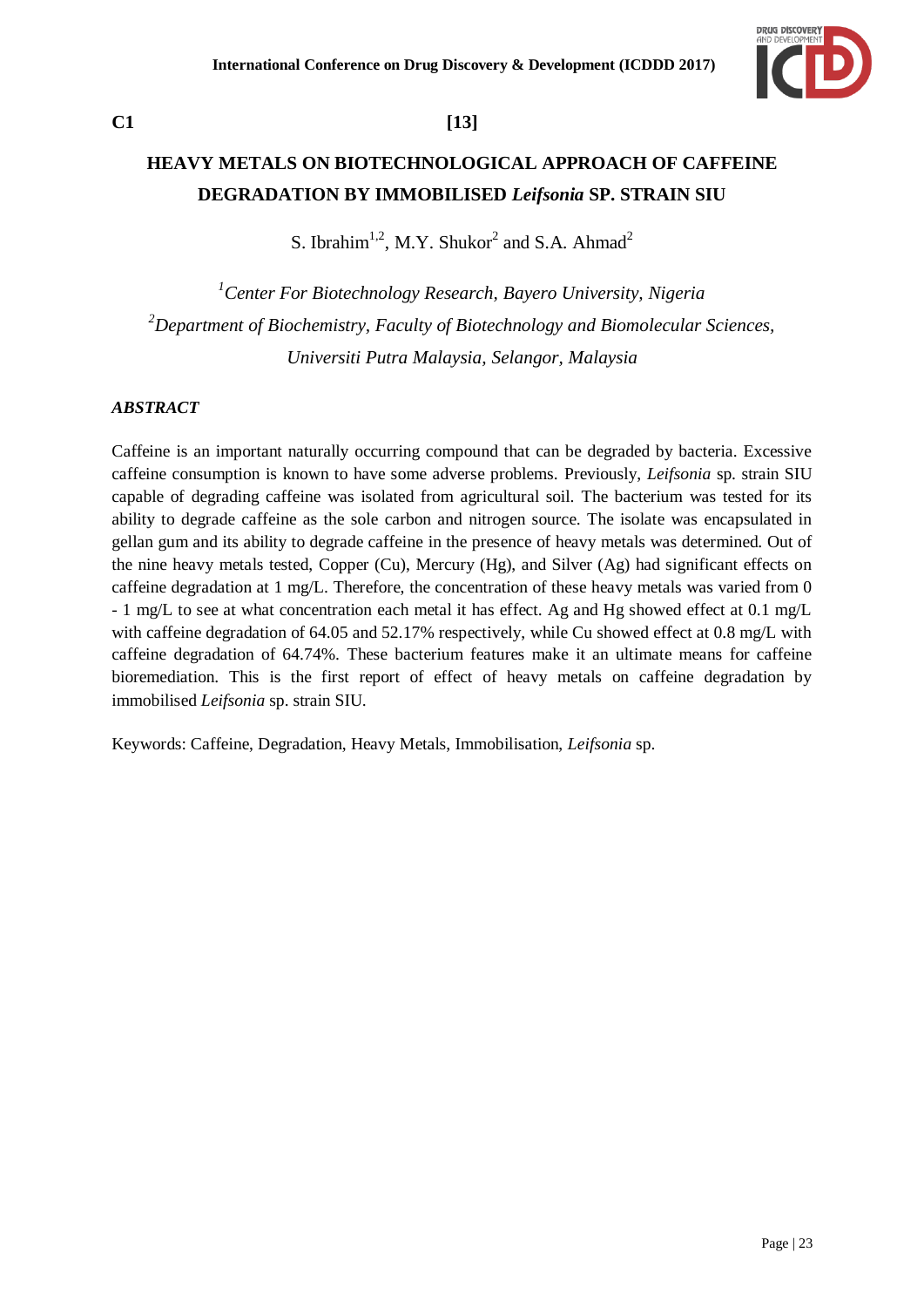

# **COMBINATION OF SURFACTANT AND REVERSE IONTOPHORESIS TO ENHANCE TRANSDERMAL EXTRACTION OF GABAPENTIN**

S. Chakrabarty, B. Ghosh, T.K. Giri and S. Maity

*NSHM College of Pharmaceutical Technology, NSHM Knowledge Campus, Kolkata Group of Institutions, India*

### *ABSTRACT*

Recently, the research has been focused on noninvasive methods for frequent clinical and therapeutic drug monitoring which could avoid blood sampling and improve patient compliance. Transdermal reverse iontophoresis offers a noninvasive tool for clinical and therapeutic monitoring of drug and indigenous molecules. We investigated the effect of sodium lauryl sulphate in receiver fluid (0- 4%w/v) on reverse iontophoretic extraction of gabapentin. These experiments were carried out in custom made diffusion cell for a period of 4 h using pig ear skin. The extracted drug was analyzed by HPLC method. With the use of different concentration of sodium lauryl sulphate  $(2, 3, 4\% \text{w/v})$  in receiver fluid significantly increased the transport of drug and enhancement was 2.33, 1.76, and 1.10 folds respectively in anode chamber compared to the without sodium lauryl sulphate. Similarly, use of different concentration of sodium lauryl sulphate  $(2, 3, 4\% \text{w/v})$  in receiver fluid significantly increased the transport of drug and enhancement was 2.26, 1.61, and 1.37 folds respectively in cathode chamber compared to the without sodium lauryl sulphate. The maximum cumulative extraction was obtained with the 2% w/v sodium lauryl sulphate in both anodal and cathodal chamber. Reverse iontophoresis in conjugation with permeation enhancer had a significant synergistic effect in terms of extraction of drug across skin.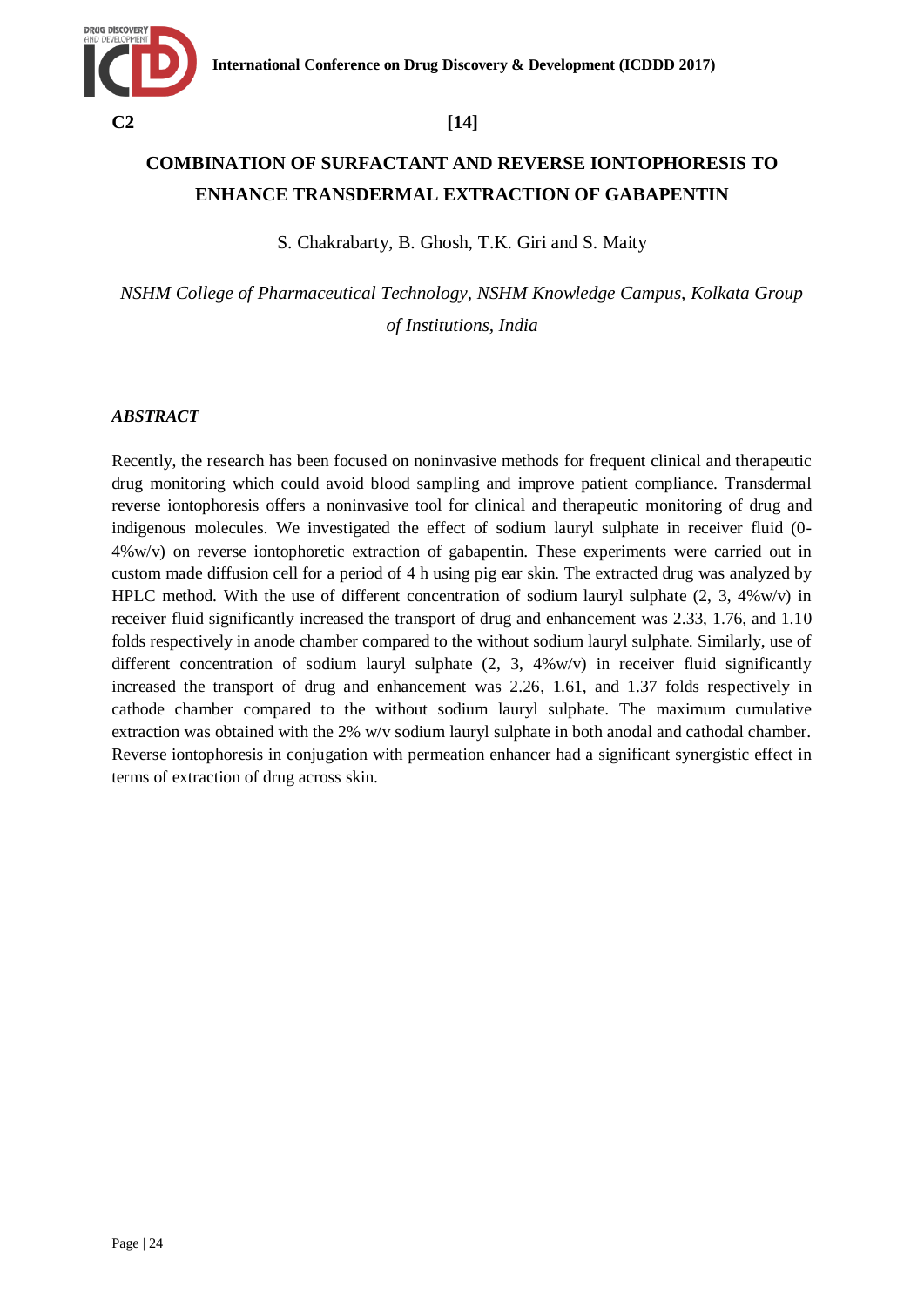

# **SUSTAINED DELIVERY OF DILTIAZEM HYDROCHLORIDE THROUGH HYDROGEL BEADS COMPOSED OF HYDROLYZED GRAFTED-LOCUST BEAN GUM**

T.K. Giri and B. Ghosh

*NSHM College of Pharmaceutical Technology, NSHM Knowledge Campus, Kolkata Group of Institutions, India*

### *ABSTRACT*

Diltiazem hydrochloride, a water soluble drug was entrapped within hydrogel beads of hydrolyzed acrylamide-grafted-locust bean gum prepared by ionotropic gelation and covalent cross-linking method. The hydrogel beads were characterized by Scanning Electron Microscopy, Differential Scanning Calorimetry, X-ray Diffraction, and Fourier Transform Infrared Spectroscopy. A maximum of 83.41 % drug entrapment efficiency was achieved. The developed acrylamide-grafted-locust bean gum hydrogel beads are survive the harsh acidity of stomach and preferably release diltiazem hydrochloride in intestine. The results showed that hydrogel beads are pH responsive. The release of drug from hydrogel beads was slower for the pH 1.2 solution than that of the pH 6.8 buffer solution. It has been observed that an increase in alluminium chloride  $(AICI<sub>3</sub>)$  concentration causes a decrease in the drug release from the hydrogel beads. Thus developed grafted-locust bean gum hydrogel beads could be useful carriers for the sustained oral delivery of diltiazem hydrochloride.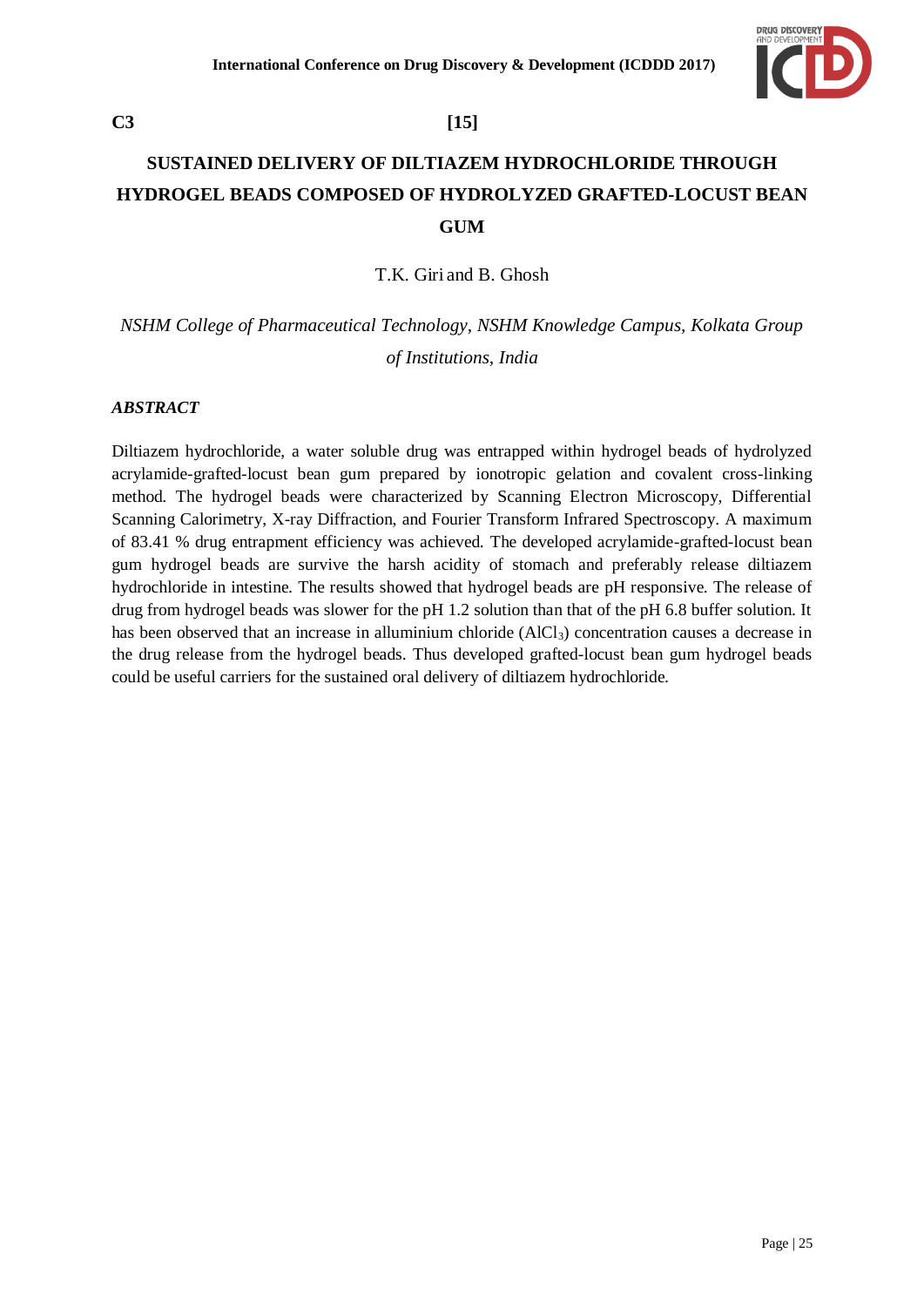

# **DEVELOPMENT OF SOLID LIPID NANOPARTICLES OF CURCUMIN FOR CONTROLLED ORAL DELIVERY**

B. Ghosh, P. Naskar and T.K. Giri

*NSHM College of Pharmaceutical Technology, NSHM Knowledge Campus, Kolkata Group of Institutions, India*

### *ABSTRACT*

Solid lipid nanoparticles of carcumin were developed for sustained oral delivery of carcumin. Curcumin, was dissolved in lipid base (cetyl alcohol) and solid-lipid nanoparticles were developed by the emulsification with nonionic surfactant (Span 60) followed by rapid cooling. Three formulations were made by altering the ratio of drug and cetyl alcohol (1:20, 1:40, 1:60). Dissolution studies were carried out in phosphate buffer (pH 7.4) by tying the particles within a dialysis bag. To prevent fast degradation of curcumin in normal buffer, ascorbic acid (1% w/v) was added to the media. Results indicated with the increase in the proportion of cetyl alcohol in formulation, the drug release also increased. Overall, a biphasic release pattern was obtained. The initial phase (6 hours) was more or less of zero order, but later the release rate decreased significantly. As data was plotted against square root of time, linearity was observed indicating the diffusion controlled release pattern. Particle size analysis shows a tri modal pattern but more than 50 percent of the particles had size around 100 nm which was desirable. The result of the DSC analysis indicated, the drug was uniformly distributed in the matrix. In conclusion it appears that curcumin could be delivered in a sustained manner when developed into a nanoparticulate formulation using cetyl alcohol as carrier.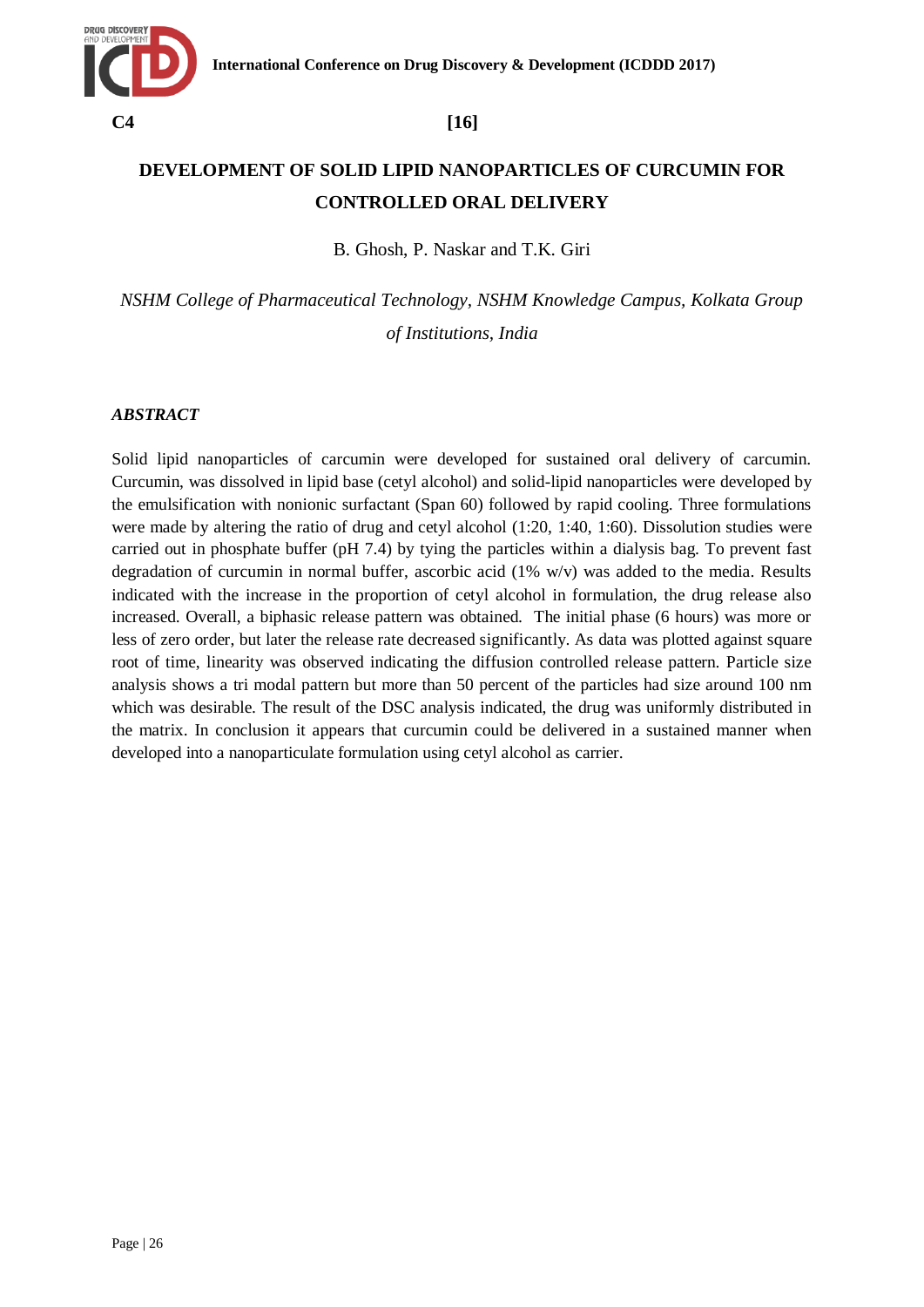

## **C5 [17]**

# **FABRICATION OF OPTIMIZED DICLOFENAC POTASSIUM MICRO-PARTICLES USING RESPONSE SURFACE METHODOLOGY**

B.A. Khan<sup>1</sup>, T. Nawaz<sup>1</sup> and B. Uzair<sup>2</sup>

*<sup>1</sup>Department of Pharmaceutics, Faculty of Pharmacy, Gomal University, Pakistan <sup>2</sup>Department Biotechnology and Bioinformatics, Islamic International University, Pakistan*

### *ABSTRACT*

**Aims:** This study was conducted to prepare modified release Diclofenac potassium loaded ethyl cellulose microparticles. **Methods:** 13 trail formulations were studied to form an optimized formulation. Non-solvent addition coacervation method was used for the preparation. Response Surface Methodology (RSM) was applied for modified release formulation optimization. Solid state study was conducted for optimized formulation both qualitatively and quantitatively. **Results:** As the polymer concentration (X1) and stirring speed (X2) increases Entrapment efficiency (Y3) also increases. Stirring speed  $(X2)$  has great effect over particles size  $(Y4)$ . As polymer concentration (X1) and stirring speed (X2) increases compressibility index (CI:Y5) also increases. Optimized formulation was selected from 30 predicted values. Polymer concentration (X1) for optimized formulation was 1.96gm and stirring speed was 602rpm. Characterization study of modified formulation of Diclofenac potassium were given as; %DR after  $1<sup>st</sup>$  hour (Y1) was 29.793%, % DR after 7<sup>th</sup> hr (Y2), E.E (Y3) was 94.511%, particle size was 343.70 $\mu$ m and CI (Y5) was 13.46%. *In vitro* dissolution study showed sustained release for 12 hrs. Kinetic study showed high  $R^2$  values for zero order (0.9318) and Higuchi model (0.9962). Both qualitative and quantitative analysis proved the stability of optimized microparticles. **Conclusion:** SEM showed that particles of optimized formulation were nearly spherical, light yellowish in color, and having porous and rough surface entrapping drug crystals. Fourier transform spectrophotometry showed that drug is stable in polymer and having no interactions, X-rays powder diffraction (XRD) showed decrease in crystallinity of Diclofenac Potassium in optimized formulation and differential scanning calorimetry (DSC) proved the thermal stability of formulation.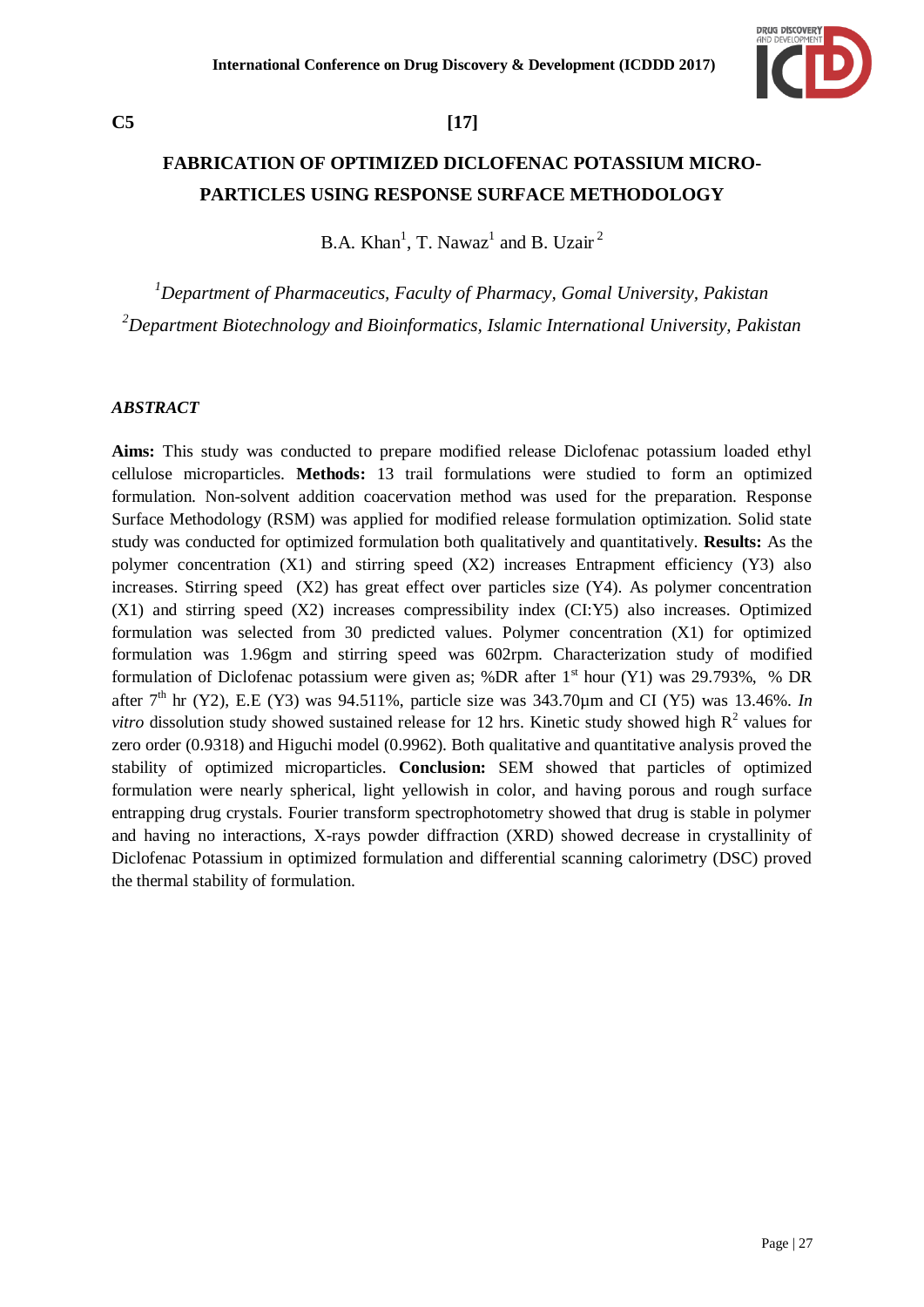

# **FORMULATION AND** *IN-VITRO* **SUN PROTECTION FACTOR (SPF) OF A LOTION CONTAINING LEMONGRASS EXTRACT**

T. Mahmood<sup>1</sup>, M. Yaseen<sup>1</sup>, A.M. Yousaf<sup>1</sup>, Y. Shahzad<sup>1</sup>, N. Akhtar<sup>2</sup>, G. Bjørklund<sup>3</sup> and R.  $L$ ysiuk $4$ 

 *Faculty of Pharmacy, University of Central Punjab, Pakistan Department of Pharmacy, The Islamia University of Bahawalpur, Pakistan Council for Nutritional and Environmental Medicine, Mo i Rana, Norway Department of Pharmacognosy and Botany, Danylo Halytsky Lviv National Medical University, Lviv, Ukraine*

## *ABSTRACT*

Sunburn, pigmentation disorders, photocarcinogenesis, immunosuppression and other skin related damages are caused by the ultraviolet radiation present in the sunlight. The aim of this study was to determine the sun protection factor (SPF) value of the lemongrass extract, also the formation of its stable sunscreen lotion and to determine its SPF value as well. For the determination of SPF value of the developed formulation, spectrophotometric method was used along with Mansur equation.

The SPF value of lemongrass sunscreen lotion was 22 with the antioxidant potential of 94.20%. The hydrogen ion concentration (pH) of lotion was 5.5, which complied with skin pH. Viscosity profile of lotion indicated good rheology that is important aspect of a formulation during application. The formulation was stable as there was no phase separation observed after centrifugation, freeze-thaw and thermal stress tests.

Harmful effects of chemicals are evident so the natural source could become a good, economical, easily accessible and safe alternative formulation ingredient in sunscreen products due to its beneficial effects and safety.

Keywords: Sunscreen, Spectroscopy, Emulsions, Rheology, Photo Protection, Lemongrass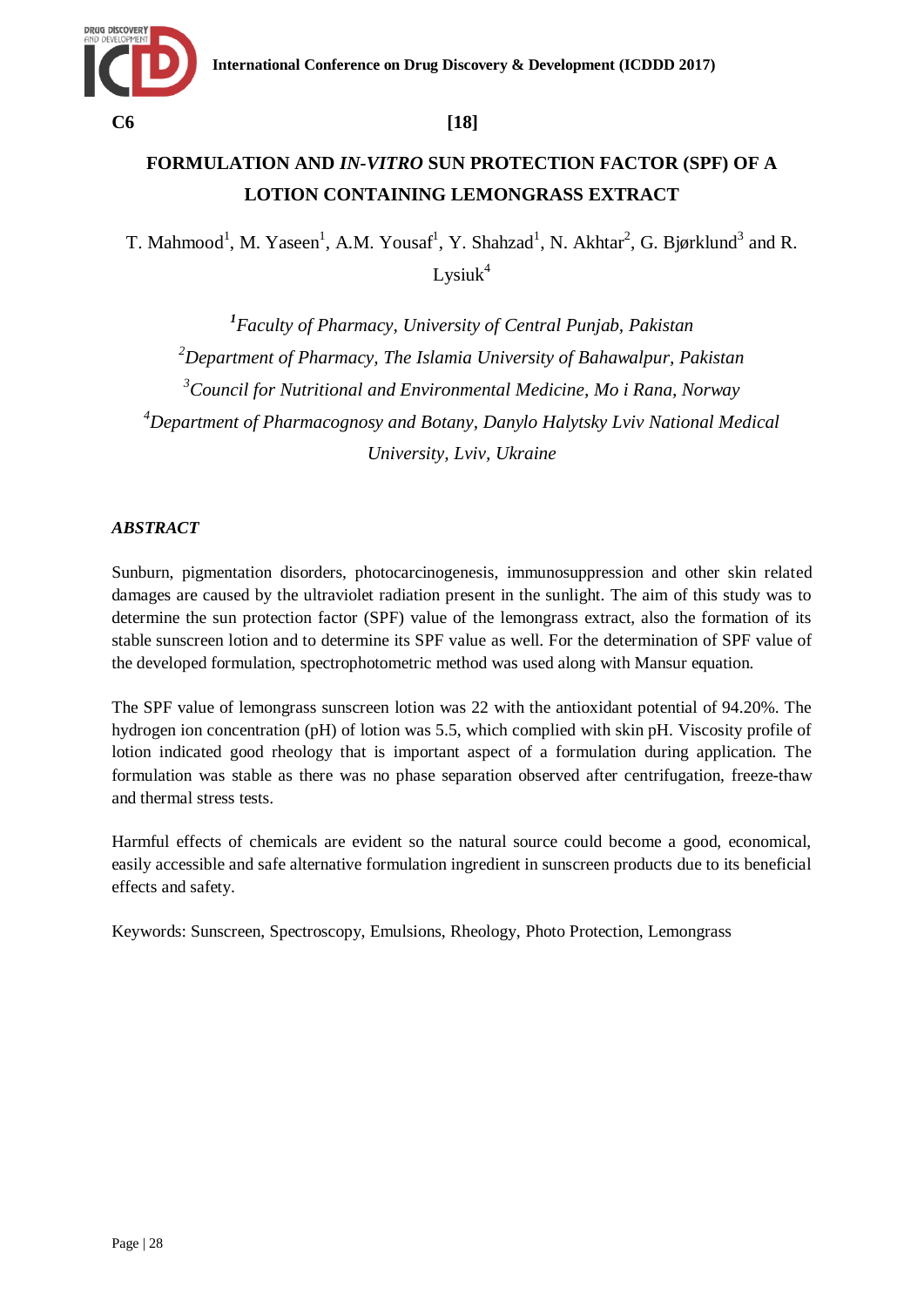

# **CYTOTOXICITY ASSAY AND ANTIVIRAL ACTIVITY OF** *Syzygium aromaticum* **EXTRACT USING EMBRYONATED CHICKEN EGGS**

Y. Mehmood

*Government College University, Pakistan*

### *ABSTRACT*

Poultry business is the second largest and progressive industry of Pakistan but poultry growth in Pakistan was hampered due to several viral and bacterial diseases, the most considerable viral disease is Newcastle disease (ND) among them. It can produce by Avian paramyxo virus type 1, (Avula virus genus, family Paramyxoviridae). Regardless of vaccination, other prevention and control measures are needed to prevent Newcastle disease (ND) outbreaks. Plant-based extract or medicinal substances are gaining importance in veterinary medicine worldwide. *Syzygium aromaticum* (Clove) is used by some farmers to treat a variety of animal disease or ailments. *Syzygium aromaticum* (Clove) is the dried flower bud belongs to the family Myrtaceae. Cloves have antimutagenic activity, anti-inflammatory activity, antioxidant activity, antiulcerogenic activity and antiparasitic activity. Several studies also show potent antiviral and antifungal effects of *Syzygium aromaticum* (Clove). This study performed to evaluate the immune stimulatory effects of clove extract against Newcastle Disease (ND), which is mainly responsible for immense losses in unvaccinated rural chicken populations in Pakistan. There are many natural plant resources, which were exploited to obtain antiviral compounds like extract, *Acacia arabica*, and *Perscia vulgaris* etc. In present research, the antiviral activities of aqueous clove extract were measured or evaluate *in-vitro* and *in-ovo*. Emryonated chicken eggs were used to evaluate cytotoxicty assay of extract. Based on overall results, from *in-ovo*, *in-vitro* and *in-vivo* trials show that the 1:2 dilution and stock solution of clove extract did have some antiviral activity but at the same time these concentrations are cytotoxic too. As the concentration decreased, cytotoxicity lost but with the loss of antiviral activity as well.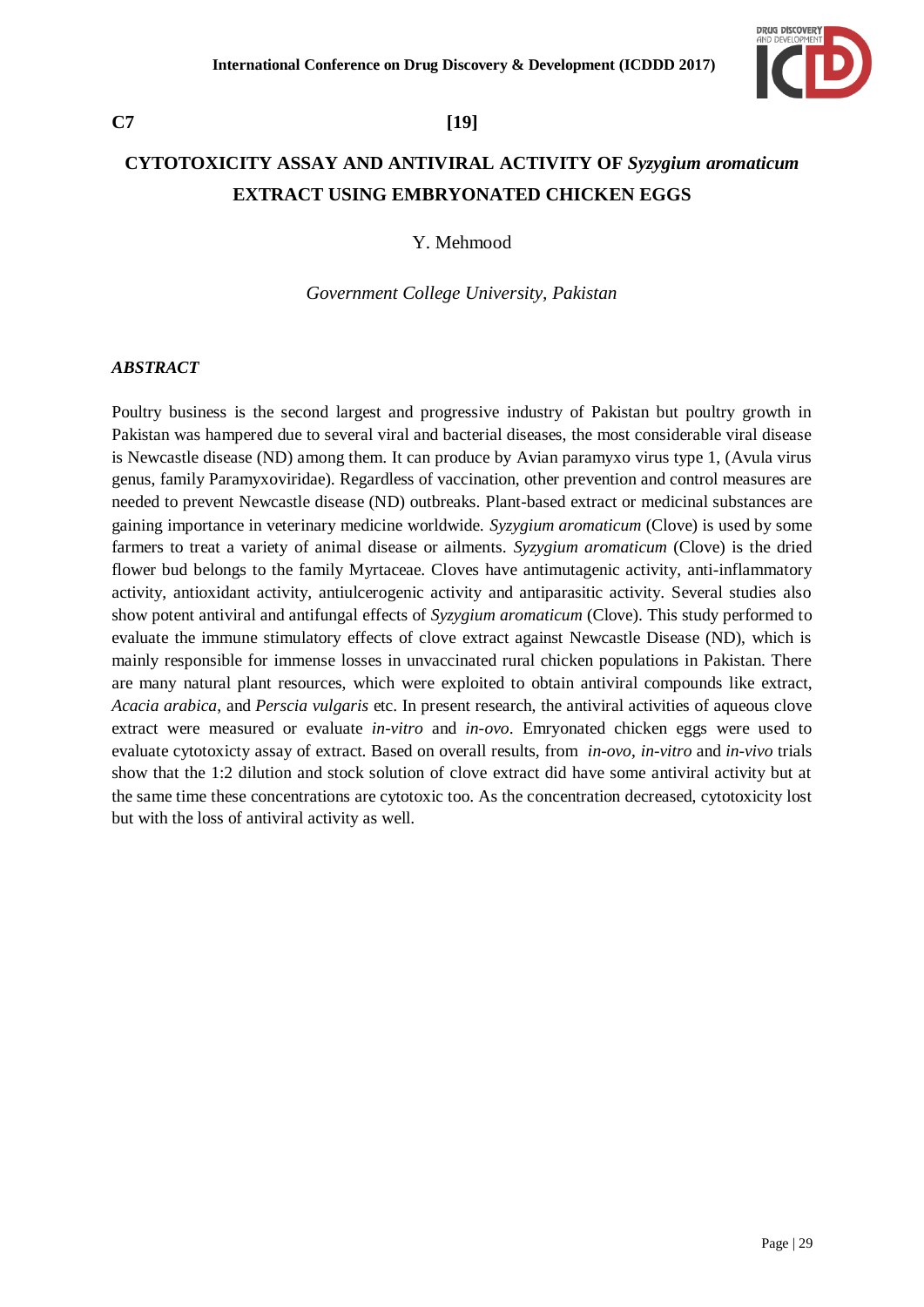

# **FORMALDEHYDE EFFECT ON MANNITOL FERMENTED MRSA PATHOGENICITY USING BRINE SHRIMP LETHALITY AND RBC HEMOLYSIS TESTS AS A MATERIAL SIMPLE VACCINE CANDIDATE**

M. Mudjahid<sup>1</sup>, A. Sam<sup>1</sup>, N.A. Azis<sup>1</sup>, A. Wihanry<sup>1</sup>, T. Ishak<sup>1</sup> and R.M. Asri<sup>1</sup>

*Hasanuddin University, Indonesia*

## *ABSTRACT*

MRSA is bacterium that causes skin infections. This bacterium has evolved to be resistant to β-lactam antibiotic drugs. The most common treatment of these infections is through oral antibiotic. Yet, the ineffective use of antibiotic may increase the resistance of the bacterium. Vaccination is considered to be one of the best alternative to prevent the resistance and residue from the use antibiotics. Formaldehyde is thus used for attenuating the bacterium to be vaccine materials. This research aimed to investigate the effect of formaldehyde toward the pathogenicity level of MRSA bacterium by measuring the variation of Formalin concentration and Contact Time of Formaldehyde to bacterium isolates for each concentration. The formal n concentrations were  $0.1\%,0.2\%,0.3\%,0.4\%,0.5\%,$  with contact time of 0,6,12, 24 hours. To test the pathogenicity level, two parameters were used, larval (*Artemia Salina lich*) mortality rate and RBC Haemolysis test in blood gel before and after attenuation. The result suggested that the MRSA Isolate was more pathogenic, as indicated by yellow Zone in MSA Media. *Minimum Inhibitory Concentration* (MIC) of formalin was 0.2% with 6 hours contact time. However, the decrease of pathogenicity occured in 0.1% concentration with 0,6,12,24 hours contact time. It is concluded that the use of formalin with 0.1% concentration with 24 hours contact time resulted in *Live Attenuated vaccine* and 0.2% concentration and 6 hours contact time should *Inactivated Vaccine.* The result of this research is expected to contribute as one of the method of attenuating MRSA bacterium, and can be developed as simple vaccine materials.

Keywords: Formaldehyde, MRSA, Vaccination, Pathogenicity, RBC Blood Agar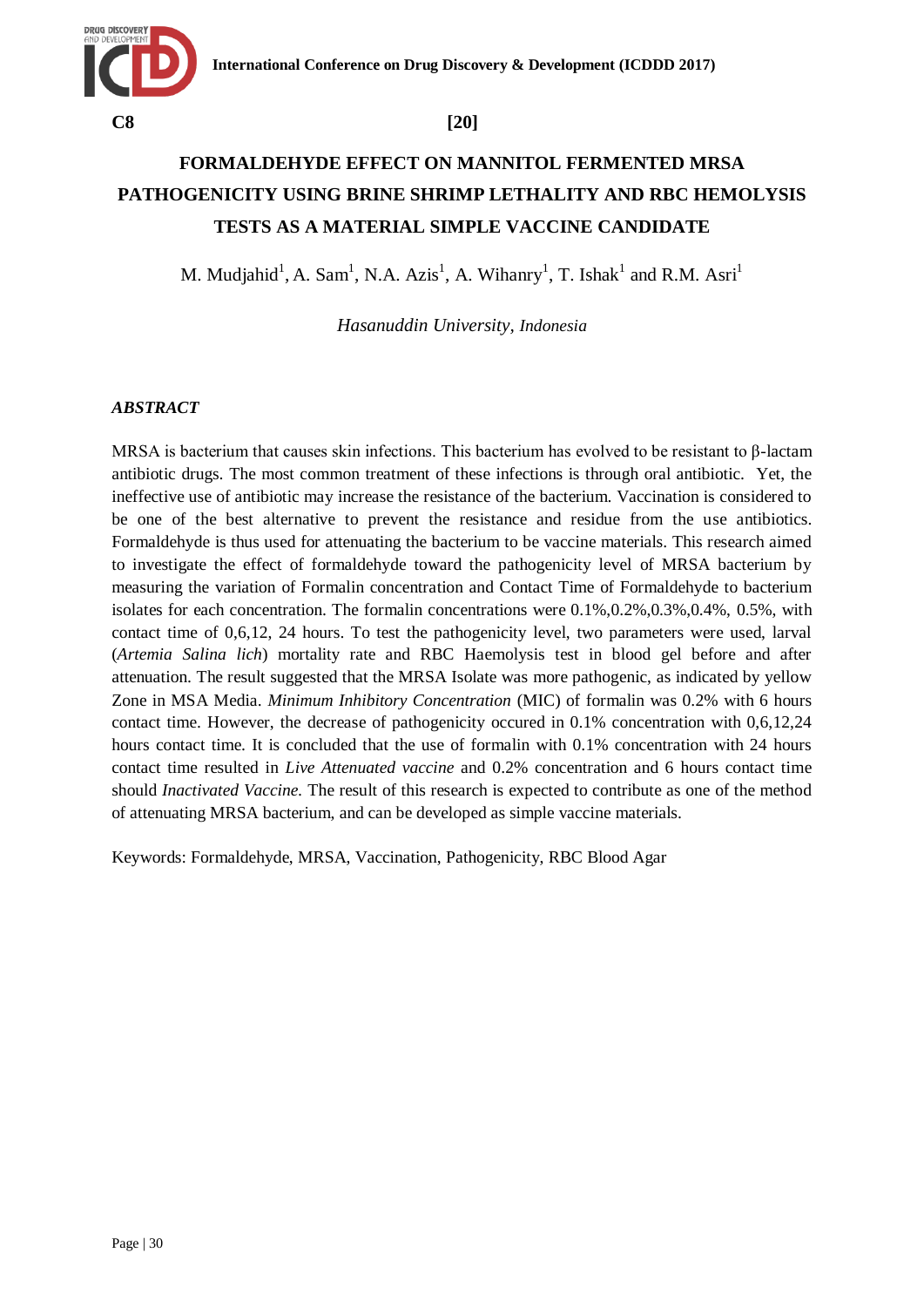

# **C9 [21]**

# **ANTIMICROBIAL DRUG DISCOVERY:** *Bergenia acumbis* **FOR ANTI-INFECTIVES AGAINST ANTIMICROBIAL RESISTANCE**

U. Chalise, R. Bhujel, B. Rajbhandari and S. Sharma

*Institute of Medicine, Tribhuvan University, Maharajgunj, Nepal*

### *ABSTRACT*

Antimicrobial drug resistance is the major concern for today and, more importantly, the coming decades. With the microorganisms gaining superpower against the present group of antibiotics, spread of difficult-to-treat organisms has been rampant; hence, the need of discovery and development of newer and better anti-infectives is a prime concern. Many plants and their secondary metabolites have shown anti-infective potential and may be the way out for the present need of new molecules or probes against antibiotic resistance. *Bergenia pacumbis*, a hardy medicinal plant, is a promising plant for discovery and design of newer anti-infectives as it has antimicrobial potential for superbugs according to our study. The methanolic extract of *B. pacumbis* in 20% DMSO at various concentration of 70, 80, 90 and 100 mg/ml showed significant antimicrobial activity ( $p<0.05$ ) against *Staphylococcus aureus* & *MRSA* and *Enterococcus faecalis* & *VRE* (*Enterococcus faecium),* when tested using well diffusion method. Also, significant activity against *Proteus mirabilis* was observed for higher doses of methanolic extracts viz. 100, 112.5 and 125 mg/ml. For 100 mg/ml,  $14.67\pm0.33$ , 14.67±0.33, 11.67±0.33, 11.00±0.58 and 9.33±0.33 mm of zone of inhibition was observed against *S. aureus*, *MRSA*, *E. faecalis*, *VRE* and *P. mirabilis* respectively after 24 hr incubation following pre diffusion at cold temperature for a day. Our study gives a hope for chemicals with potential for bacterial growth inhibition or bacterial killing in a hardy medicinal plant, *B. pacumbis,* which, eventually, can be of great value in development of newer leads for tackling antimicrobial resistance.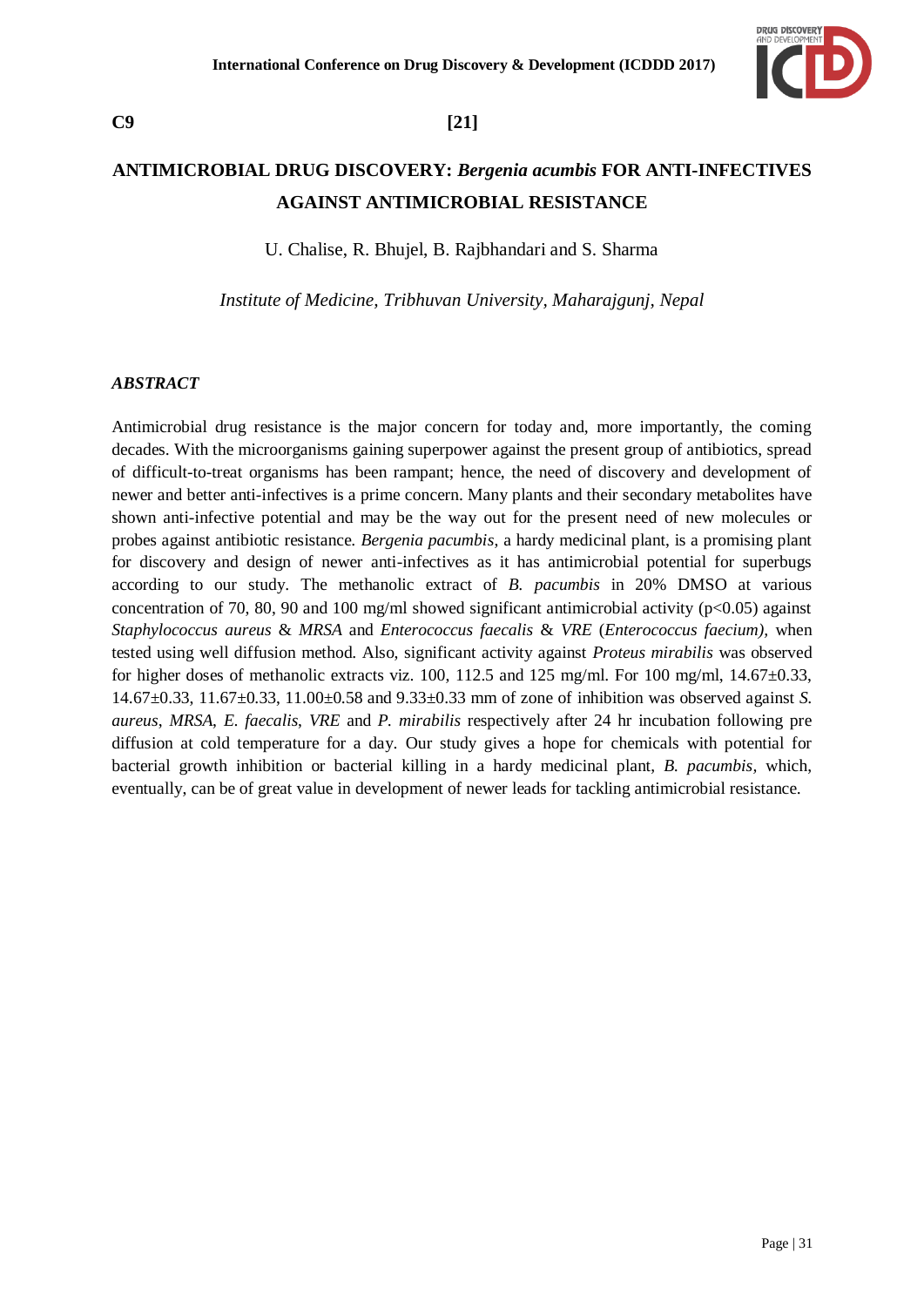

# **POSTER PRESENTATIONS**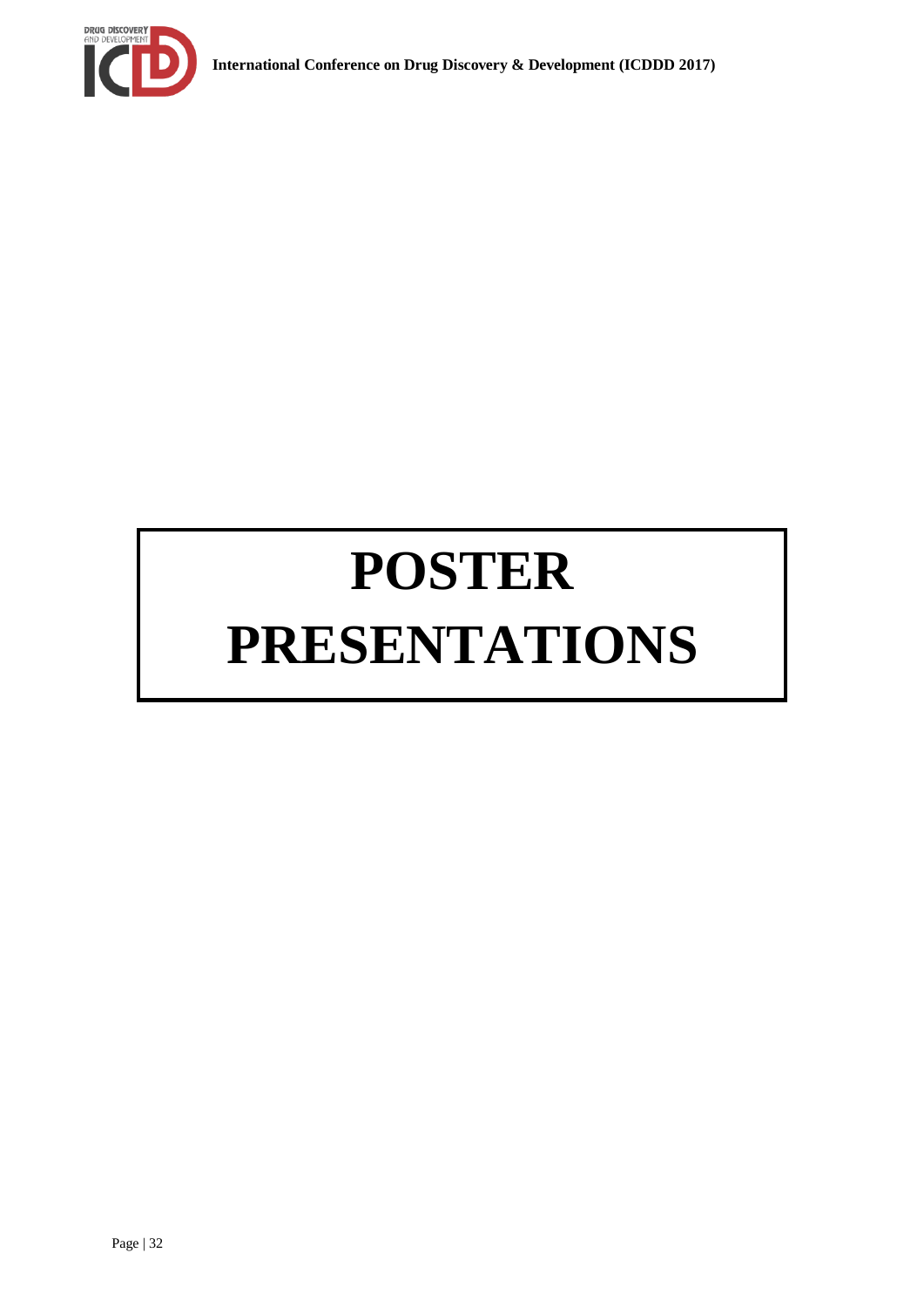

# **FORMULATION DEVELOPMENT OF (AMOXICILLIN AND CLAVULANATE POTASSIUM FOR ORAL SUSPENSION) ASCLAV DRY SYRUP AND STANDARDIZATION**

V. Ajeethan<sup>1</sup> and S. Fernando<sup>1</sup> *<sup>1</sup>Astron (Ltd) Pharmaceutical Company, Sri Lanka*

# *ABSTRACT*

The Asclav Dry Syrup contains 125 mg/5ml of Amoxicillin (AM) and 31.25 mg/5ml of clavulanic acid (CA) and sufficient amount of excipients. It was formulated by Research & Development department of Astron (Ltd) pharmaceutical company, which is WHO GMP accredited. Active materials sourced from WHO-GMP manufacturing accredited companies.

AM is a β-lactam antibiotic and CA is β-lactamase inhibitor. The β-lactam resistant strains of micro organism hydrolyse β-lactam ring of AM by secreting β-lactamase. CA inhibit β-lactamase and prevent the hydrolysis of AM. According to United State Pharmacopoeia (USP), the AM and clavulanate potassium for oral suspension contains the equivalent of not less than (NLT) 90% and not more than (NMT) 120% of label amount of AM and the equivalent of NLT 90% and NMT 125% of the label amount of CA.

The blend was manufactured and filled under the environmental condition of  $20^{\circ}C \pm 2$  of temperature and 20%  $\pm$  2 of relative humidity (RH) in pilot plant. The samples were stored under the condition of 40<sup>o</sup>C of temperature and 75% of RH (Accelerated stability) according to International Council for Harmonization (ICH) guide line for stability studies. The physical properties, chemical assay, microbial test and pH measurement of reconstitute of Asclav dry syrup was done through seven days in 3 months and 6 months of storage according to USP standard.

The chemical assay, microbial test and pH of all stability studies were within USP standard limits. According to ICH guide line, the six month accelerated stability is equal to two year real time stability.

Successfully developed and standardized Asclav dry syrup is stable in self for two year.

Keywords: Amoxicillin, Clavulanic Acid, β-lactam, β-lactamase, USP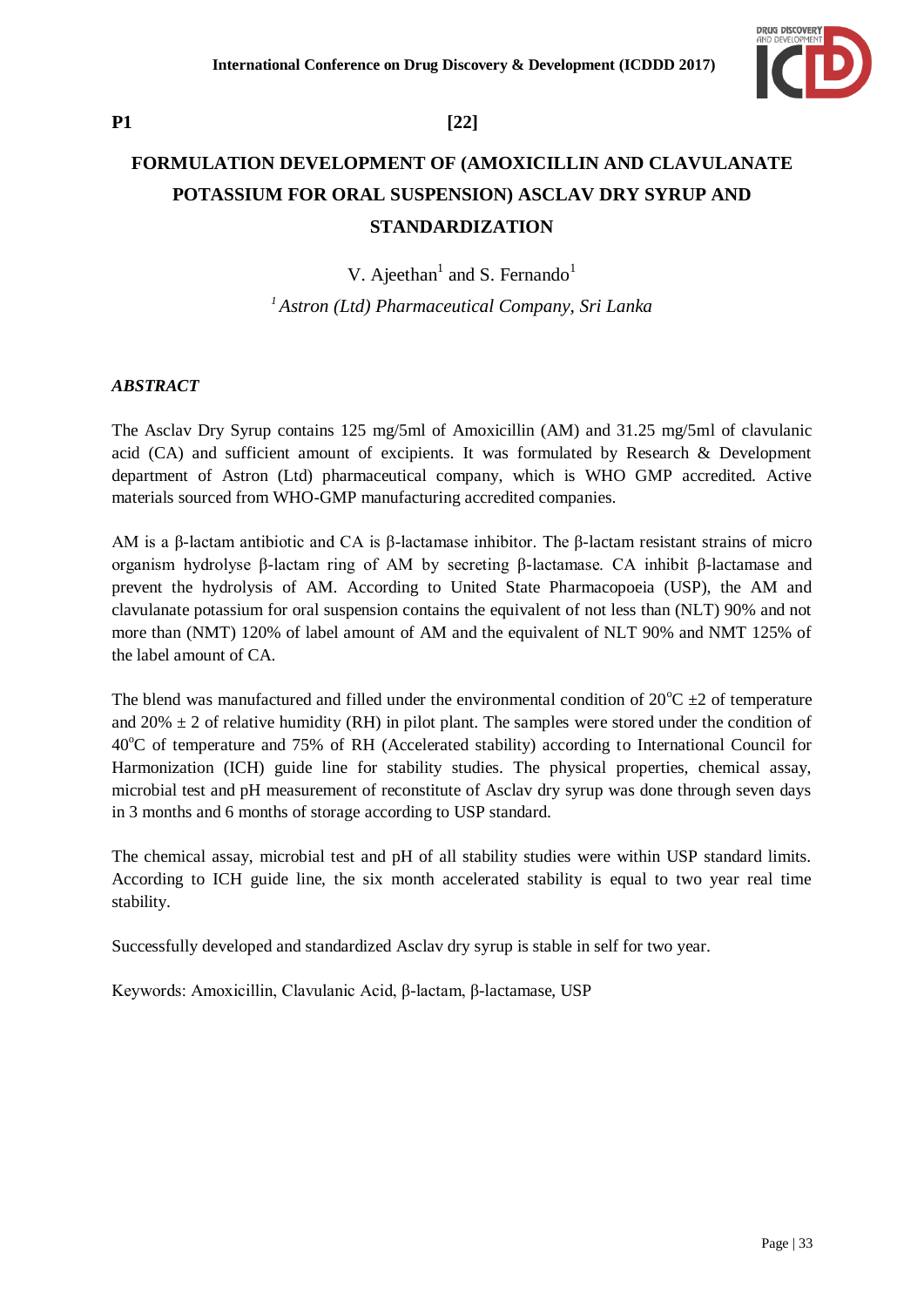# **P2 [23]**

# *IN VITRO* **ANTI-BIOFILM ACTIVITY OF FERMENTED SOYBEAN TEMPEH EXTRACTS AND SUBFRACTIONS AGAINST ORAL PRIMARY COLONIZER BACTERIA**

A. Sathiaseelan<sup>1</sup>, S.C. Seng<sup>1</sup> and C. Tsun-Thai<sup>2</sup>

*<sup>1</sup>Department of Biological Science, Faculty of Science, University Tunku Abdul Rahman,*

*Malaysia*

*<sup>2</sup>Department of Chemical Science, Faculty of Science, University Tunku Abdul Rahman, Malaysia*

### *ABSTRACT*

In early dental plaque formation, oral primary colonizers, *Actinomyces viscosus* is initially attached to the pellicle-coated tooth surface to form a biofilm. This study, for the first time, investigated the *in vitro* inhibitory effects of soybean tempeh extracts and subfractions obtained with solvents of different polarity (hexane, dichloromethane, chloroform, diethyl ether, ethyl acetate, methanol, aqueous) in removing oral primary biofilm on a polystyrene 96-well microtiter plate. Initial cell attachment was evaluated in this study after treatment with tempeh extracts and subfractions at various concentrations (0 to 3 mg/mL) for different time incubation (24 and 48 h). The growth and development of the biofilm was assessed using the crystal violet assay. Anti-biofilm activity of tempeh extract and subfractions were measured as the percentage of the biofilm formation absorbance after the treatment in comparison with the untreated control. Fractioning of chloroform demonstrated that 2 out of its 4 subfractions were active against *A.viscosus* with hexane presenting the highest activity. Increasing the treatment time to 48 h, resulted no change in a reduction of the single primary biofilms. Data from colorimetric assay were confirmed by scanning electron microscopy analysis, which evidenced the significant reduction in biomass and a decrease of total cell volume when intact *A.viscosus* biofilms were treated with hexane fraction. These results suggest that fermented soybean tempeh may be naturally applied for oral care products targeting biofilm reduction.

Keywords: *Actinomyces viscosus*, Oral Primary Colonizer, Fermented Soybean Tempeh, Anti-Biofilm Activity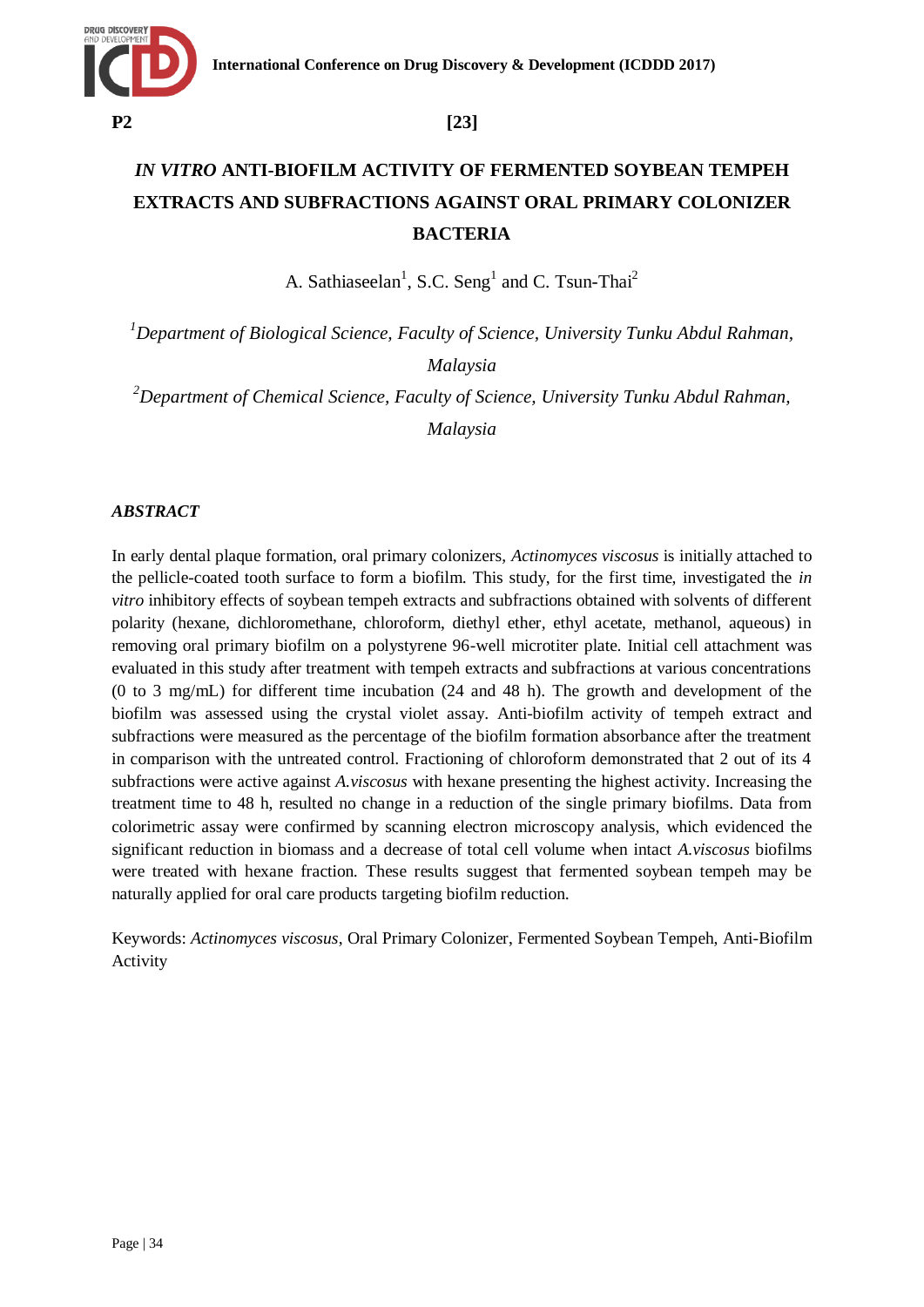

# **UTILIZATION OF DRUG AMONG PATIENTS WITH DIABETES IN SRI LANKA**

### H.L.H. Apsara

*Department of Sociology, University of Ruhuna, Sri Lanka*

### *ABSTRACT*

Diabetes is a deep rooted non-communicable disease that is associated with vascular complications. A diabetes complication is expensive and more expensive than the treatment for the disease itself. However, most of this harmful situationcan be prevented with good glycerin control and also medication is essential. When we consider about similar to most of the other chronic diseases, drug compliance has been poor among patients with diabetes. The overall objective of this study was to assess the level of drug compliance and the factors that influence the drug compliance among Sri Lankan patients with diabetes. There were 75 patients selected for the study that used judgment sampling as the sampling method for this study. Out of the sample majority were females (80%). Data were collected using an in-depth interview with using semi structured questionnaire. The majority (75%) attended the clinics regularly. However, a reasonable number of patients (40%) focused to medication. Similarly a good number of patients prevent from in taking drugs as they have swallowed a large number of tablets and pills fear of side effects having after long term medication and unclear instructions about using drugs. Out of these patients unfortunately the diabetes patients are higher than other patients. The compliance to medication can he improved by avoiding pharmacy and introducing combined pills and also with proper education for patient on side effects and the drugs.

Keywords: Diabetes, Chronic Disease, Medication, Compliance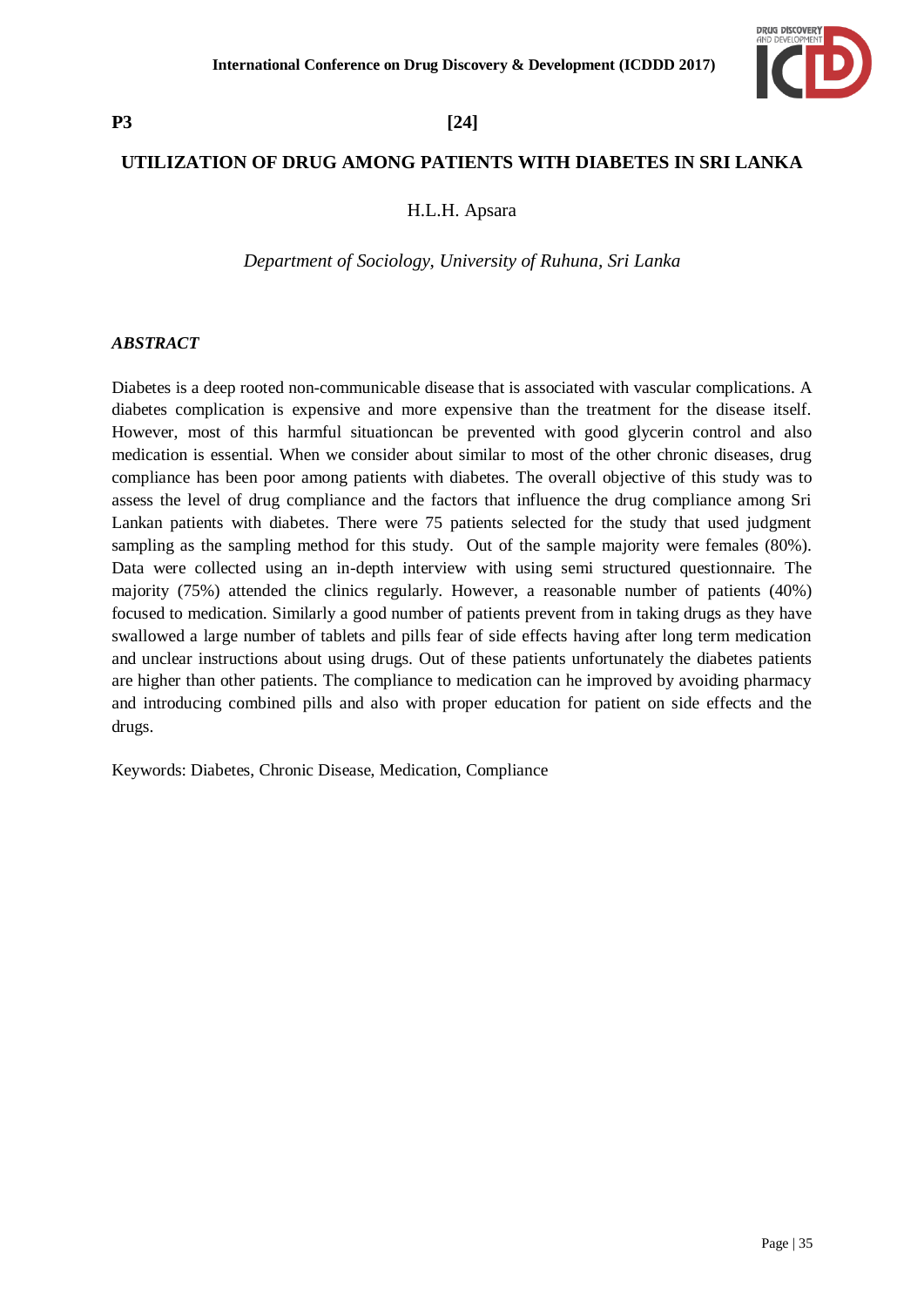

# **VIRTUAL PRESENTATION**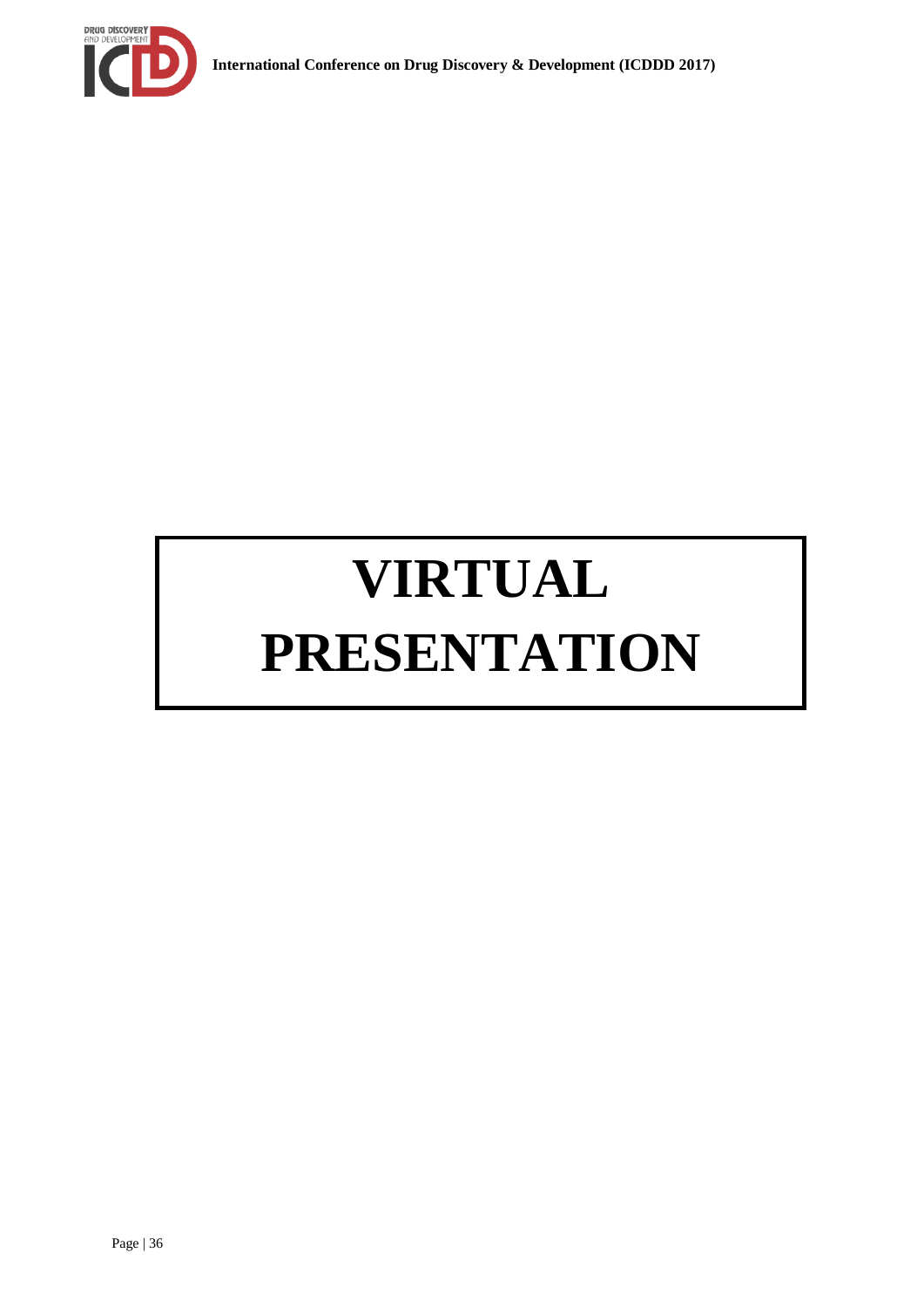

# **[25]**

# **ERYTHROCYTE MEMBRANE STABILIZING AND ANTI PLATELET PROPERTIES OF ARECA CATECHU**

O.A. Silat<sup>1</sup>, S. Khan<sup>2</sup>, S. Lalani<sup>2</sup> and A.D. Farooq<sup>3</sup>

*1 Ziauddin University, Faculty of Medicine, Pakistan <sup>2</sup>Department of Biological and Biomedical Sciences, Aga Khan University Hospital, Medical* 

*College, Pakistan*

*<sup>3</sup>Hamdard Al Majeed College for Eastern Medicine, Hamdard University, Pakistan*

## *ABSTRACT*

Platelet aggregation inhibitors have been successfully used for more than 2 decades as effective medications for various illnesses including inflammatory disorders. These drugs are also key preventive and therapeutic agents for cardiovascular and cerebrovascular diseases. Cardiovascular diseases account for most non-communicable disease leading to 17.5 million deaths annually. The antiplatelet and anti-inflammatory properties are linked, as the platelets interact with leukocytes accelerating inflammatory cascade leading to different pathologies. There is need to develop more safe and effective antiplatelet agents. *Areca catechu* is used in folk medicine for the treatment of a number of illnesses including inflammation. Present study addressed antiplatelet aggregating and membrane stabilizing activities of areca nut extract and its fractions and sub-fractions using human platelets from healthy volunteers.Areca extract antagonized arachidonic acid induced platelet aggregation in dose dependent manner reaching to complete inhibition at 10 mg/ml. It also caused 60%, 40% and 8% inhibition of adenosine-di-phosphate, collagen and epinephrine induced platelet aggregation, respectively. Likewise, aqueous fraction at 6mg/ml caused 97%, 65%, 49% and 18% inhibition of arachidonic acid, adenosine-di-phosphate, collagen and epinephrine induced platelet aggregation, respectively. Both areca extract ( $EC_{50}=609 \text{ µg/ml}$ ) and its aqueous fraction ( $EC_{50}=220$ µg/ml) elicited significant membrane stabilizing activity in a dose dependent manner. Areca nut extract, ethyl acetate fraction and aqueous fraction possess significant antiplatelet aggregating and membrane stabilizing properties. The aqueous methanol soluble sub fraction was most effective via different pathways that may be of clinical significance. However, further studies are required to identify its active compound(s) following bioassay guided-fractionation.

Keywords: Areca Nut, Anti Platelet, Membrane Stabilizing, Inflammation, Cardiovascular Disease